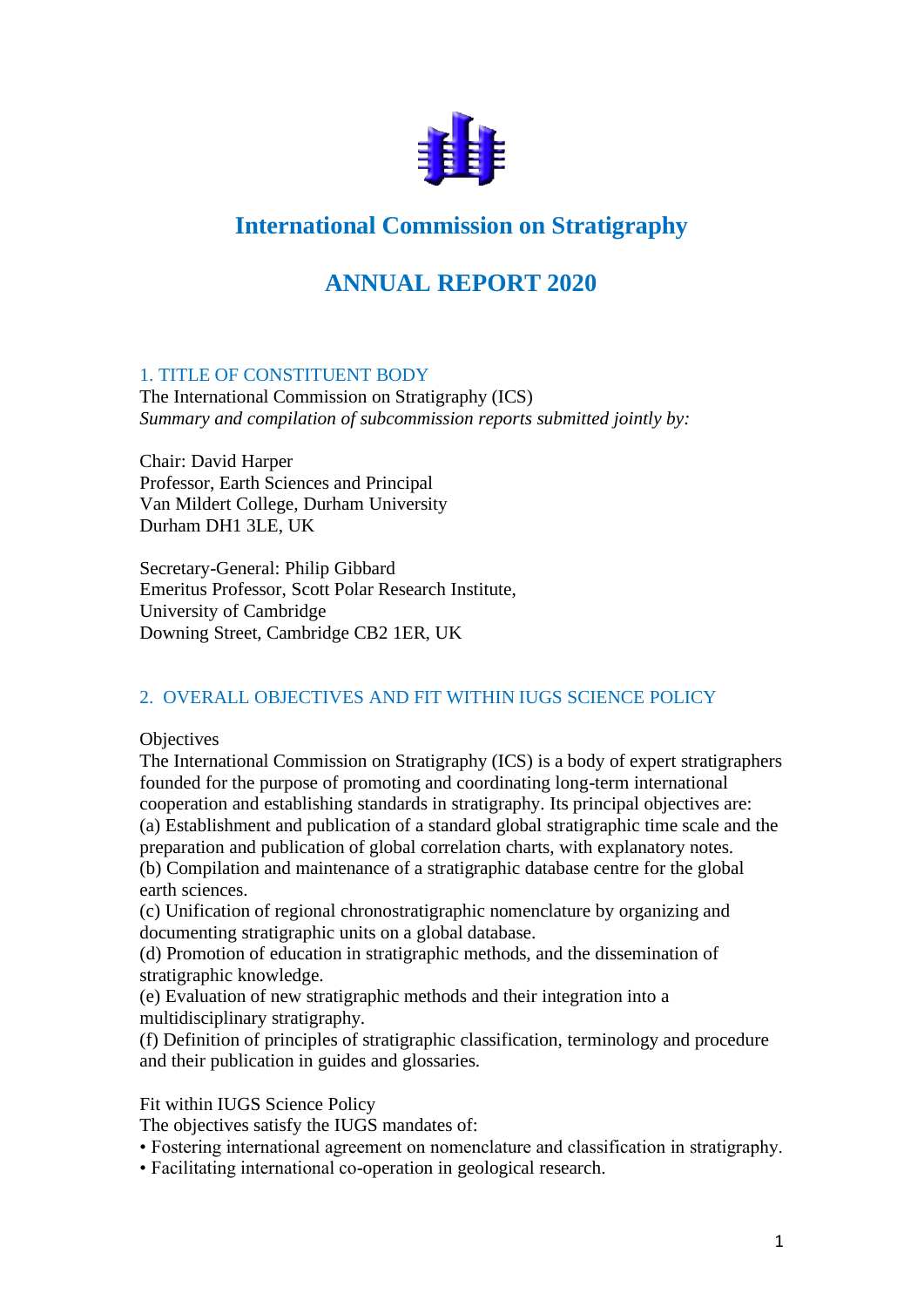• Improving publication, dissemination, and use of geological information internationally.

• Encouraging new relationships between and among disciplines of science that relate to geology worldwide.

• Attracting competent students and research workers to the discipline.

• Fostering an increased awareness among individual scientists worldwide of what related programmes are being undertaken.

In particular, the current objectives of ICS relate to three main aspects of IUGS policy:

(a) Development of an internationally agreed scale of chronostratigraphic units, fully defined by Global Stratotype Sections and Points (GSSPs) where appropriate and related to a hierarchy of units to maximize resolution throughout geological time. (b) Promotion of international consensus on stratigraphic classification and terminology, which is essential for advancement of earth-science research and education.

(c) Establishment of frameworks and systems to encourage international collaboration in understanding the evolution of the Earth.

#### 3. ORGANISATION

ICS is organised in two types of constituent bodies: Subcommissions for longer-term study, and Executive Task Groups (working groups) for more limited, shorter-term tasks. ICS is managed by the Executive Committee, which consists of elected and appointed officers. The current structure of ICS consists of the Executive Committee of three voting and three non-voting members, and 17 Subcommissions that deal with the major chronostratigraphic units and aspects of stratigraphic classification. The ICS Executive has initiated a new Executive ex-officio position of Treasurer and appointed a new webmaster. The webmaster is revising the ICS website and transferring the webpages of the subcommissions to the main ICS site. International Subcommission on Timescale Calibration (ISTC) is now in operation under the leadership of Dr Brad Cramer.

Subcommissions: **Ouaternary** Neogene Paleogene Cretaceous Jurassic Triassic Permian Carboniferous Devonian Silurian Ordovician Cambrian Ediacaran Cryogenian Pre-Cryogenian Stratigraphic Classification Timescale Calibration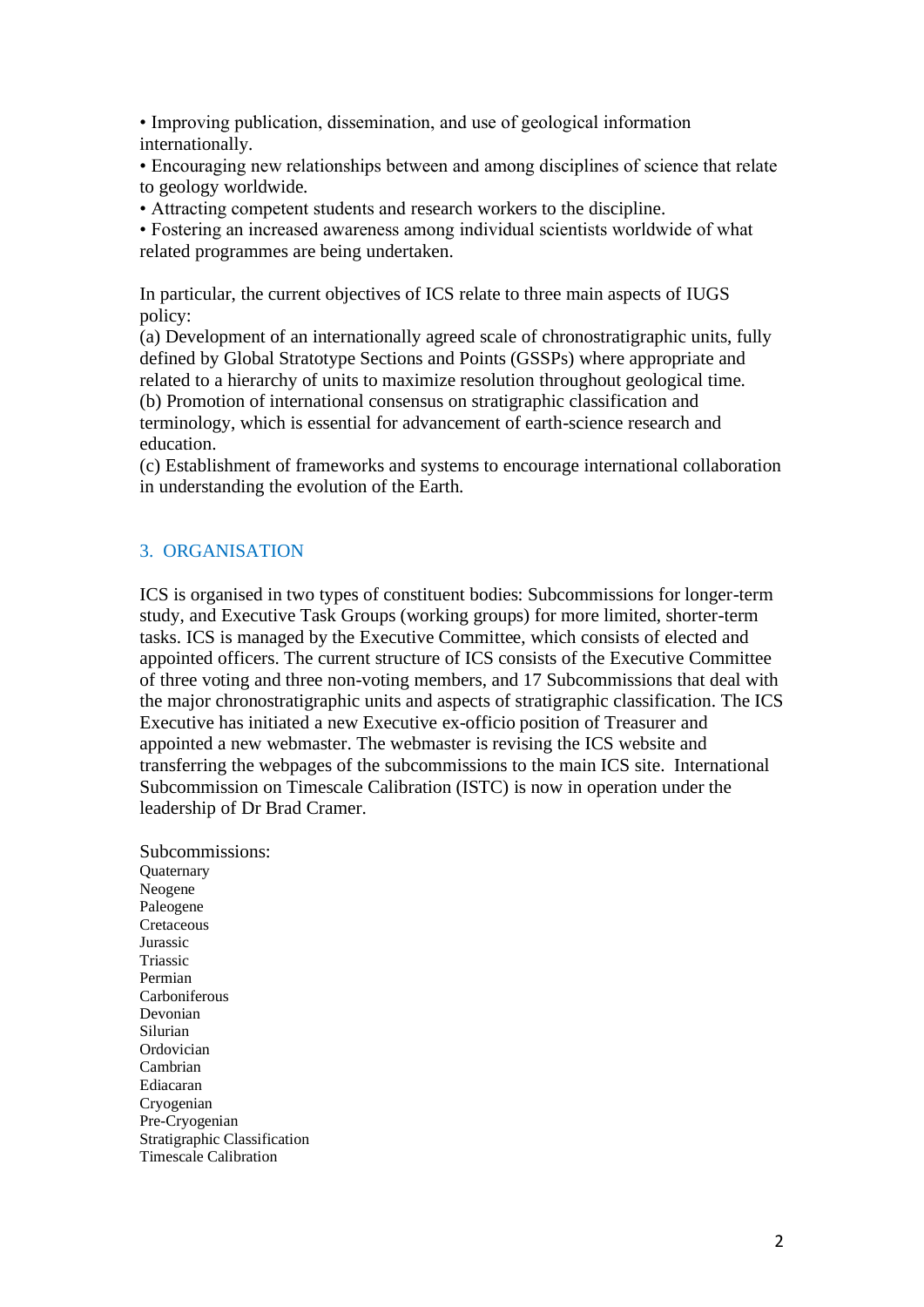(a) Establishment and publication of a standard global stratigraphic time scale and the preparation and publication of global correlation charts, with explanatory notes. (b) Compilation and maintenance of a stratigraphic database centre for the global earth sciences.

(c) Unification of regional chronostratigraphic nomenclature by organizing and documenting stratigraphic units on a global database.

(d) Promotion of education in stratigraphic methods, and the dissemination of stratigraphic knowledge.

#### INTERNATIONAL UNION OF GEOLOGICAL SCIENCES

The reports of each Subcommission are appended to this ICS summary compilation. The ICS subcommissions together include approximately 350 titular members. When the corresponding members of Subcommissions are added, several thousand stratigraphers worldwide participate in the activities of ICS, and several thousand more over the 60-year history of ICS. In addition, ICS maintains contacts with many national stratigraphic committees. The members of the Full Commission (i.e. the 3 voting members and 3 non-voting members of the Executive, and the chairs of the 17 Subcommissions) represent 12 countries: United Kingdom (5 members), Canada (1), Italy (2), USA (2), China (4), Sweden (2), France (1), Netherlands (1), Spain (1), Austria (1), Australia (1) and Czechia (2). Among all subcommission officers and the ICS executive, 18 countries are represented: United Kingdom (7 members), Canada (3), USA (7), China (11), Italy (7), Australia (1), Spain (3), Poland (2), Russia (1), Czech Republic (2), France (3), Belgium (1), Germany (3), Brazil (3), Sweden (2), Austria (2) and Norway (1). The voting members of ICS, i.e. all voting members of all subcommissions who replied to our request to report include officers, represent over 42 countries: USA (69), China (38), United Kingdom (25), Ireland (1), Russia (29), Canada (15), Germany (24), Italy (25), Australia (12), Spain (8), France (11), Japan (9), New Zealand (4), Argentina (3), Belgium (8), Netherlands (7), Brazil (10), Poland (10), Czech Republic (5), Denmark (3), Sweden (8), Switzerland (5), United Arab Emirates (1), Hungary (2), India (4), South Africa (3), Austria (4), Slovenia (1), Tunisia (1), Swaziland (1), Estonia (2), Finland (3), Iran (2), Jordan (1), Korea (1), Mexico (1), Croatia (1), Algeria (1), Namibia (1), Greece (1), Turkey (1) and Columbia (1). The ICS is proud of its gender equality across all the subcommissions. ICS and its subcommissions maintain their own websites; the URLs of the websites are as follows (currently subject to revision\*):

| Websites:             |                                     |
|-----------------------|-------------------------------------|
| ICS main site:        | www.stratigraphy.org                |
| Quaternary:           | www.quaternary.stratigraphy.org     |
| Neogene:              | www.geo.uu.nl/SNS                   |
| Paleogene:            | wzar.unizar.es/isps/                |
| Cretaceous:           | www.univ-brest.fr/geoscience/?ISCS/ |
| Jurassic:             | www.jurassic.stratigraphy.org       |
| Triassic:             | paleo.cortland.edu/sts/             |
| Permian (newsletter): | www.permian.stratigraphy.org        |
| Carboniferous         | www.stratigraphy.org/carboniferous/ |
| Devonian:             | www.unica.it/sds/                   |
| Silurian:             | www.silurian.stratigraphy.org       |
|                       |                                     |

 $\frac{1}{2}$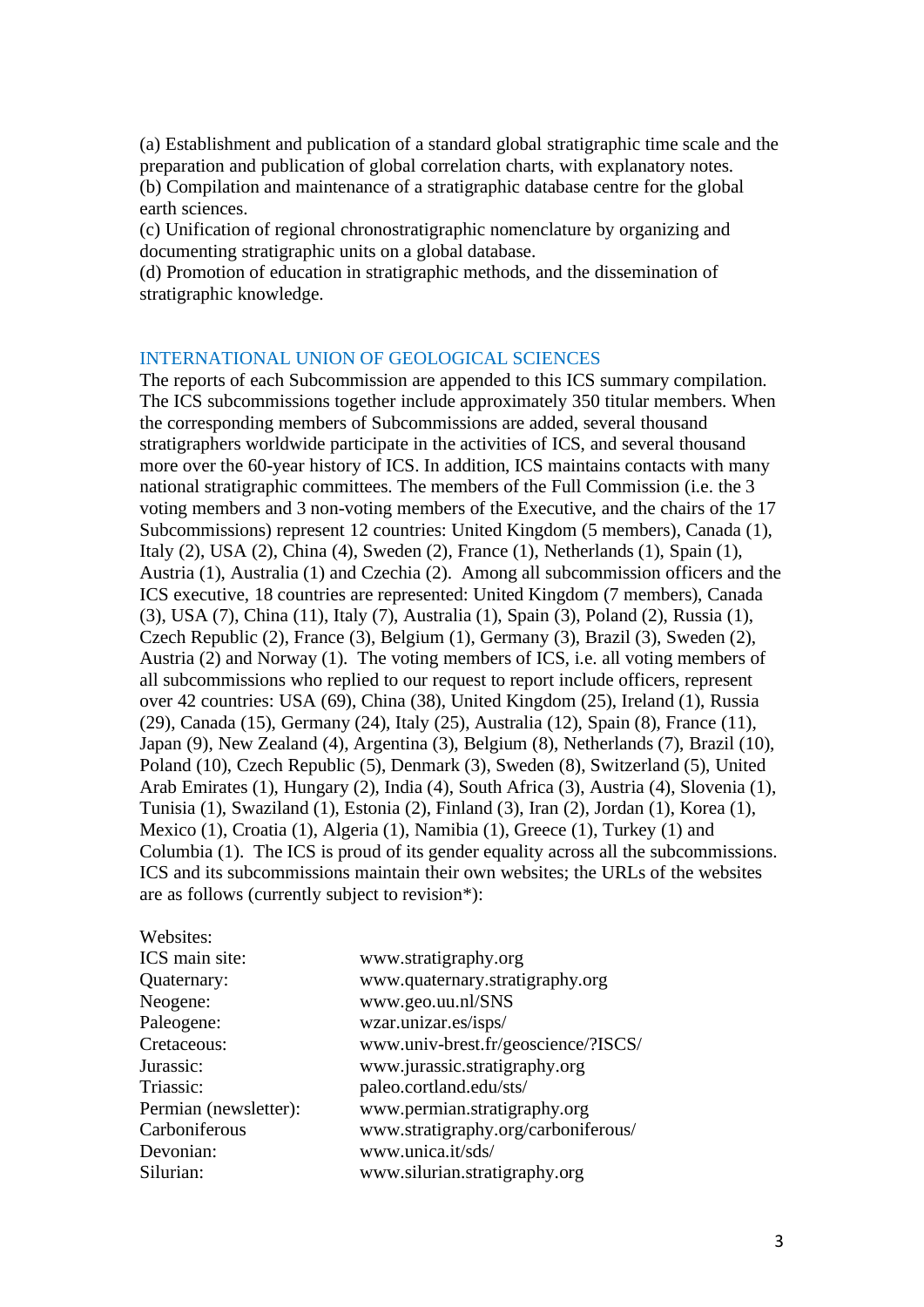| Ordovician:                                     | www.ordovician.stratigraphy.org                 |
|-------------------------------------------------|-------------------------------------------------|
| Cambrian:                                       | www.palaeontology.geo.uu.se/ISCS/ISCS_home.html |
| Ediacaran:                                      | www.paleo.geos.vt.edu/Ediacaran/                |
| Cryogenian:                                     | being established                               |
| Precambrian:                                    | www.precambrian.stratigraphy.org                |
| Stratigraphic Classification: issc.uni-graz.at/ |                                                 |
| Timescale calibration                           | being established                               |

\*As noted above these sites are in the process of being incorporated into the main ICS website. It is hoped that this will be completed by next year.

3a. ICS Executive Officers for 2020-2024: Chair: David Harper (Durham, England) Vice-Chair: Shuzhong Shen (Nanjing, China) Secretary General: Philip Gibbard (Cambridge, England)

Non-voting officers:

Information Officer: Nicholas Car (Brisbane, Australia) Graphics Officer: Kim Cohen (Utrecht, Netherlands) Treasurer: Stuart Jones (Durham, England)

ICS Subcommission officers:

A full listing of current officers (with addresses) is at the end of this main ICS report. The individual subcommission reports include a listing of all voting members (typically *c.* 20 in each subcommission).

#### 4. EXTENT OF NATIONAL/REGIONAL/GLOBAL SUPPORT FROM SOURCES OTHER THAN IUGS

Few of the subcommissions have formal financial contributions from external sources other than IUGS (through ICS), and they are very limited and listed in the individual reports. Some activities that are associated with ICS goals, such as distributing charts of the Geological Time Scale and placing this information onto public websites, have received some minimal support from private companies and professional organisations. Informally, every officer and member of ICS donates their own time, office space, institutional facilities, and other components to the activities of the organization. No officer nor executive receives any salary compensation from IUGS or other ICS funds. Indeed, most officers personally contribute towards their own travel and operational expenses.

#### 5. INTERFACES WITH OTHER INTERNATIONAL PROJECTS

Active and highly fruitful interfaces with many international organisations and geoprojects are a standard feature of ICS activities. ICS maintains a strong link with the International Quaternary Association (INQUA) Commission on Stratigraphy regarding the stratigraphy of the Quaternary, and with the Commission for the Geological Map of the World (CGMW) in Paris regarding standardisation of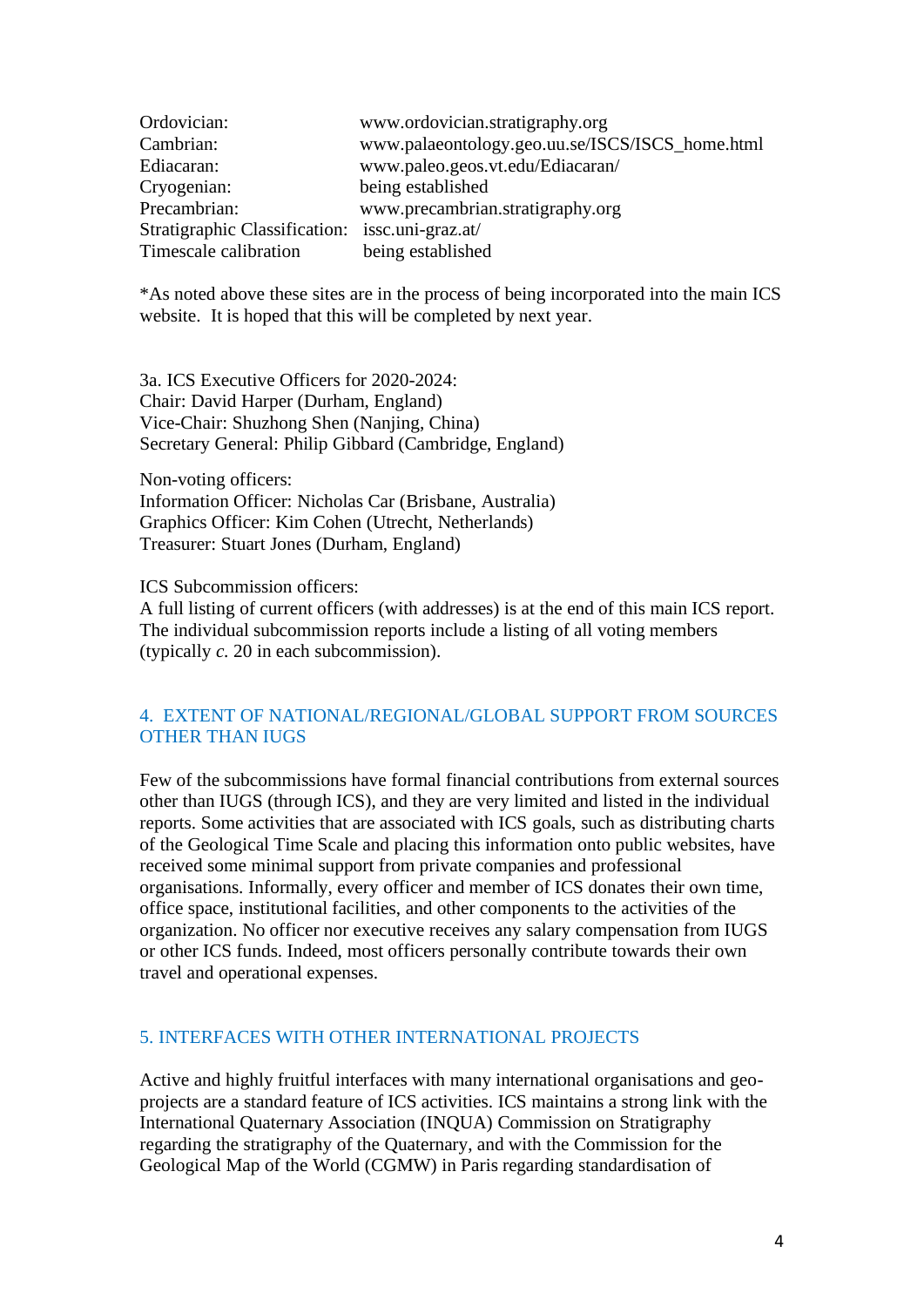chronostratigraphy and its colour scheme on charts, as well as producing the ICS International Chronostratigraphic Chart. In addition, ICS is collaborating with the IUGS Commission on Geoscience Information (CGI) as it develops GeoSciML as an interchange format for geoscience data. ICS subcommissions are traditionally affiliated with a considerable number of IUGS and IGCP activities. For example, ICS members lead or participate or have participated in numerous, active IGCP projects and others serve on IGCP national committees and the scientific board. ICS members maintains active links with international research groups, including The Micropalaeontology Society (TMS), the North American Micropaleontology Society (NAMS), International Nannoplankton Association (INA) and the Association of American Stratigraphic Palynologists (AASP), and international palaeontological research groups on Graptolites, Conodonts, Ammonites, Radiolarians (Interrad), Nannofossils, Foraminifers, etc., and many ICS members serve on national stratigraphic commissions and as editors of journals. There are close links between many ICS stratigraphers and the International Ocean Drilling Project (IODP). ODP cores routinely test the global correlation potential of a great number of bio-events since the Jurassic, and this record is vital to develop integrated timescales at several scales of resolution, and global palaeo-climate models. The designation of GSSPs necessitates close interaction with local and international groups concerned with conservation, such as UNESCO (Geoparks Programme), IUGS (Geosites Programme) and ProGEO (Geosites and Geoparks initiatives).

### 6. CHRONOSTRATIGRAPHIC STAGE AND SERIES NAMES AND DEFINITIONS ESTABLISHED IN ICS

Quaternary:

|             | Base Meghalayan Stage (=Base Upper Holocene Subseries)                     |
|-------------|----------------------------------------------------------------------------|
|             | Base Northgrippian Stage (=Base Middle Holocene Subseries)                 |
|             | Base Greenlandian Stage (=Base Lower Holocene Subseries)                   |
|             | <b>Base Holocene Series</b>                                                |
|             | Base of Lower and Upper Pleistocene Subseries                              |
|             | Base Chibanian Stage (= base Middle Pleistocene Subseries)                 |
|             | <b>Base Calabrian Stage</b>                                                |
|             | Base Gelasian Stage (= Base Pleistocene Series and Base Quaternary System) |
| Neogene:    |                                                                            |
|             | <b>Base Piacenzian Stage</b>                                               |
|             | Base Zanclean Stage (= Base Pliocene Series)                               |
|             | <b>Base Messinian Stage</b>                                                |
|             | <b>Base Tortonian Stage</b>                                                |
|             | <b>Base Serravallian Stage</b>                                             |
|             | Base Aquitanian Stage (= Base Miocene Series and Base Neogene System)      |
| Paleogene:  |                                                                            |
|             | <b>Base Chattian Stage</b>                                                 |
|             | Base Rupelian Stage $(=$ Base Oligocene Series)                            |
|             | <b>Base Priabonian Stage</b>                                               |
|             | <b>Base Lutetian Stage</b>                                                 |
|             | Base Ypresian Stage $(=$ Base Eocene Series)                               |
|             | <b>Base Thanetian Stage</b>                                                |
|             | <b>Base Selandian Stage</b>                                                |
|             | Base Danian Stage (= Base Paleocene Series and Base Paleogene System)      |
| Cretaceous: |                                                                            |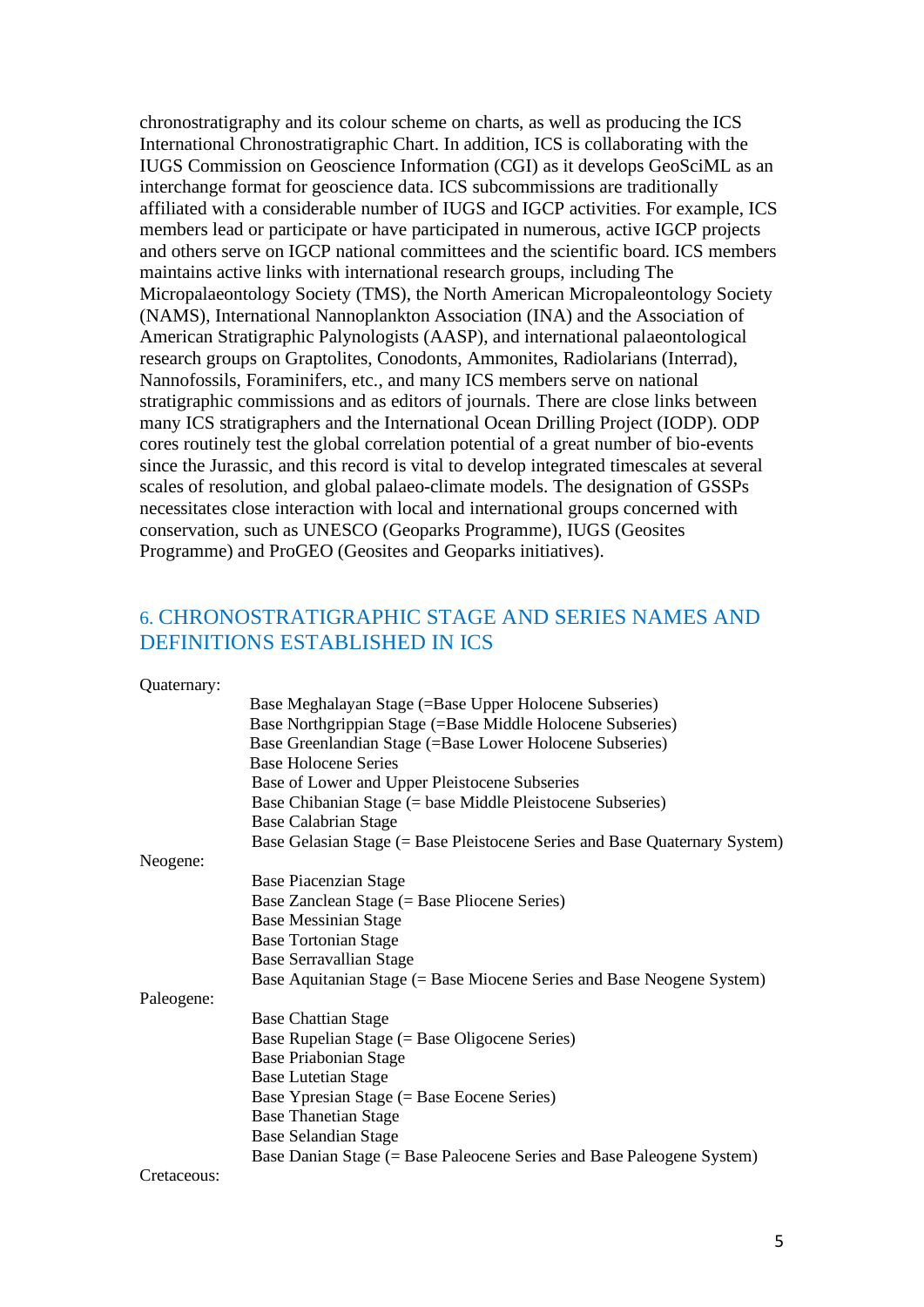|                | <b>Base Maastrichtian Stage</b>                                                                  |
|----------------|--------------------------------------------------------------------------------------------------|
|                | <b>Base Santonian Stage</b>                                                                      |
|                | <b>Base Turonian Stage</b>                                                                       |
|                | Base Cenomanian Stage (=Base Upper Cretaceous Series and Base                                    |
|                | Cretaceous System)                                                                               |
|                | <b>Base Hauterivian Stage</b>                                                                    |
| Jurassic:      |                                                                                                  |
|                | Base Kimmeridgian Stage*<br><b>Base Bathonian Stage</b>                                          |
|                | <b>Base Bajocian Stage</b>                                                                       |
|                | Base Aalenian Stage (= Base of Middle Jurassic Series)                                           |
|                | <b>Base Toarcian Stage</b>                                                                       |
|                | Base Pliensbachian Stage                                                                         |
|                | <b>Base Sinemurian Stage</b>                                                                     |
|                | Base Hettangian Stage (= Base Lower Jurassic System and Base Jurassic                            |
| Series)        |                                                                                                  |
| Triassic:      |                                                                                                  |
|                | Base Carnian Stage (= Base Upper Triassic System)                                                |
|                | <b>Base Ladinian Stage</b>                                                                       |
|                | Base Induan Stage (= Base Triassic System)                                                       |
| Permian:       |                                                                                                  |
|                | <b>Base Changhsingian Stage</b>                                                                  |
|                | Base Wuchiapingian Stage (= Base Lopingian Series)                                               |
|                | <b>Base Capitanian Stage</b>                                                                     |
|                | <b>Base Wordian Stage</b>                                                                        |
|                | Base Roadian Stage (= Base Guadalupian Series)                                                   |
|                | <b>Base Sakmarian Stage</b>                                                                      |
| Carboniferous: | Base Asselian Stage (= Base Cisuralian Series and Base Permian System)                           |
|                |                                                                                                  |
|                | Base of Bashkirian Stage (= Base Lower Pennsylvanian Series and Base<br>Pennsylvanian Subsystem) |
|                | Base Viséan Stage                                                                                |
|                | Base Tournaisian Stage (= Base Lower Mississippian Series and Base                               |
|                | Mississippian Subsystem and Base Carboniferous System)                                           |
| Devonian:      |                                                                                                  |
|                | <b>Base Famennian Stage</b>                                                                      |
|                | Base Frasnian Stage (= Base Upper Devonian Series)                                               |
|                | <b>Base Givetian Stage</b>                                                                       |
|                | Base Eifelian Stage (= Base Middle Devonian Series)                                              |
|                | <b>Base Emsian Stage</b>                                                                         |
|                | <b>Base Pragian Stage</b>                                                                        |
|                | Base Lochkovian Stage (= Base Lower Devonian Series and Base Devonian                            |
|                | System)                                                                                          |
| Silurian:      |                                                                                                  |
|                | <b>Base Pridoli Series</b>                                                                       |
|                | <b>Base Ludfordian Stage</b>                                                                     |
|                | Base Gorstian Stage (= Base Ludlow Series)                                                       |
|                | <b>Base Homerian Stage</b>                                                                       |
|                | Base Sheinwoodian Stage (= Base Wenlock Series)                                                  |
|                | <b>Base Telychian Stage</b>                                                                      |
|                | <b>Base Aeronian Stage</b>                                                                       |
|                | Base Rhuddanian Stage (= Base Llandovery Series and Base Silurian<br>System)                     |
| Ordovician:    |                                                                                                  |
|                | <b>Base Hirnantian Stage</b>                                                                     |
|                |                                                                                                  |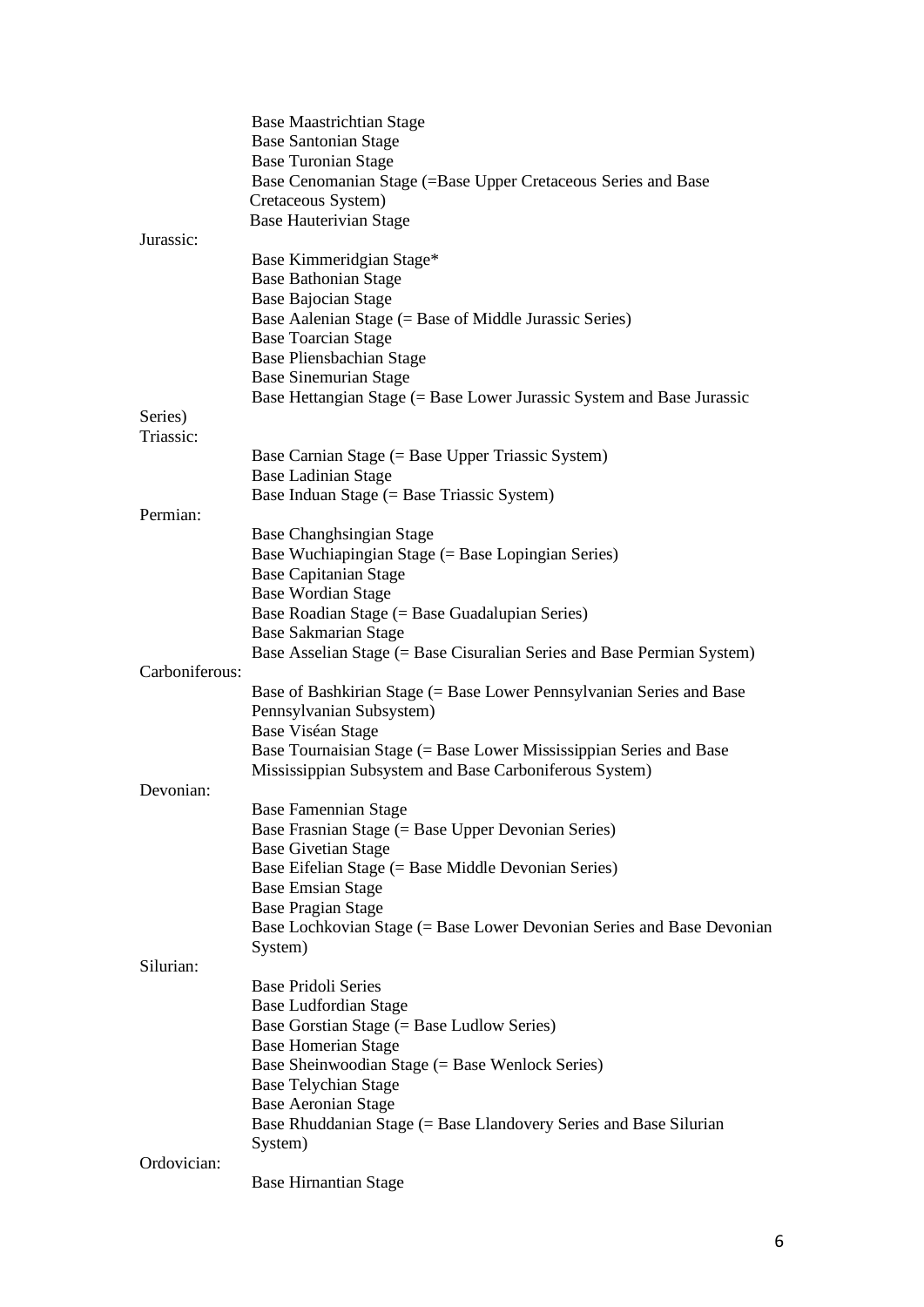|                 | <b>Base Katian Stage</b>                                           |
|-----------------|--------------------------------------------------------------------|
|                 | Base Sandbian Stage (= Base Upper Ordovician Series                |
|                 | <b>Base Darriwilian Stage</b>                                      |
|                 | Base Dapingian Stage (= Base Middle Ordovician Series)             |
|                 |                                                                    |
|                 | <b>Base Floian Stage</b>                                           |
|                 | Base Tremadocian Stage (= Base Lower Ordovician Series and Base    |
|                 | Ordovician System)                                                 |
| Cambrian:       |                                                                    |
|                 | Base Jiangshanian Stage                                            |
|                 | Base Paibian Stage $(=$ Base Furongian Series)                     |
|                 | <b>Base Guzhangian Stage</b>                                       |
|                 | <b>Base Drumian Stage</b>                                          |
|                 | Base Wuliuan Stage (= Base Miaolingian Series)                     |
|                 | Name Terreneuvian Series                                           |
|                 | Base Fortunian Stage (= Base Terreneuvian Series and Base Cambrian |
|                 | System)                                                            |
| Neoproterozoic: |                                                                    |

Base Ediacaran System

\* in process of ratification at time of writing.

## 7. CHIEF ACCOMPLISHMENTS IN 2020

#### *Full commission*

- The 2020 version of ICS Chronostratigraphic Chart, which includes revised numerical ages, was posted on the ICS website (there were about 3 versions of the chart in 2020). A special version was prepared for circulation to all participants at the IGC in Delhi. In addition a new interactive chart was added to the website and the iPhone timescale app was updated.
- Several authors, university teachers and other educators and professional societies were granted permission to use and reproduce the ICS International Chronostratigraphic Chart in their productions.
- The GSSP for the base of the Pleistocene Chibanian Stage and the Lower, Middle and Upper Pleistocene substages, the Cretaceous Hauterivian Stage and the Eocene Priabonian Stage, were ratified by IUGS. They are the process of publication.
- A change in the status of the term Precambrian has been agreed last year by the ICS resulted in the Precambrian Subcommission being named the Precryogenian Subcommission in order to clarify the responsibilities of the subcommissions.
- The GSSPs for the base of the Jurassic Kimmeridgian Stage is currently being evaluated.

### *Quaternary Subcommission*.

- Approval and ratification of the Chibanian Stage and Middle Pleistocene Subseries by GSSP at the Chiba section, Japan. It is now in press in *Episodes*.
- Ratification of the Lower/Early Pleistocene Subseries/Subepoch, comprising the Gelasian Stage/Age and the superjacent Calabrian Stage/Age, with a GSSP corresponding to that of the Gelasian Stage, the Pleistocene Series, and the Quaternary System; the Middle Pleistocene Subseries (see above); and the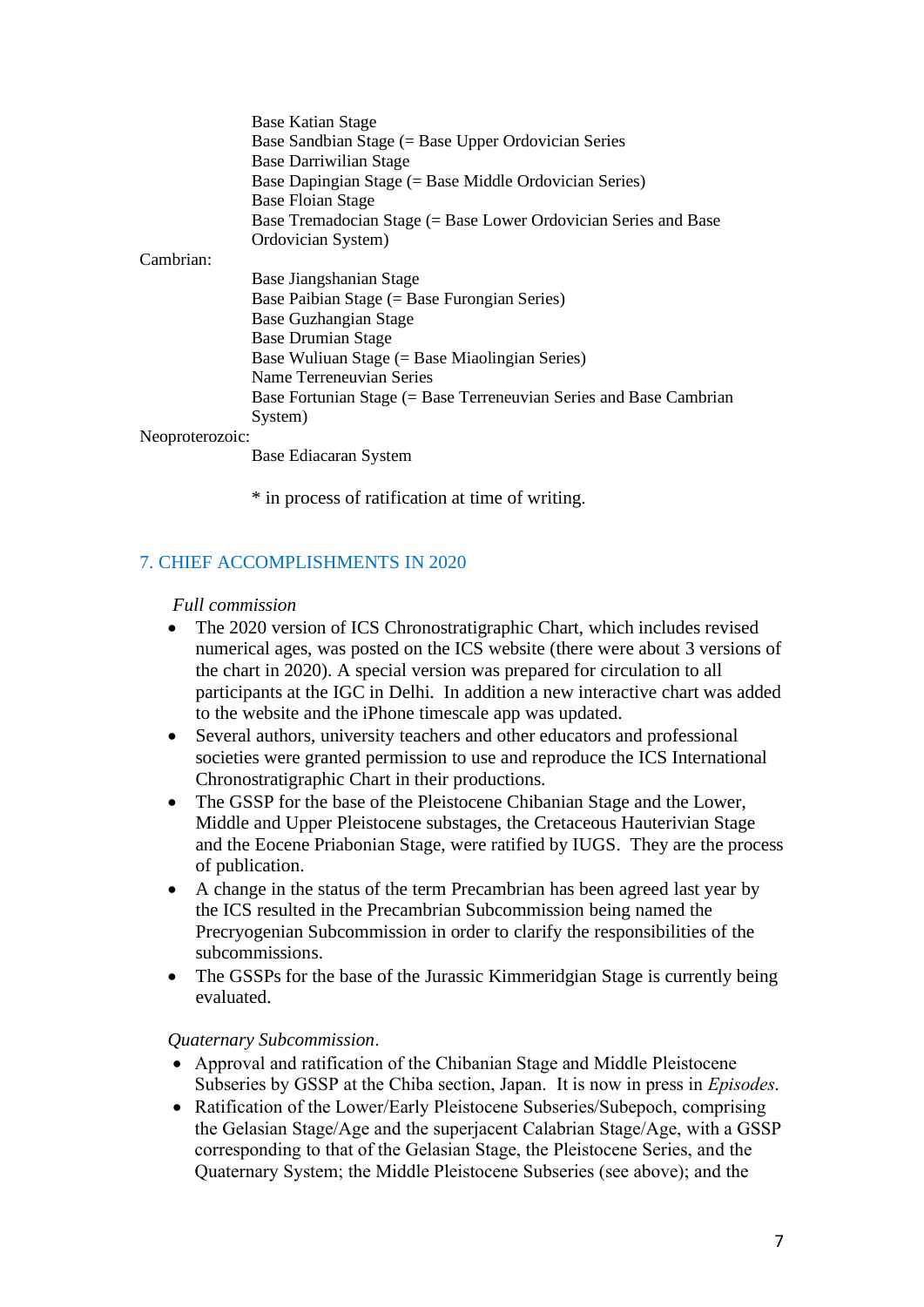Upper/Late Pleistocene, at the rank of subseries/subepoch, with a base currently undefined but provisionally dated at  $\sim$ 129 ka. This is now in press in *Episodes*, and a report on the latest developments has been submitted to the *INQUA Newsletter* (Zalasiewicz et al. *The Quaternary in the Geological Time Scale: An update*).

• Work on the Anthropocene continues. An article was published this year by Syvitski, J. *et al*. on the 'Extraordinary human energy consumption and resultant geological impacts beginning around 1950 CE initiated the proposed Anthropocene Epoch', in *Communications Earth & Environment* 1, 32, (doi.org/10.1038/s43247-020-00029-y).

#### *Neogene Subcommission*

- The ongoing discussion within the Langhian and Burdigalian GSSP Working Group (chair: Frits Hilgen) about the Langhian GSSP finally succeeded in finding a consensus on a proposal. The two possible GSSP sections considered were La Vedova section (Italy) and St. Peter's Pool section (Malta), and the WG decided to have the Langhian GSSP defined at the top of C5Cn in the La Vedova section in Italy (Turco et al., 2017). Constructive discussions occurred during the last STRATI 2019 meeting in Italy (July 2019). Uncertainty related to the choice of calcareous plankton events associated with the top of C5Cn, and useful for the recognition of the Langhian base at low-latitudes, is still matter of debate. As an example, the taxonomic issues related to the *Praeorbulina* datum (the historical criterium for recognising Base of Langhian) are overt, as well as the low reliability for global correlation of the LCO *Helicosphaera ampliaperta*, an event proposed for the best one approximating the top of C5Cn in the Mediterranean. This problem led to the suggestion of an auxiliary boundary stratotype in a Pacific (I)ODP core, at the equivalent stratigraphic level, providing direct correlation to the open ocean benthic isotope record and low-latitude calcareous plankton events. The proposal for the Langhian GSSP is in preparation and will be submitted soon with the purpose of reaching a final decision within the SNS.
- The discussion on the definition Burdigalian GSSP is still open since till now no good candidate section (astronomically tuned deep marine section, possibly in the Mediterranean, that would guarantee the stratigraphic contiguity with the other GSSP sections) is available. The search for suitable sections for defining the Burdigalian GSSP will continue and the suggestion has been made by some members of the WG to consider the Contessa Section (Central Italy) as a possible candidate and this will be fully considered. However, recent reports from this section are not promising (Kashohm *et al*., 2020, GSA Abstract). In the absence of suitable Mediterranean (or extra-Mediterranean) sections for defining the Burdigalian GSSP, the option to formally define this boundary in an IODP core will be seriously considered by SNS. This discussion will be the first major action item of the newly reconstituted SNS.

#### *Paleogene Subcommission*

• The proposal for the base of the Priabonian Stage (Agnini et al., 2020) was approved by ICS and ratified by IUGS. The primary marker for the GSSP coincides with the base of a prominent crystal tuff layer, the Tiziano bed, at 63.57 metre of the Alano section (NE Italy).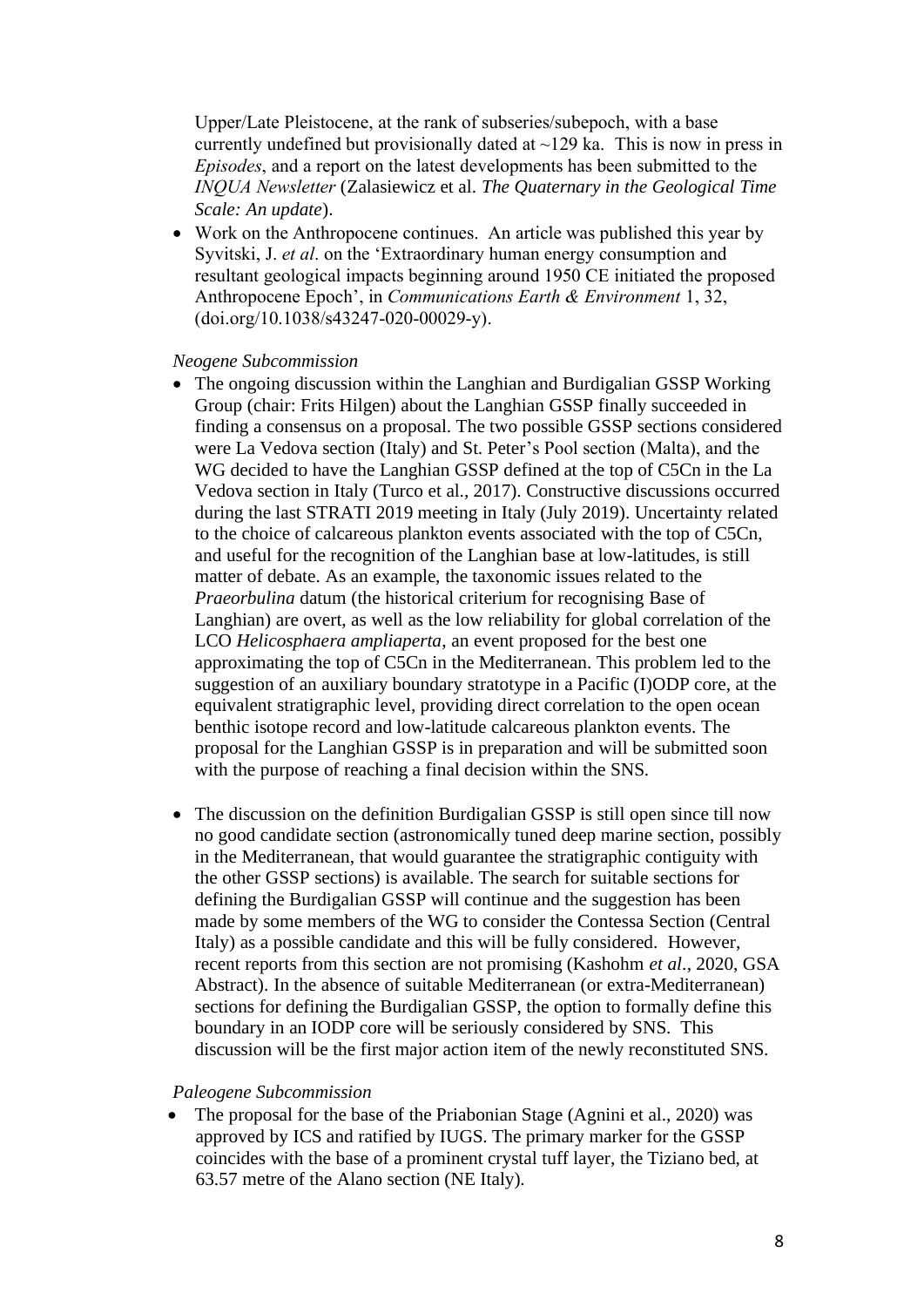- In order to define the only remaining GSSP of the Paleogene, the ISPS has focused on studies dealing with the base of the Bartonian, including multidisciplinary analyses in Alum Bay section (Barton area in the UK) by Cotton et al. (2020), studies around the Lutetian-Bartonian transition in ocean drilling cores (Rivero-Cuesta et al., 2019, 2020), and ongoing studies on the Italian Torrente Caravello (by Dinarés-Turell and colleagues) and Bottaccione sections (Coccioni *et al*.).
- Numerous studies have been carried out on the Paleogene successions of the Caucasus, the Baltic, East and West Russia pointing out the importance of this area for interregional correlation.

#### *Cretaceous Subcommission*

- Campanian GSSP. The Campanian Working group (WG) is moving rapidly towards submission of a recommended GSSP. The search for an appropriate GSSP has been greatly helped by publication of two detailed studies on the Bottaccione (Gubbio, Italy) locality, by members of the WG, which provide high-resolution data on which the proposal will be based (Miniati *et al*. 2020; Maron and Muttoni 2020). In addition, restudy of a previously proposed GSSP at Waxahachie in Texas, demonstrates for the first time the presence of a major hiatus in the succession (Gale *et al*. in press, 2020). This renders the locality inappropriate as a candidate GSSP. The WG has also worked on the provision of auxiliary sections to the GSSP, and recommends Seaford Head, Sussex, UK (Thibault *et al*. 2016); excellent isotope stratigraphy, micro- and macrofossil biostratigraphy, orbital tuning.
- Coniacian GSSP The WG submitted the GSSP proposal to SCS in September 2020 for discussion. The WG is currently (November 2020) revising the proposal according to the comments and suggestions received by the voting members. The Salzgitter-Salder (Germany) is the proposed candidate stratotype section. Primary criterion is the appearance of the inoceramid *Cremnoceramus deformis erectus*. Secondary criteria include a negative excursion in the δ13C values (Navigation Event), and bivalve, planktic foraminiferal and peridinioid dinocyst datums. Three auxiliary sections are indicated: Słupia Nadbrzeżna (central Poland); the Střeleč railway cut, adjacent to the Střeleč Quarry (Bohemia, Czech Republic); and El Rosario, Sierra del Carmen National Park (Coahuila, Mexico).
- Albian GSSP. Finalisation of the official steps with the local authorities for the protection and easy accessibility of the GSSP site at Col de Pre-Guittard in the Commune of Arnayon (Department of Drôme).
- Aptian GSSP. The research activities that were agreed during STRATI 2019 included analyses of stratigraphic sections and evaluation of all available data across the Barremian/Aptian boundary. The year 2020 was marked by significant delay in receiving additional information on magnetostratigraphy from French ammonite-dated sections. C. Frau and colleagues from Poland (J. Grabowski), Czech Republic (A. Svoboda, P. Schnabl) and France (A. Tendil) sampled sections in S. France: Fontblanche (near La Bedoule) and Mont Ventoux (southern margin of Vocontian Basin). The team plans to combine chemostratigraphy with magnetostratigraphy. First results are expected in 2021.
- Barremian GSSP. The Río Argos section (Caravaca, Murcia, SE Spain) is the candidate stratotype for the Hauterivian/Barremian boundary. The primary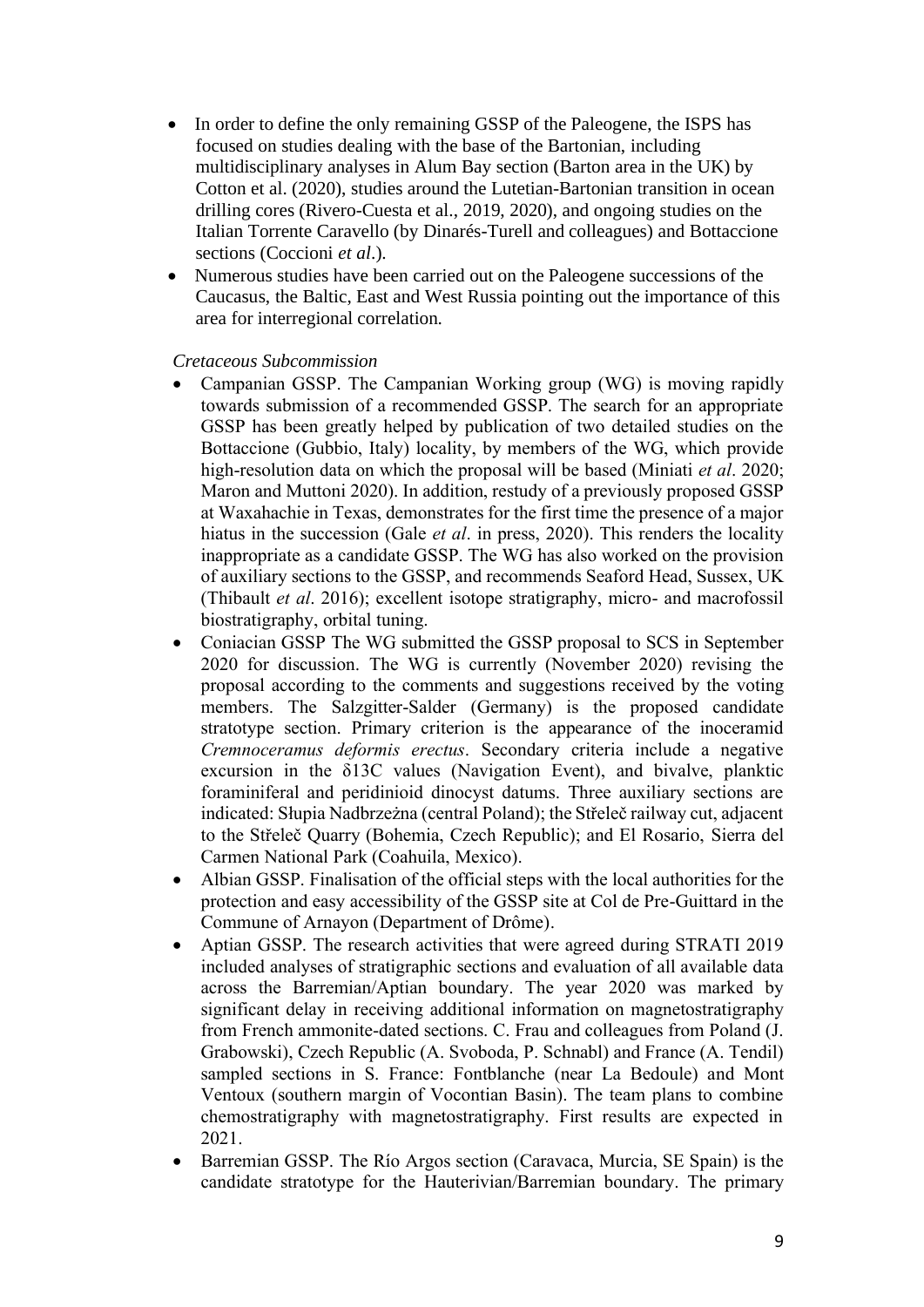marker discussed and approved by the working group is the first appearance of the ammonite *Taveraidiscus hugii*. During the last years, the WG has carried on studies on the stratigraphic distribution of various fossil groups (ammonites, calcareous nannofossils, planktonic and benthic foraminifera), as well as chemostratigraphic and cyclo-stratigraphic analyses in the Argos section. Unfortunately, a secondary remagnetisation precludes any magnetostratigraphic dating, although indirect correlation using ammonite and isotope stratigraphy is possible with the Gorgo a Cerbara section (central Italy). In 2020, complementary analysis of ammonite and calcareous nannofossils in the candidate section have been performed. In addition, an integrated astrochronological study of the entire Barremian Stage performed on two other sections of the Subbetic Domain has been completed and published.

- Hauterivian GSSP. The GSSP for the base of the Hauterivian Stage at the FO of the ammonite genus *Acanthodiscus* at La Charce (SE France) was ratified by IUGS in December 2019. The protection of the GSSP section at La Charce is ensured by an Espace Naturel Sensible (ENS). The department and the municipality of La Charce established an exceptional and world-renowned geological interpretation circuit for the public. The formal publication of the GSSP are in press in *Episodes*.
- Valanginian GSSP. The WG approved the first appearance of the calpionellid *Calpionellites darderi* as the primary marker for the base of the Valanginian. Two sections are considered as possible candidates for the GSSP: Cañada Luenga (Cehegín, SE Spain) and Vergol (Montbrun-les-Bains, SE France). Integrated analyses of the Cañada Luenga section with biostratigraphic (ammonites, calpionellids and calcareous nannofossils) and magnetostratigraphic data are published. During the last year the WG have expanded the biostratigraphic analyses to the lower part of the section (upper Berriasian). Preliminary data on the distribution of ammonites and calpionellids were published for the Vergol section. A complete cyclostratigraphic analysis is also available. During the last year, an integrated study of the distribution of ammonites and calcareous nannofossils in this section has been completed and recently submitted for publication. Calpionellids are currently being studied.
- Berriasian (J/K boundary) GSSP. The GSSP proposal for the base of the Berriasian Stage in the Tre Maroua section (Vocontian Basin, SE France) at the base of the calpionellid *Calpionella alpina* Subzone was voted in October 2020 by the 81.8% of SCS voting members. The proposal received the 44.5% of "yes" votes and thus was not approved.
- KILIAN Group. The WG was inactive in 2020.

*Jurassic Subcommission* 

- Finalisation and Submission of the Kimmeridgian GSSP Proposal to ICS: under the leadership of Andrzej Wierzbowski, with strong support from Angela Coe the ISJS Secretary (now chair), the proposal for the base of the Kimmerdigian has been finalized and submitted to ICS.
- New executive and voting members: an election was held amongst the voting members for a new chair administered by Jozsef Palfy. Two candidates stood, Angela Coe was elected. A new secretary was appointed and fifteen new voting members. In appointing the new executive and voting members particular attention was paid to addressing inequalities in gender, ethnicity and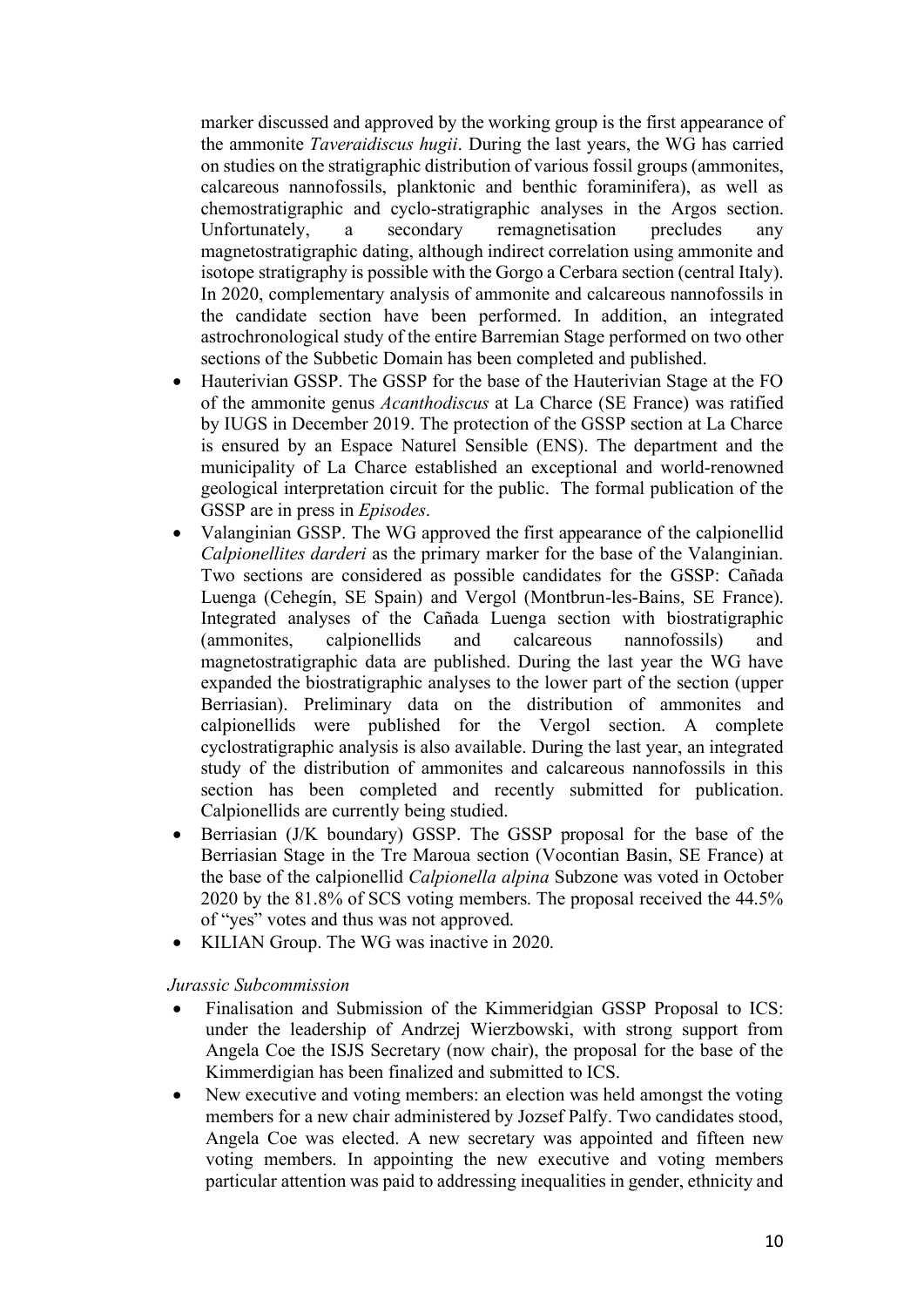career stage in addition maintaining a broad spread of countries and subject specialisms. We also ensured that in particular we had Upper Jurassic expertise to facilitate definition of the remaining stage GSSPs.

• Outstanding GSSPs and base Cretaceous: Work on the remaining three stage GSSPs is being revitalised. Members of ISJS have also taken part in the debate about the possible position of the Jurassic-Cretaceous boundary (for further information see Wimbledon *et a*l. 2020 and Granier *et al*. 2020, *Volumina Jurassica*, 18 (parts 1 and 2) and liaised with the Cretaceous Subcomission over their appointment of a new working group responsible for putting together a new proposal for the Berrasian GSSP.

#### *Triassic Subcommission*

A total of 75 papers that are closely related to integrated stratigraphy and extreme events within the Triassic have been published by STS members in 2020. The issue of *Albertiana* (#43) was published, and it is available for download from STS websites.

- Global Triassic Time Scale: Ogg *et al*. (2020) established the updated, integrated chronostratigraphic framework of the Triassic based on global correlations of biostratigraphy (conodonts, ammonoids, palynology, and other biozones), magneto-, chemo-, and cyclo-stratigraphy for seven stages and three series throughout the Triassic. In addition, sea-level changes, seawater temperature changing curves, various excursions of carbon, sulfur, and oxygen isotopes as well as major environmental, climatic and biotic events within the Triassic worldwide.
- New achievements in I-O and O-A boundaries: After updating biostratigraphy (ammonoids, conodonts), cyclostratigraphy and radiometric dating, and documenting new carbon isotope stratigraphy, magnetostratigraphy, and sequence stratigraphy, Chen *et al*. (2020) formally proposed the Wantou section of Guangxi, South China as the GSSP for the Olenekian-Anisian boundary. Correlations of OAB beds between Wantou and another GSSP candidate section (Kcira section of Albania) have also been made. Advantages and disadvantages of these two candidate sections have been hotly debated among OAB working group members. Currently, selection of GSSP for OAB still opens for debate. Considerable progress on GSSP for I-O boundary. Lyu *et al*. (2020) evaluated evolutionary lineage of conodont *Eurygnathodus costatus* and its role in defining the I-O boundary, and recommended this conodont species to serve as an auxiliary marker for the IOB. The Chaohu section is also recommended for the potential GSSP for the IOB. Another GSSP candidate Mud section of Spiti has also been re-studied. Integrated biostratigraphy (conodonts and ammonoids) and carbon isotope stratigraphy and elemental geochemistry have been studied. The IOB beds show similar succession to that of Chaohu section, but the first occurrences of conodonts *Novispathodus waggeni waggeni* and *Eu. costatus* are slightly different in these two GSSP candidate sections. Further discussions and correlations are needed to decide the selection of GSSP for IOB. Field excursions to the Chaohu section of Anhui and the Wantou section of Guangxi, South China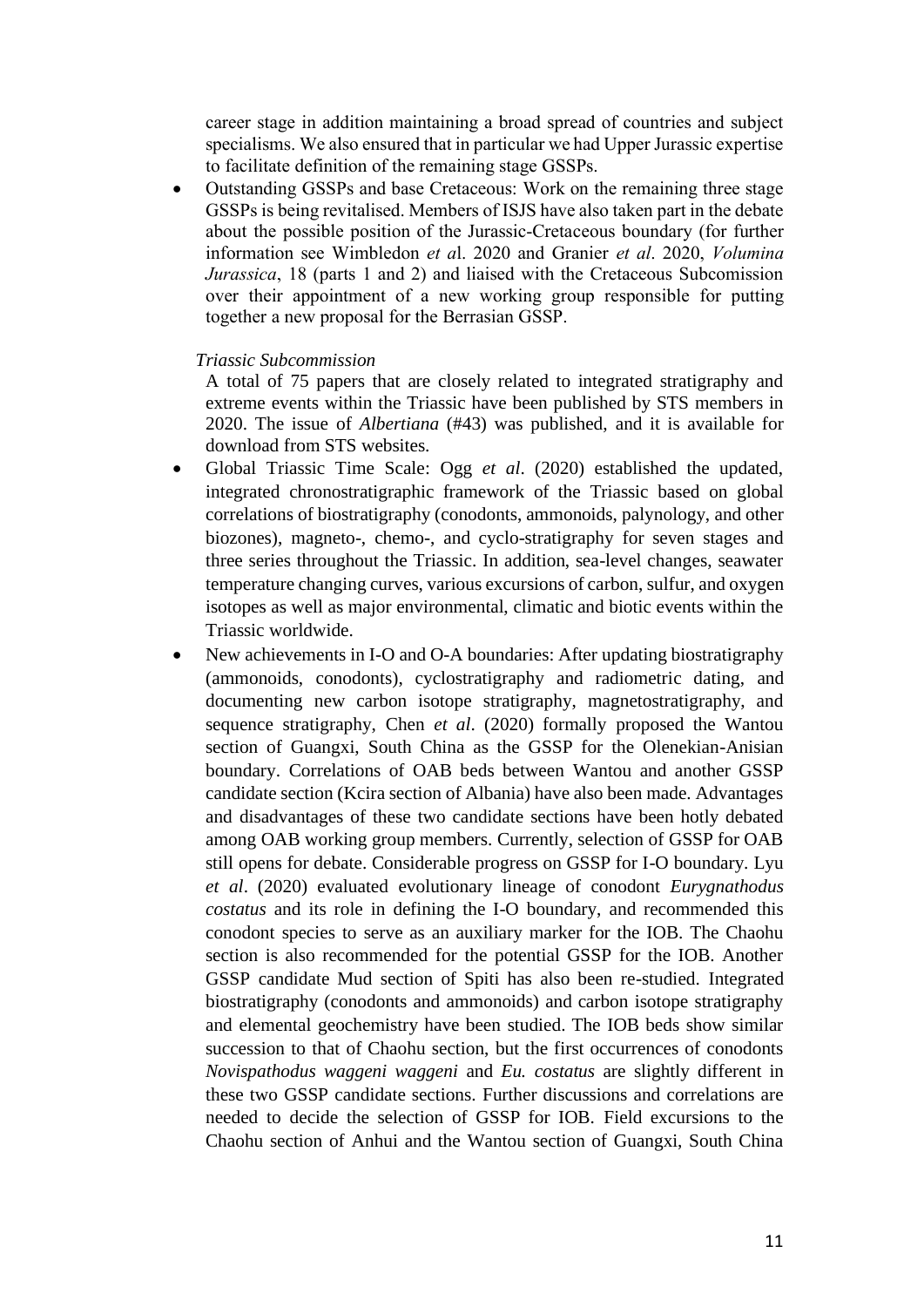were carried out by Chinese members of STS, together with postgraduate students (totally 35 people) during 26-30 November, 2020.

• Terrestrial Permian-Triassic boundary and biotic extinction: Great progress on defining the terrestrial PTB and correlating PTB and mass extinction horizons with those defined in marine sections. New results (Gastaldo *et al*., 2020; Chu *et al*., 2020; Wu *et al*., 2020) reveal that biotic extinction in terrestrial ecosystems clearly predated the same event happened in marine ecosystems.

#### *Permian Subcommission*

- General proposals for the bases of the Artinskian and Kungurian stages have been prepared and published in the SPS Newsletters *Permophiles* 69 by Chernykh (2020).
- A multidisciplinary study of the Mechetlino Quarry section (Southern Urals, Russia), the GSSP candidate for the base of the Kungurian Stage has been published by Chernykh *et al*. (2020, *Palaeoworld* 29).
- The Sakmarian-base GSSP by Chernykh *et al*. was accepted for publication in *Episodes* in April 2020.
- Two issues of *Permophiles* have been published (SPS Newsletters *Permophiles* 68 and 69)
- The Guadalupian timescale has been refined based by Wu *et al*. (2020, *Palaeogeography, Palaeoclimatology, Palaeoecology*, 548). A comprehensive paper on the three GSSPs and their correlation of the the Guadalupian Series has been published (Shen et al., 2020, *Earth-Science Reviews*, 211)
- A comprehensive review of the terrestrial Permian stratigraphy has been provided by Schneider et al. (2020, *Palaeoworld*, 29).
- A voting members webinar has been organised on 22 October 2020.
- A corresponding members webinar has been organised on 13 November 2020.

#### *Carboniferous Subcommission*

- The newest Geological Timescale 2020, as the successor of GTS 2012, was recently published by Elsevier, and presents the time scale for c. 4 billion years of Earth history. Chapter 23, '*The Carboniferous Period*' was provided by three SCCS members, Aretz Markus, Hans-Georg Herbig, and Xiangdong Wang, recording intense developments of integrated stratigraphy framework of the global and regional Carboniferous successions.
- A working group business meeting on the redefinition of the Devonian-Carboniferous Boundary was held at the University of Cologne, within the 19th ICCP in 2019, and three possible levels for the new DCB were discussed and voted on: 1) the base of the conodont kuehni Zone/the basal sulcata Zone & coastal plant extinction; 2) the base of the conodont kockeli Zone, beginning of radiation & top of major regression (top of HSS) and end of mass extinction; and 3) mass extinction level ('big six mass extinction') & base of the Hangenberg Black Shale. In the end, the second one won the majority, but some concerns have been shown by other working group members. The next step is to provide a detailed global correlation chart with regional subdivisions for different sedimentary facies. This correlation chart should be established by the end of 2020 and then be published in a joint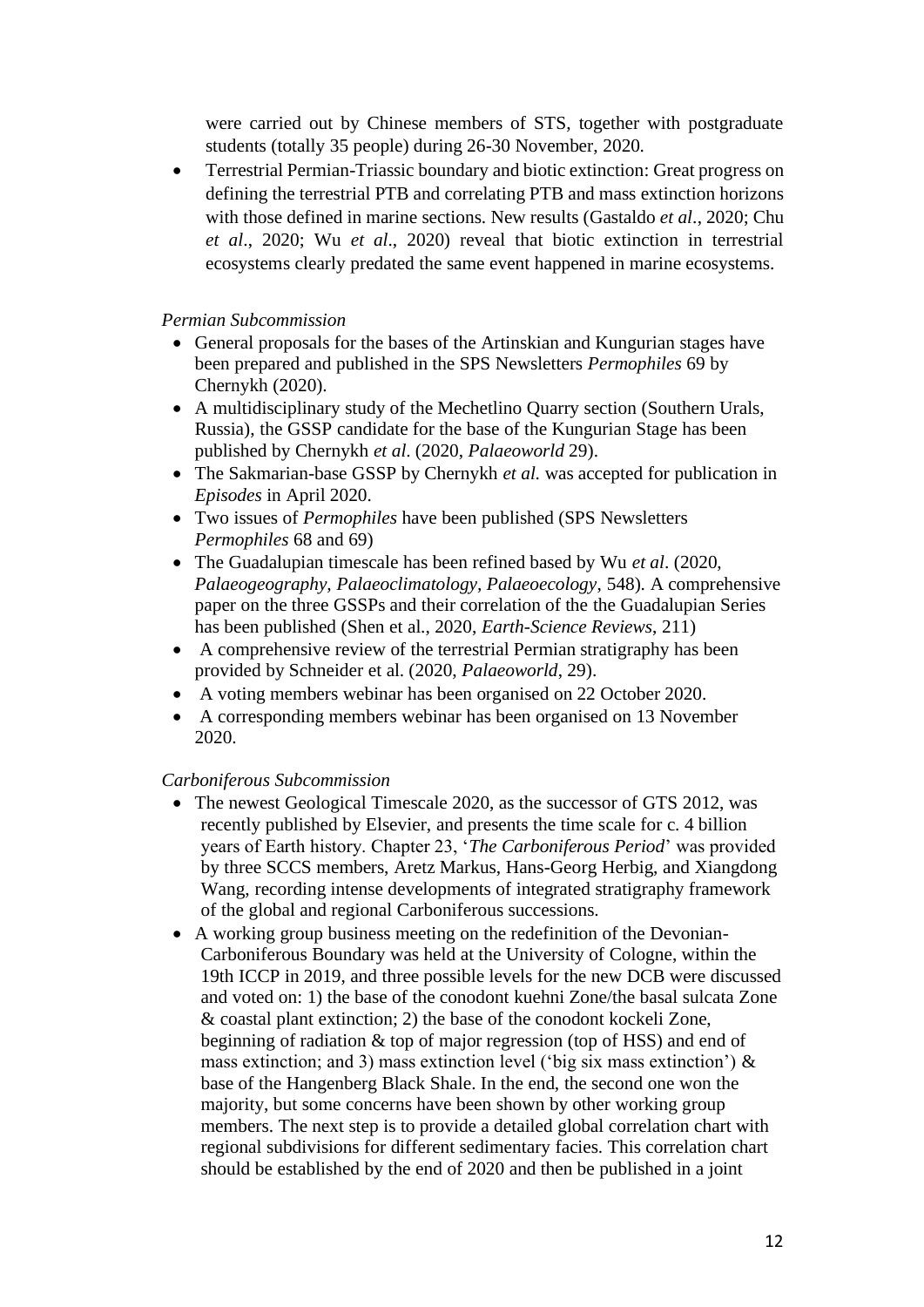paper by all members of the working group in a journal like "Newsletter on Stratigraphy". And a special issue about the global Devonian-Carboniferous boundary review is close to be complete and will be published in the last issue of *Palaeobiodiversity and Palaeoenvironment* at the end of 2020.

#### *Devonian Subcommission*

• Following failure of the joint SDS/Uzbekistan/RAS field expedition to Zinzilban Gorge, Uzbekistan to find the nominated conodont taxon named informally *Polygnathus excavatus* 114, SDS reluctantly came to the conclusion that the base Emsian cannot be defined at this level in Zinzilban. The SDS decided that the GSSP can be moved to other place, but still may remain in Uzbekistan if better section is available. The joint work on alternative section within the Kitab State Reserve is being carried out by Russian and Uzbek colleagues. During 2017-18 SDS informally considered how to progress with redefinition of the GSSP. We continued these discussions at the IPC in Paris with two presentations on new GSSP sections from Spain and the Czech Republic. SDS met again at STRATI 19 in Milan and had hoped to receive formal proposals for the base Emsian GSSP. During the 'Covid year' we could not meet in the planned SDS meeting in Geneseo, New York State. Therefore several Devonian subprojects have been launched to speed the accumulation of data in the Eifel Mountains, the Rhenish Mountains and the Prague Synform. We have applied for special ICS project for Pyrenees. In time of limited international travelling work has been concentrated intensively in the 'home areas' in order to finish the formal proposals for the GSSP. It is planned to vote on these and move on forwards for formal consideration by the ICS.

#### *Silurian Subcommission*

- *Silurian Times* No 27 was edited by the secretary, Renbin Zhan, and distributed in April, 2020, posted on the web site for the ISSS, and circulated as an email attachment to all titular, corresponding and interested members of the Subcommission. It contained the reports on previous meetings, announcements of upcoming meetings and publications, the latest news and recent publications on Silurian research.
- The restudy of the Rheidol Gorge section experienced some delays due to the Covid lockdown. Full paper by Melchin *et al.* (in prep) presenting the proposal of Rheidol Gorge as a candidate section for the base of the Aeronian Stage will be submitted for publication by early 2021. Chitinozoan biostratigraphy and faunas have been already published by De Weirdt *et al*. (2020).

#### *Ordovician Subcommission*

- As a result of the Covid-19 pandemics, the initial plans for activities in 2020 could not be respected. The 36th International Geological Congress, with the official meeting of the ICS and the take-over of the new subcommission and its officers, was cancelled in the last minute.
- In accordance with ICS Rules, about 2/3 of the current Voting Members of SOS were going to retire in March 2020, at the moment of the IGC. Replacement candidates were proposed to the Voting Membership, which voted to select a new Executive and Voting Members for the term 2020-2024.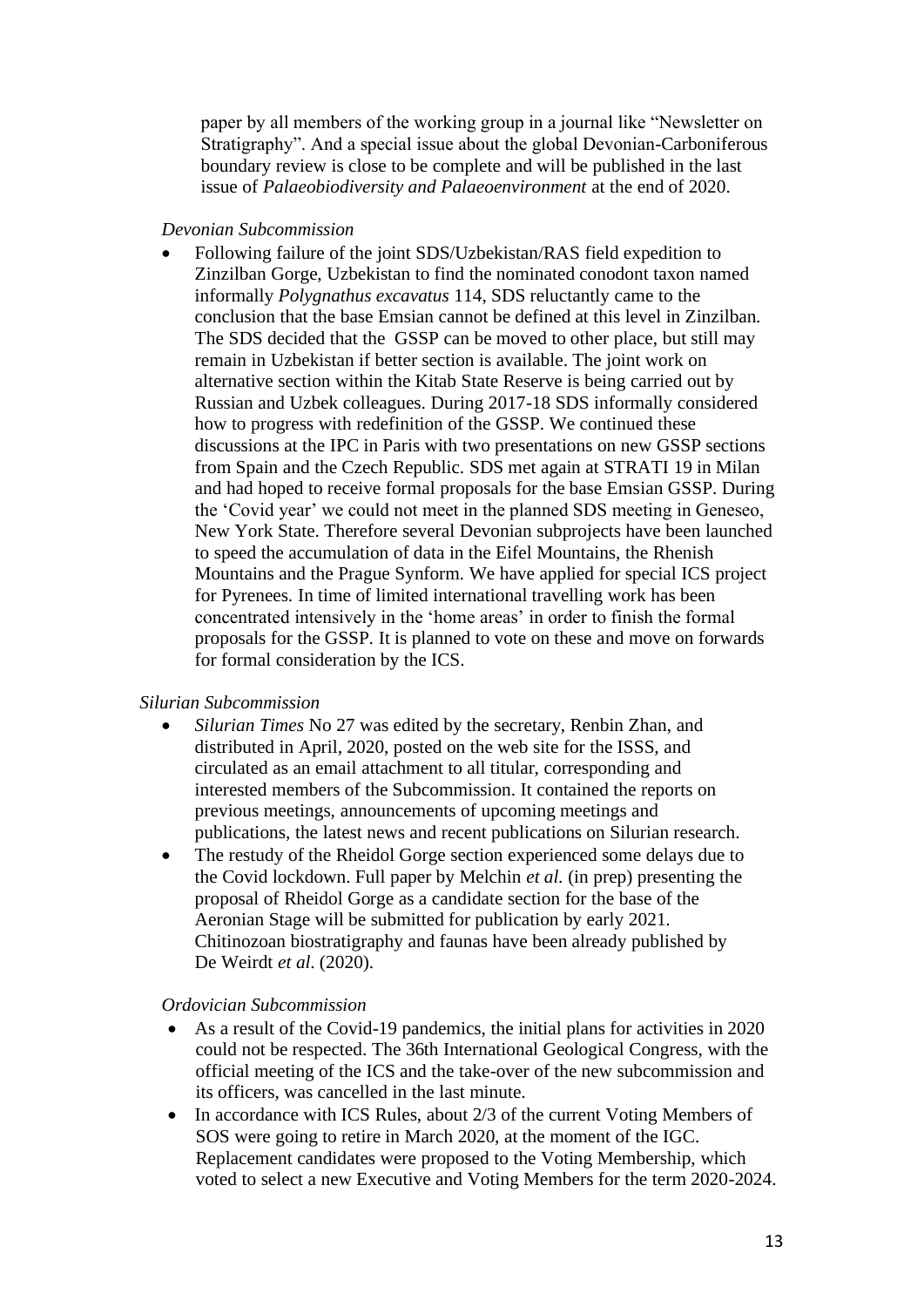The Voting Membership was increased to 20.

- The Subcommission changed, according to the new rules of the ICS and the IUGS, with a strong replacement of the titular/voting members. Seven former Voting Members remain in the new subcommission (2020-2024) and a total of 13 new Voting Members stepped in. The gender balance improved, with now seven female Voting Members.
- The official inauguration of the second Auxiliary Boundary Stratigraphic Section and Point (ASSP) for the base of the Ordovician System in the Dayangcha section (Northern China), scheduled for May 2020, was cancelled and is provisionally postponed to May 2021.
- The closing meeting of the International Geoscience Programme (IGCP) 653 'The onset of the Great Ordovician Biodiversification Event,' cancelled in May 2020, took finally place as a successful videoconference congress, September 7th-10th, with over 200 participants, and a strong involvement of members of the Ordovician subcommission, including the Voting Members.
- *Ordovician News* 37 (for 2019) was published in March 2020 and is available from the ISOS webpage.

### *Cambrian Subcommission*

- The Cambrian chapter ('*The Cambrian Perio*d' by Peng, S.C., Babcock, L.E. & Ahlberg, P.) for the book *Geologic Time Scale 202*0 was completed and the entire volume was published by Elsevier in November 2020. The chapter has been updated, contains a wealth of new information, and will form a basis for discussions on how to define the remaining undefined series and stages.
- In November 2020, the Working Group on Cambrian Stage 10 provided its recommendation on which stratigraphic horizon to be used to mark the stage. Two options were considered: at the FAD of *Lotagnostus americanus* and at the FAD *Eoconodontus notchpeakensis*. The WG overwhelmingly recommended that the base of provisional Stage 10 should be at the FAD of *Lotagnostus americanus* (*sensu* Peng *et al*. 2015), and the FAD of *Eoconodontus notchpeakensis* should be used for subdividing Stage 10 into two substages.
- Landing *et al*. (2020) and Officers of the Subcommission (Zhu *et al*. 2020) attempted to clarify the carbon isotope stratigraphy in the uppermost Cambrian and the concept of the TOCE and HERB excursions in two separate papers published in *Geological Magazine*, albeit with different views (https://doi.org/10.1017/S0016756820000382 and https://doi.org/10.1017/S0016756820001120).

### *Ediacaran Subcommission*

The impact of the COVID19 Pandemic has meant that many of our expected accomplishments were postponed to 2021. Our leadership transition took longer than expected.

- The Subcommission had to cancel plans to have a field workshop to examine Ediacaran successions in Brazil and Argentina in July 2020. Despite the cancellation, all logistical work was accomplished.
- New website. As part of the Executive transition, we wished to transfer the website to new ownership. We also solicited our colleague Dr. Tara Selly to act as web-developer.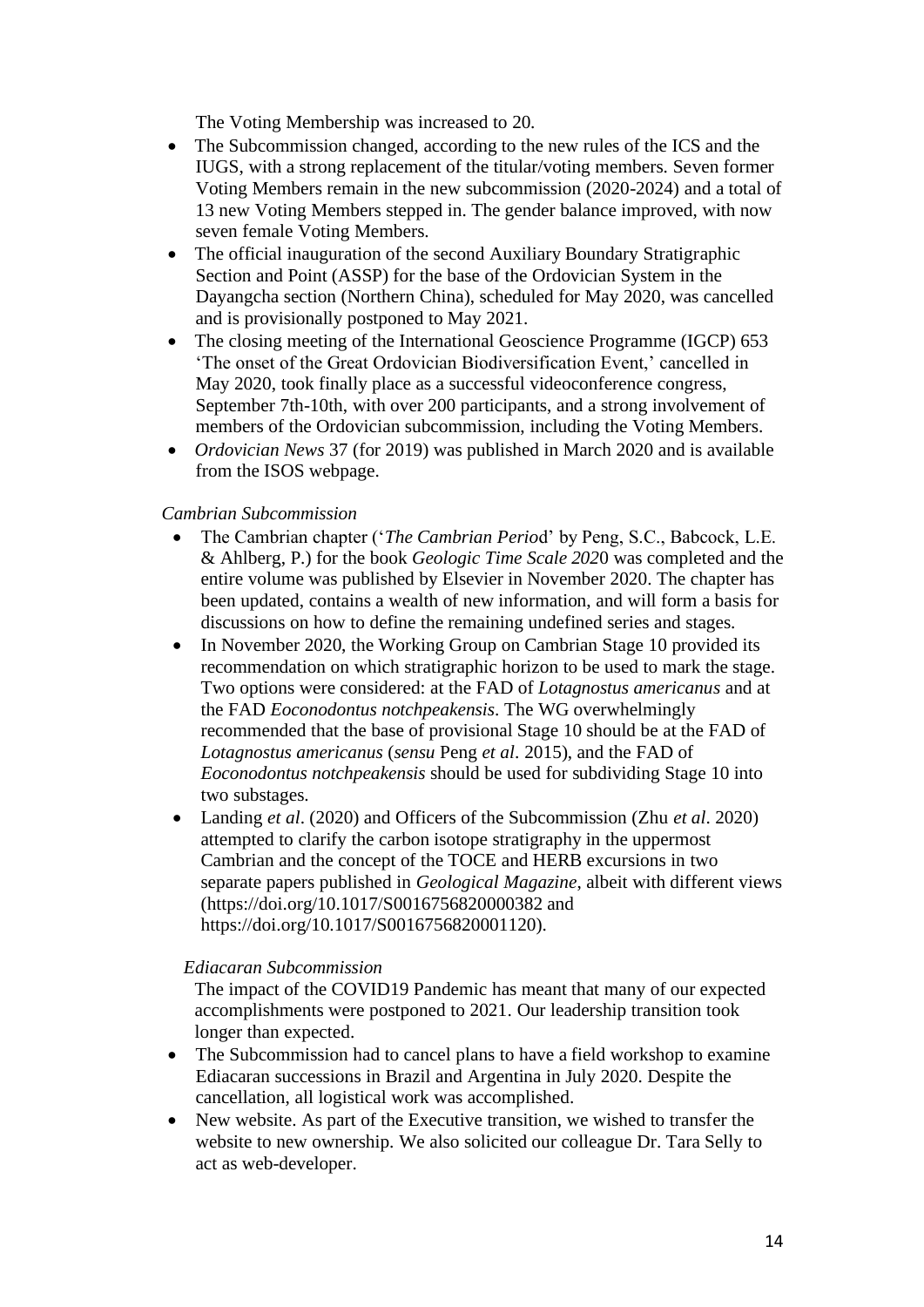• New voting members: Over the summer of 2020, the Executive recruited six new voting members. This was done in order to include a greater diversity of experts, both in terms of genders and geographic area of representation.

#### *Cryogenian Subcommission*

- Green paper for future subdivision of pre-Cambrian time and strata. A key issue for the immediate future will be to assist plans to remove all pre-Cryogenian GSSAs to be replaced by GSSP concepts as was done for the Cryogenian. This issue has become urgent since the base of the Cryogenian Period was moved from precisely 850 Ma to c.720 Ma (Shields-Zhou *et al*., 2016). Although expertise within the Cryogenian Subcommission was originally envisaged to cover the interval between 850-720 Ma, it seems likely that the definition of the now vastly extended Tonian Period/System will change in future as will most pre-Cryogenian subdivisions. Following wideranging discussions, subcommission members and others, including coauthors of all Precambrian chapters of the new *Geologic Timescale 2020* book, produced a 'Green Paper': a template for pre-Ediacaran subdivision of time and strata, a recent version of which is now online as a pre-print (https://doi.org/10.31223/X5FW25).
- Symposia and Virtual Geological Field Trip. (1) A voting member zoom meeting was held on 6 November, 2020. As a face-to-face meeting is currently not possible, to discuss the action plan (virtual or in person field meetings) and the key objectives and work plan for 2021 and the whole period of 2020-2024, a meeting has been held online. Fourteen voting members (Leigh Anne Riedmann, Karl-Heinz (Charlie) Hoffmann, Konstantin Nagovitsin, Galen Halverson, Maoyan Zhu, Marc Laflamme, Tony Prave, Carol Dehler, Bing Shen, Graham Shields, Susannah Porter, Ian Fairchild, Shihong Zhan, Nicholas Swanson-Hysell, Ying Zhou, Chuanming Zhou, Anton Kuznetsov) and one representative from the Ediacaran Subcommission (Dima Grazhdankin) participated in the meeting. The discussion has been recorded and results incorporated into this report. (2) A Virtual Geological Field Trip to North Islay was held on 21 May, 2020 (published by David Webster on the Geological Society of Glasgow website and Youtube). Organisers include the subcommission voting member Ian Fairchild. The virtual field trip looked at the Bonahaven Dolomite Formation, which lies just above the Port Askaig diamictite. Links to the virtual field trip is on: www.Islaygeology.org and https://youtu.be/5kwBpTUj0iU. The subcommision is exploring the possibility of having more virtual field trips in the future, which will contribute to further discussions for a Cryogenian GSSP in Scotland or other GSSP candidates.
- Greater internet visibility and community building. A Cryogenian twitter account @cryogenian has been set up to promote new publications of the Cryogenian/Tonian research community. The twitter account is managed by Ying Zhou; A Cryogenian Facebook Group for Cryogenian research community was also set up to enable researchers communicate, and reach out to interested general public.

#### *Precryogenian Subcommission*

- Two proposals for votes were finalised:
- The Subcommission received a proposal for a green paper by a member of the scientific community not affiliated with our Subcommission. The proposed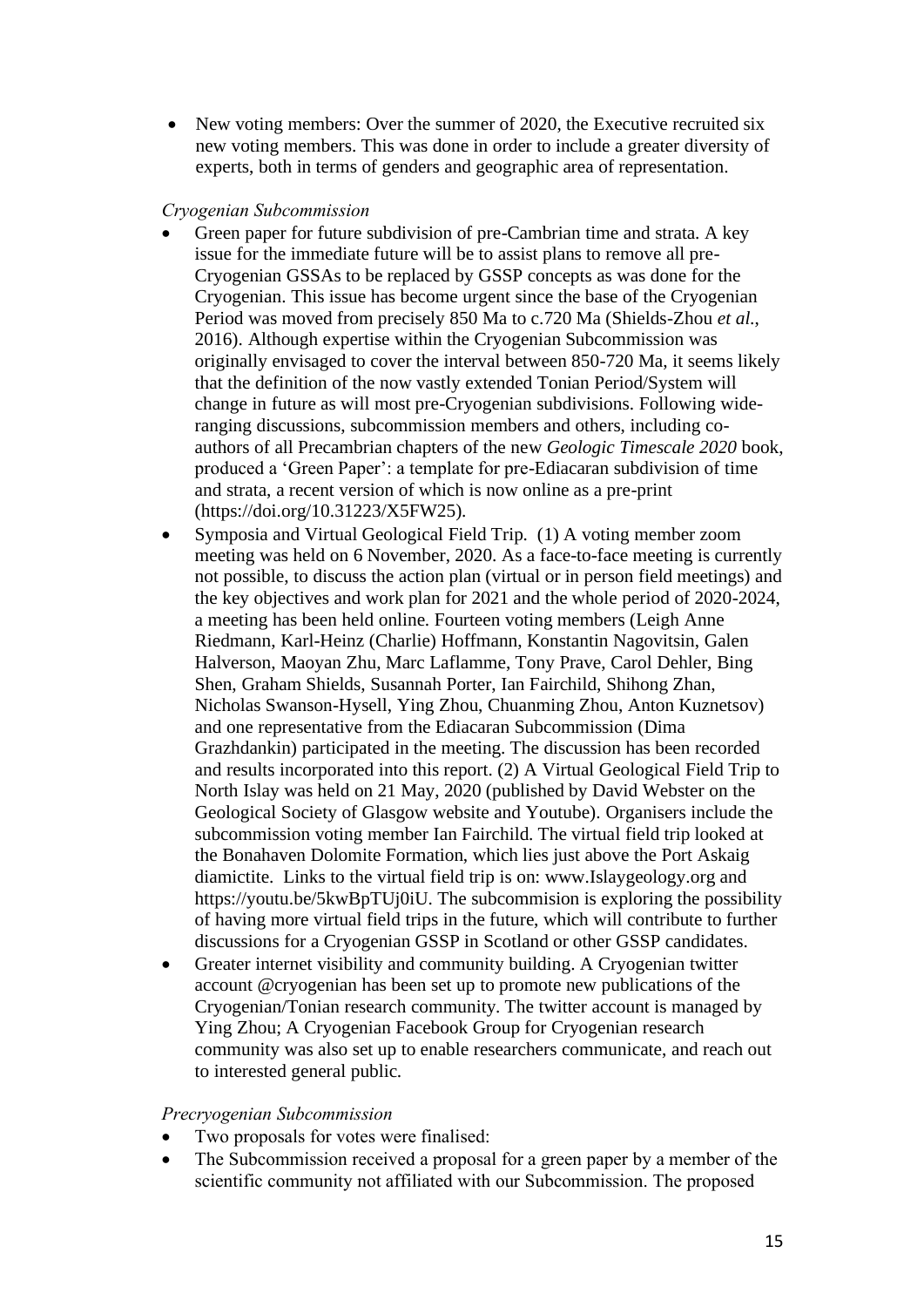green paper suggested a novel division of the entire Precambrian. The Subcommission considered the proposal carefully, but found it scientifically flawed and lacking rigour. The Subcommission voted unanimously against the proposal.

- The Subcommission worked on potential candidates to Hadean/Archean boundary, of which a document summarising all notes and extensive discussion was produced. This document will serve to support the final proposal on this boundary, to be voted in early 2021.
- The Subcommission has re-organized into strategic working groups that specifically deal with the following boundaries: Archean/Paleoproterozoic, Paleoproterozoic/Mesoproterozoic and Mesoproterozoic/Neoproterozoic.
- The Subcommission changed its name from Precambrian to Precryogenian to avoid formal overlap with the separate Subcommission on Cryogenian Stratigraphy.

### *Stratigraphic Classification Subcommission*

- Project: New developments in stratigraphic classification: The goal of ISSC is to update, upgrade and implement the *International Stratigraphic Guide* (ISG)(Hedberg, 1976 [1st edition]; Salvador, 1994 [2nd edition]; Murphy & Salvador, 1999 [abridged edition]). The ISG is a most important official document with a large distribution, which requires revisiting because of the fundamental advances of stratigraphy in the last 30 years. A project was developed by ISSC under the Chairmanship of Maria Bianca Cita following a workshop organised during the 32nd IGC in Florence, entitled "Post-Hedberg Developments in Stratigraphic Classification". Background and motivation of this ambitious project "New Developments on Stratigraphic Classification" are clearly expressed in the introductory article (Cita, 2007) printed in *Newsletters on Stratigraphy* where the various review articles are being published. After all the various review articles in the co-ordinated series are published, the reprinting of the various articles in a textbook is foreseen, after passing the prescribed check points for approval in order to obtain the permission to use the ICS and IUGS logos.
- Lithostratigraphy: Leader: Brian Pratt, Canada, [brian.pratt@usask.ca,](mailto:brian.pratt@usask.ca) participants: Stan Finney, USA, [scfinney@csulb.edu,](mailto:scfinney@csulb.edu) Mike Easton, Canada, [mike.easton@ndm.gov.on.ca,](mailto:mike.easton@ndm.gov.on.ca) Werner E. Piller, Austria, [werner.piller@uni](mailto:werner.piller@uni-graz.at)[graz.at.](mailto:werner.piller@uni-graz.at) The working group is making good progress. It is expected, that the manuscript will be submitted in summer 2021.
- Biostratigraphy: Currently, possible new working group members have been approached, including a new group leader. As the concepts and approaches of biostratigraphy vary between fossil groups and stratigraphic systems, this turns out be rather difficult. After a team of authors will be established (December 2020), a video-conference is planned to define a thematic skeleton of the manuscript. The manuscript, however, will not be finalised before end of 2021.
- Chronostratigraphy: A new working group has been established (core: Marie-Pierre Aubry, Martin Head, Werner Piller). The manuscript should be finalised spring 2021.
- ISSC Business Meeting: A business meeting was planned to be held during the 36th IGC in New Delhi. Due to the COVID 19 pandemic no meeting took place.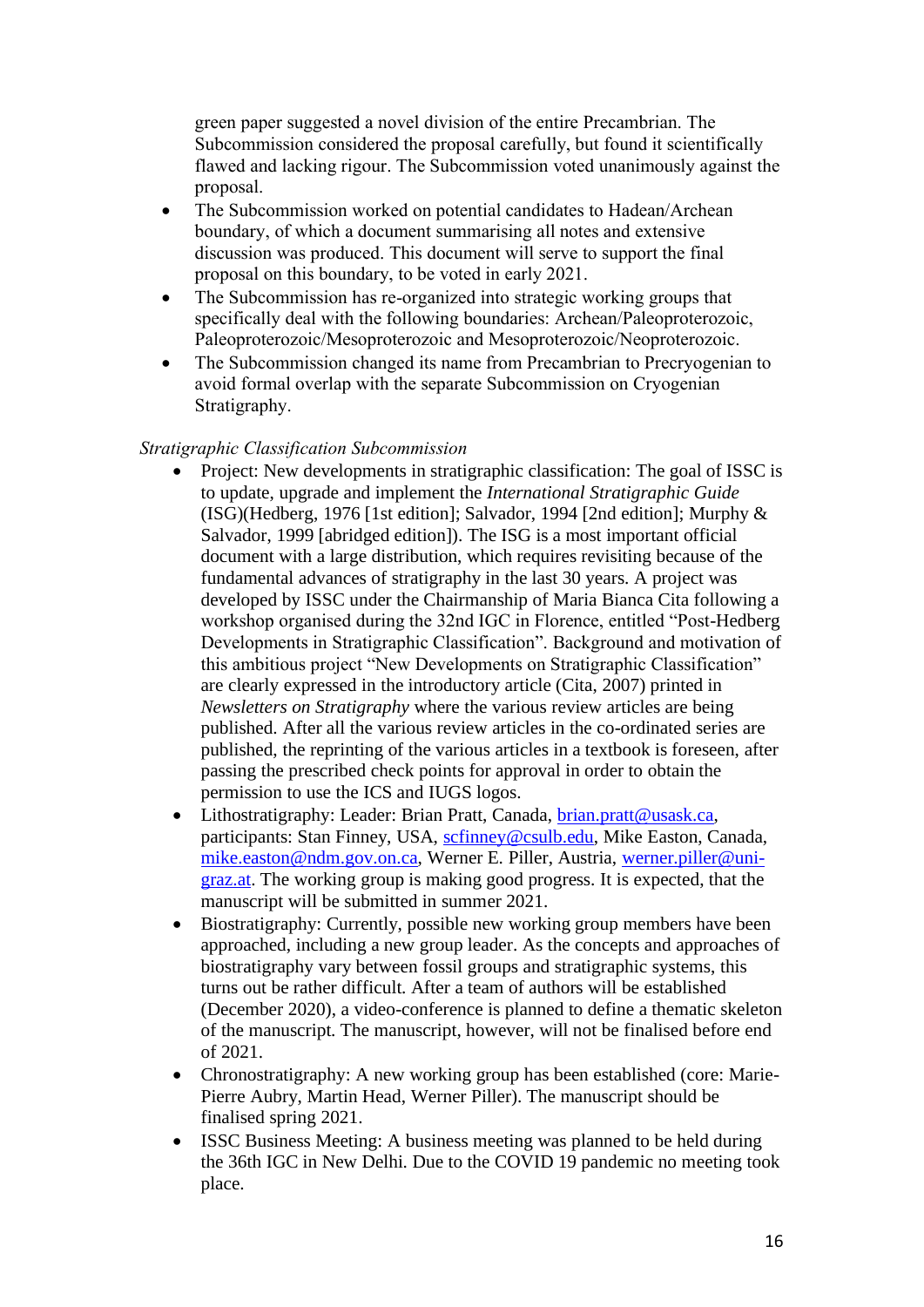- North American Commission on Stratigraphic Nomenclature (NACSN): The chair of ISSC, Werner Piller, was again invited and attended the 75th annual meeting of the NACSN on 22 October 2020 which has been a digital meeting. The major topics of this meeting were a proposal on formalising subseries in the North American Stratigraphic Code. This proposal received a majority and 'Subseries' will be a formal unit in the North American Code, a proposal on formalising chemostratigraphy. This proposal was (again) lengthily discussed, however, it is still in a very immature state. It is still unclear how formal chemostratigraphic units could be defined.
- The ISSC co-organised a technical session (online) 'Integrated Stratigraphy Recent advances in stratigraphic systems and geochronology" at EGU 2020 in Vienna.

#### *Timescale Calibration*

- The creation of the full voting membership and completion of the subcommission personnel was the chief accomplishment. In addition we held on virtual session at a meeting and supported the next stage of the Cyclostratigraphy Intercomparison Project (CIP). Due to the inability to travel due to Covid, our subcommission put out a call for proposals among the membership for novel application of available funds. This was highly successful and the finances were used to support the creation of teaching materials.
- Completion of full voting membership to organize a fully functional subcommission. In total, 33 voting members (17 male/16 female) from 10 countries including 3 developing/BRICs nations
- Hosted our first science session at the virtual Geological Society of America meeting
- Used our 2020 funds to support the Cyclostratigraphy Intercomparison Project (CIP) in their creation of online learning resources and tools for researchers and teacher of cyclostratigraphy.

### 8. SUMMARY OF EXPENDITURE IN 2020:

The IUGS Executive Committee awarded ICS a budget of \$40,000 for 2018 (a reduction on previous years, limiting significantly the requests of the 16 subcommissions and the ICS Executive. Thus, \$40,000 was available for ICS activities in 2018. Expenditure is detailed in the appended financial spreadsheet (Expenditure\_Budgets).

#### 9. SUMMARY OF INCOME IN 2020:

The IUGS Executive Committee awarded ICS a budget of \$40,000 for 2020, reducing significantly the requests of the subcommissions and the ICS Executive. No additional income to the ICS is declared.

#### 10. BUDGET PROPOSALS FROM ICS IN 2020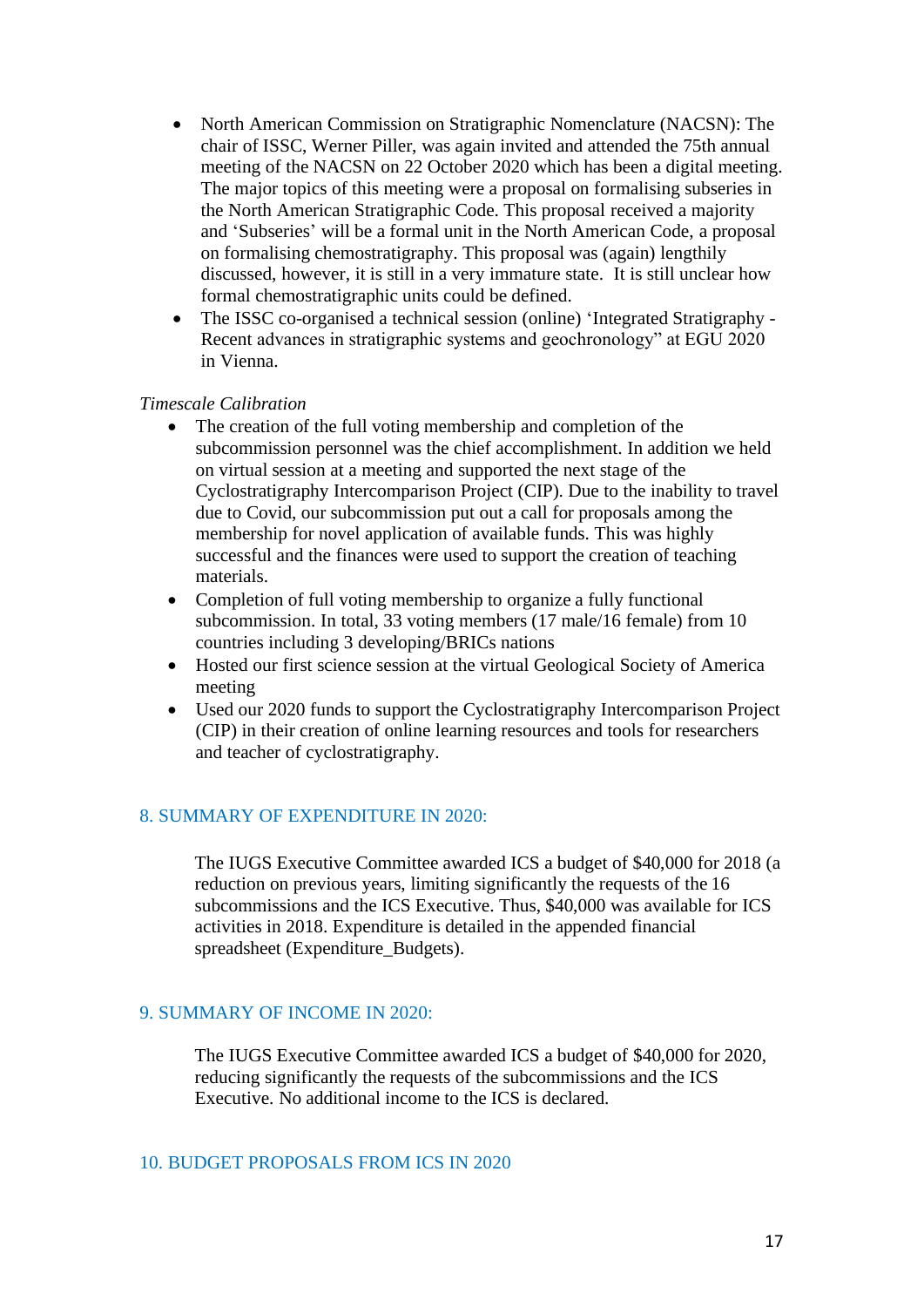These have been itemised in detail in the attached spreadsheet ((Expenditure\_Budgets).

### 10. WORK PLAN, CRITICAL MILESTONES, ANTICIPATED RESULTS AND COMMUNICATIONS TO BE ACHIEVED NEXT YEAR:

### *Quaternary Subcommission*

- The priority for SQS is the selection of a GSSP for the Upper Pleistocene Subseries and its corresponding stage. Two potential candidates have already been identified (Fronte Section, Taranto, Italy; and an ice core in Antarctica). The aim is to have proposals developed for these potential candidates during the coming year. The Upper Pleistocene Working Group is being reformed under the co-convenership of Martin Head.
- A field workshop on the Neogene–Quaternary boundary and Gelasian GSSP, originally meant be held in Palermo in June, 2020. This workshop will inaugurate a multidisciplinary multi-year research programme to re-investigate the Gelasian type section.
- The SQS website is being updated under the direction of Martin Head as Vice-Chair with explicit responsibility for this task.

### *Neogene Subcommission*

The major plan is to present to ICS the official proposal for the Langhian GSSP, that is on a reliable/reproducible guiding criterium, complemented by additional criteria useful for correlation, and reach a decision on the GSSP section and auxiliary deep-sea core.

### *Paleogene Subcommission*

- Given the current uncertainties related to the Covid-19 global pandemic, a realistic working plan will not necessarily depend on long-distance travelling. The planned fieldtrips by those members of ISPS who are based near the outcrops and/or in the same country/region.
- Full support will be given to studies related to the last GSSP pending definition, i.e. for the Bartonian Stage and its working group. Fieldwork is planned in several Italian and Spanish sections, and on-going studies of the Bartonian WG will likely lead to the submission of a formal proposal in 2021.
- In order to revise and find auxiliary sections better to characterise the Paleocene/Eocene boundary (P/E), which is the most problematic GSSP of the Paleogene, the ISPS Board will propose a selection of auxiliary sections from different palaeogeographical areas and depositional settings and a publication will be submitted to *Episodes*.
- Contribute to a new edition of the international meeting on '*Climatic and Biotic Events of the Paleogene*' (CBEP 2021), which will be held in Bremen (Germany). This is the main meeting event for the Paleogene community, and is convened every 4 years.

### *Cretaceous Subcommission*

• Campanian GSSP. The WG will write a proposal for the Campanian GSSP, based largely upon new data provided in the 2020 papers (see above). This proposal will consist of two parts: a longer document, submitted to the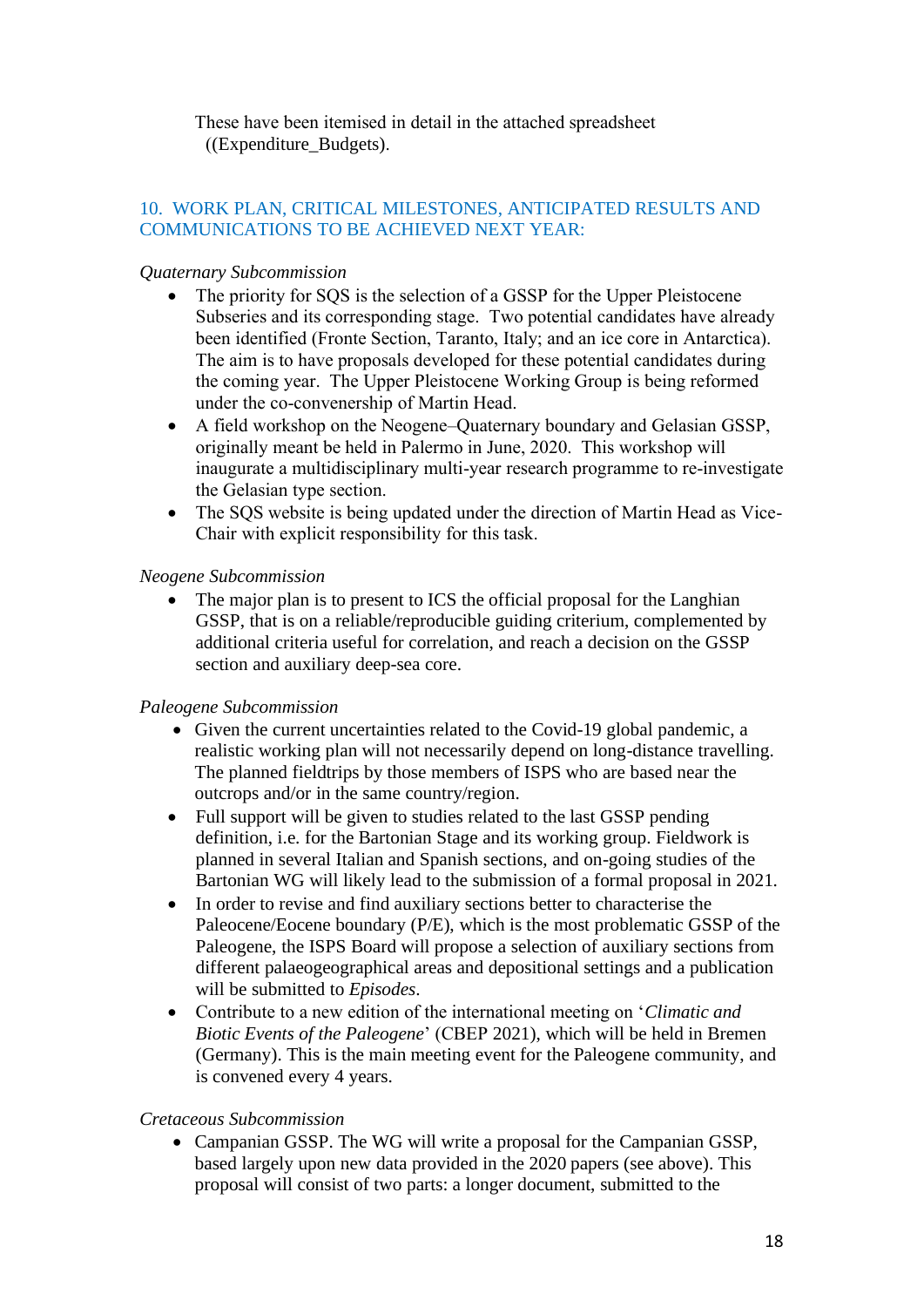Subcommission, and a shorter publication, summarising the data and rationale, submitted to *Cretaceous Research*. As the supporting data is now largely published, this task is relatively straightforward. A draft document of the proposal and accompanying article will be sent to all WG members for feedback by spring 2021 and both documents will be submitted to the SCS and Cretaceous Research, respectively, in the summer or early autumn of 2021. Providing the Campanian GSSP is approved and ratified, the WG will produce a short article for *Episodes* in 2022, detailing the GSSP locality, and including essential data.

- Coniacian GSSP. A revised version of the GSSP proposal is planned to be submitted to SCS for voting in December 2020. If approved, it will be submitted to ICS in early 2021.
- Aptian GSSP. The WG is waiting for magnetostratigraphy combined with chemostratigraphy from two French locations. As soon as the results are available the discussion on the selection of the marker criterion and on the stratotype section will start. The WG will also produce a synthesis of available data for complete sections from various localities. Currently there are two favourite options: GSSP defined by (1) biostratigraphy, magnetostratigraphy and chemostratigraphy in a pelagic limestone succession (Gorgo a Cerbara, Italy), or by (2) ammonite stratigraphy and, hopefully, chemo- and magnetostratigraphy (historical stratotype for Bedoulian, Cassis-La Bedoule, and, possibly, a new location in the Vocontian Trough). Problems in defining the Aptian GSSP are related to the proposed base of M0 that has been re-dated with ammonites as Barremian in age in a pelagic succession. If this new age assignment of M0 turns out to be correct, a new biological or physical set of markers needs to be identified for the definition of the GSSP. However, a tentative new GSSP (e.g. negative spike in the Aptian C-isotope record) would fall into the Bedoulian which would then be in conflict with the current definition of the Bedoulian as "lower Aptian". A synopsis is in progress (by the WG chairs) to be distributed for WG discussion.
- Barremian GSSP The WG is planning to complete the formal proposal of the Argos section as GSSP of the Barremian in the first half of 2021 and send it to the WG members for discussion and voting. If approved, the proposal will be submitted to SCS for the discussion phase by the voting members.
- Valanginian GSSP. The WG has still to finalise the study of calpionellids from Cañada Luenga and Vergol sections and complete the analysis of the stable isotope record in the Cañada Luenga on samples already collected. All pending studies in both candidate sections will be likely completed by the end of 2021. Circulation of the proposal among WG members is planned by mid-2022.
- Berriasian (J/K boundary) GSSP. Following rejection of the GSSP proposal and according to previous practice in ICS, the Berriasian WG was disbanded in October 2020. The new WG will be appointed and will be active by end November 2020. Jacek Grabowski from the Polish Geological Institute-National Research Institute (PGI-NRI) in Warsaw (Poland) has accepted to lead the new Berriasian WG. Jacek Grabowski is a paleomagnetist, very active in research and aware of the science issues around the J/K boundary, and has all the required skills for this position. He was member of the previous Berriasian working group and is currently voting member of the International Subcommission on Jurassic Stratigraphy. The selection of the members of the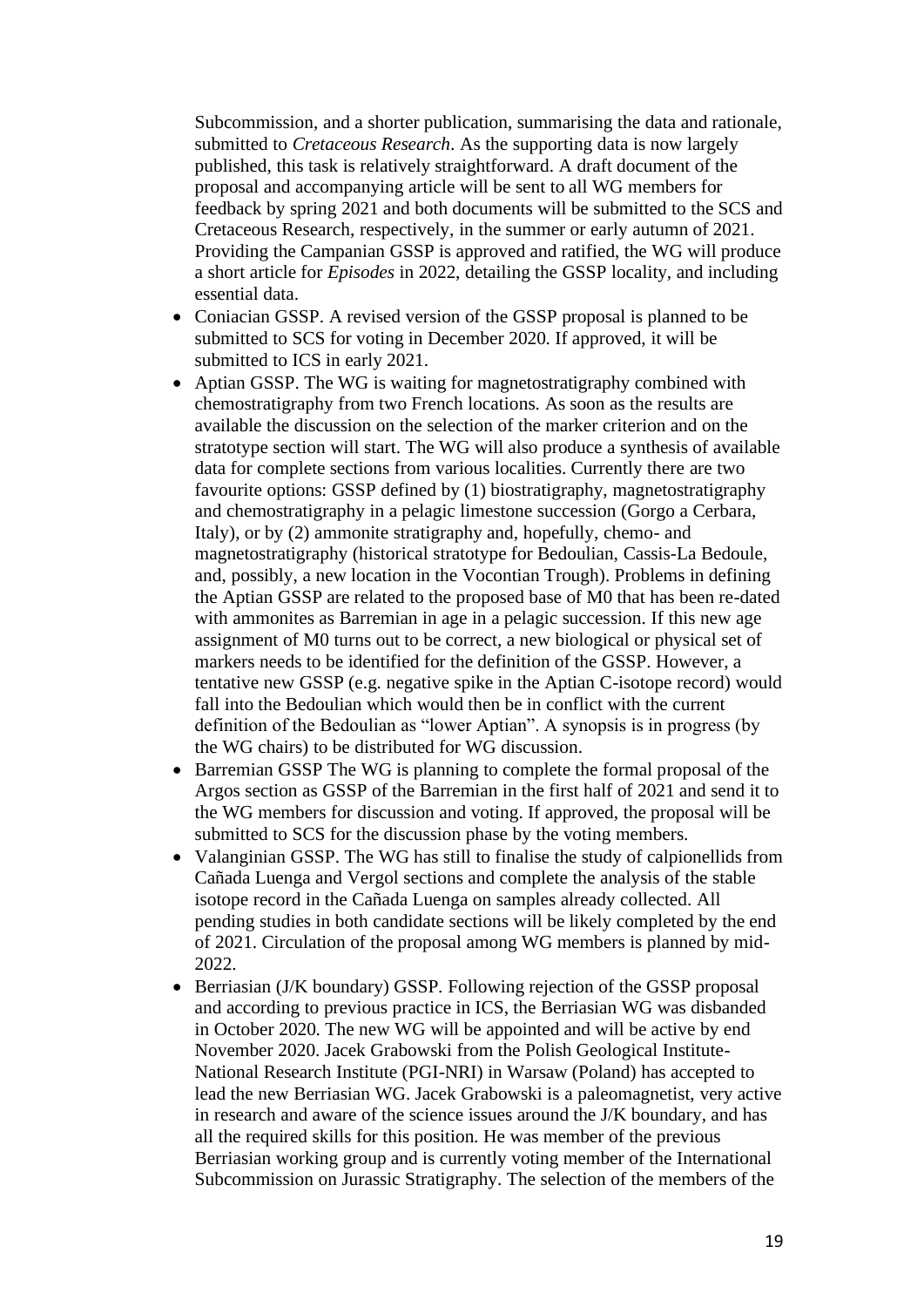WG is currently in progress.

• Kilian Group. The upper Aptian, lower-middle Albian zonal schemes will be in focus at the forthcoming Kilian meeting. The Kilian meetings are usually held every 3 years (2002; 2005; 2008; 2010; 2013; 2017). The next meeting will be associated with the next Cretaceous Symposium (Poland, 2022). The local organisation will be made by Izabela Ploch.

#### *Jurassic Subcommission*

- Kimmeridgian GSSP. Steer the proposal through ICS and deal with any matters and further publications arising. In partnership with Scottish Natural Heritage (https://www.nature.scot/) and other local bodies promote the GSSP to the scientific community and general public.
- Oxfordian, Tithonian and Callovian GSSPs. Through a workshop (online if required) renew focus on the Oxfordian GSSP building on the work to date with the aim of presenting the voting members with at least one but more likely two proposals (Dorset, UK and Subalpine Basin, SE France). Through the new voting members, rejuvenate the Tithonian and Callovian task groups and expand the search for possible candidate GSSPs by considering promising sections out of Europe.
- Webpages. Approve and revitalise the webpages on the new ICS site, promote the work of ISJS particular to career young researchers internationally. Arrange a permanent and secure online home for the often referenced ISJS *Newsletters in stratigraphy* (1978-2010).

### *Triassic Subcommission*

Organising the International Symposium on Triassic Integrated Stratigraphy and Bio-Environmental Events in Wuhan on 18-21 June, 2021, in which STS business meeting is held, progresses on GSSPs for Olenekian, Anisian, Norian are reported, and global biotic and environmental events are also reported.

- Norian GSSP: The plan is to move forward towards a vote on the boundary marker and GSSP section. This will be achieved by: 1) the preparation of document detailing the correlation potential of suitable markers, and details on the candidate sections by the WG member for in early 2021. 2) Face-to-face discussions will then take place at Wuhan meeting in late June, 2021. Following this the plan is to move towards a vote in late 2021.
- Anisian and Olenekian GSSPs: Both move towards preparing a discussion document among the working group members at the Wuhan meeting in late June, 2021, as a prelude to moving towards a vote on the candidate markers and sections.

Potential funding sources external to IUGS: Research grants of STS members from various funding agencies. Sponsorship of STS conference is obtained from China University of Geosciences, China (organising institution). A new IGCP project will be proposed and will cover some expenses of STS activities.

#### *Permian Subcommission*

- It is hoped to ratify the GSSP of the base of Artinskian and start to work on that of the base of Kungurian.
- It is planned to produce a video to advertise SPS.

### *Carboniferous Subcommission*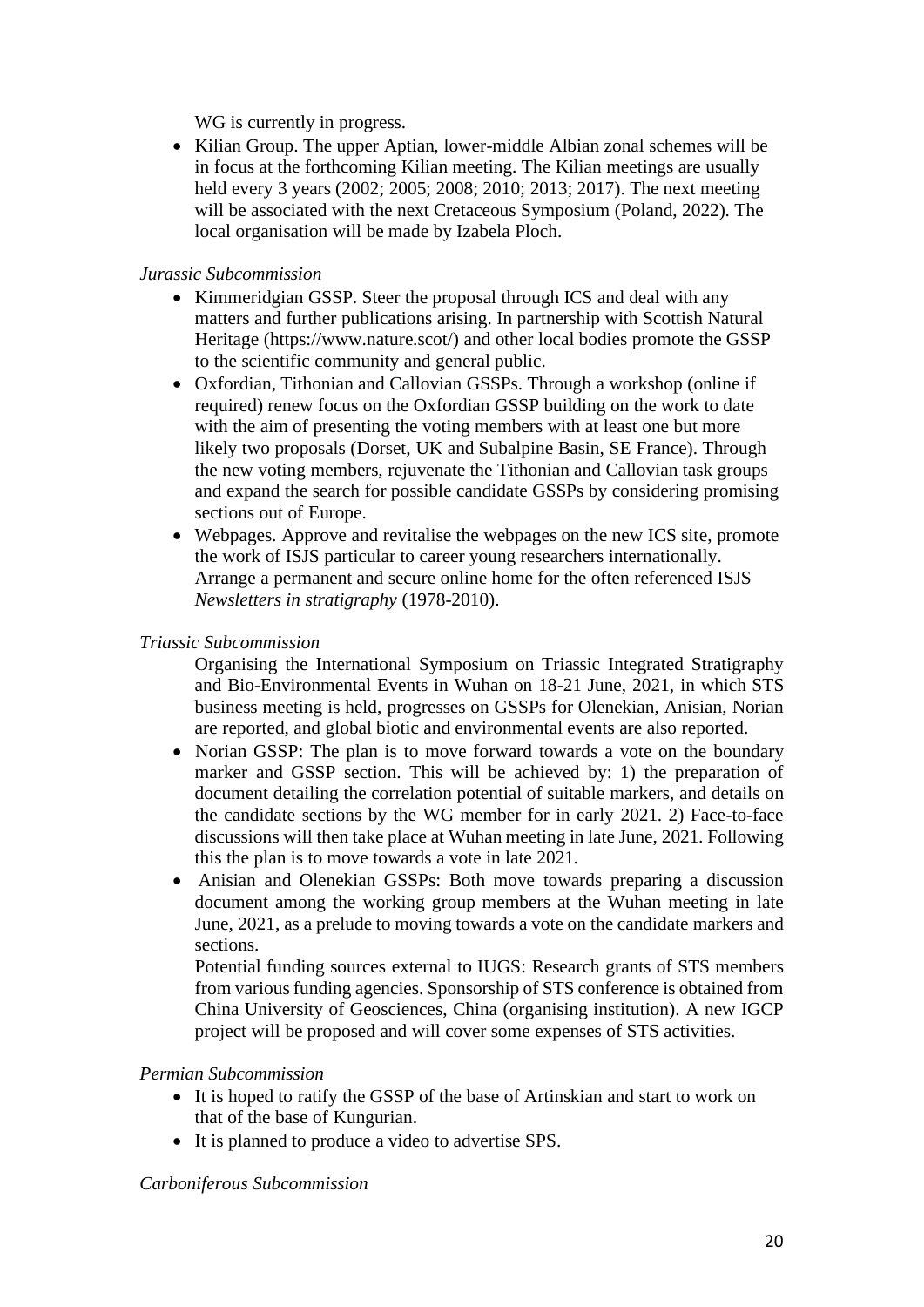- A special volume entitled '*The Carboniferous Timescale*' will be officially published in Geological Society, London, Special Publication in 2021.
- Due to the COVID-19 pandemic, many events have been deleted or postponed to new dates. In 2021, the SCCS executive committee plan to organise several online workshops about the progresses of the Carboniferous studies around the world.
- Task group leaders for the establishments of four Boundaries will be reappointed and related works will be carried out to facilitate the definitions of the bases of the Serpukhovian, Moscovian, Kasimovian and Gzhelian.
- A detailed proposal for the GSSP defining the base of the Moscovian and Gzhelian stages needs to be prepared and voted by the task groups and SCCS in the next year, and the result should be submitted to the ICS.

### *Devonian Subcommission*

- Formal proposals or progress reports submitted for the revision of the basal Emsian GSSP from several areas.
- Continuation of Devonian subprojects aimed at GSSP redefinition.
- Revision of the D/C boundary with the D/C Boundary Task Group (Chairman: M. Aretz) in close collaboration with the Carboniferous Subcommission. Progress towards selection of candidate stratotypes at STRATI 2019.
- Meet in New York State for fieldwork/conference in Geneseo with 3 days fieldwork before the meeting, 5 days after and 1 day during the 3 day conference.

### *Silurian Subcommission*

- Two ISSS groups working on restudy of the base of the Aeronian GSSP and base of the Telychian GSSP will complete their work by submission of the formal proposals of the candidate sections (Štorch *et al*., Hlasna Treban, Czech Republic and Melchin *et al*., Rheidol Gorge, UK for Aeronian GSSP and David Loydell *et al*., El Pintado Reservoir, Spain, for Telychian GSSP).
- ISSS online discussion and formal voting on the Aeronian and Telychian GSSP replacement candidate sections is anticipated for 2021.
- Further update of the website for Silurian Subcommission by new webmaster Huang Bing. We gratefully acknowledge this work and the support provided by the Nanjing Institute of Geology and Palaeontology, Chinese Academy of Sciences.

### *Ordovician Subcommission*

- Support of the Annual Meeting (absolutely final meeting) of IGCP653 to be held in Lille, France (September 10th-20th 2021), including a pre-conference excursion to the Ordovician of Belgium and a post-conference excursion to the Ordovician of Wales and the Welsh Borderland, UK. The meeting will also serve as a mid-term meeting between the ISOS meetings in Novosibirsk (2019) and Tallinn (2023). In addition, it would be the opening meeting of the new IGCP project, if accepted by the UNESCO.
- Support of the Seminar on Regional Stratigraphic Classification Standard in China in Baishan, Jilin Province, May 2021 (organised by the Chinese Commission on Stratigraphy), to include an inspection and unveiling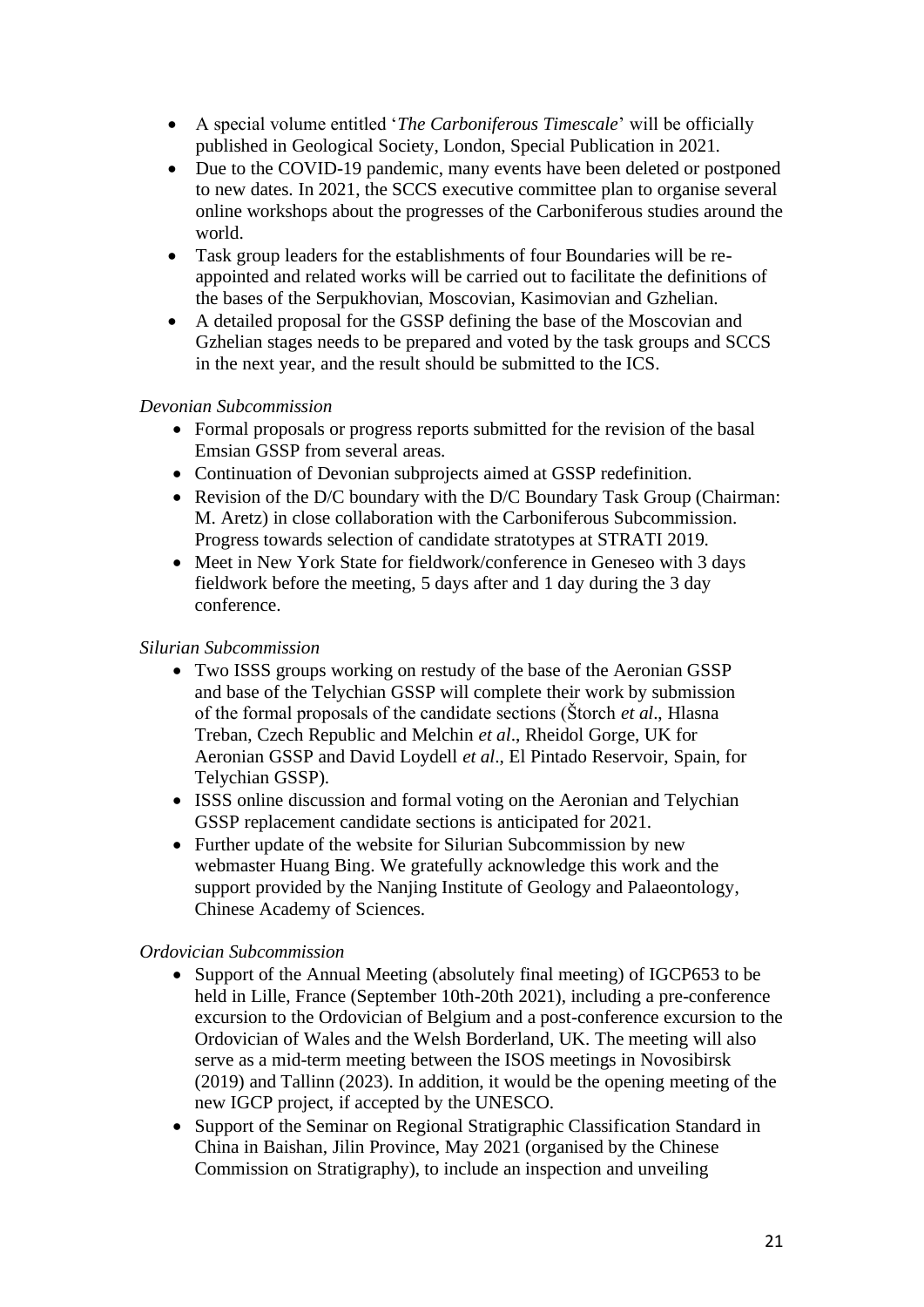ceremony for the Xiaoyangqiao ASSP section (originally planned to be organized in May 2020).

- Further work is needed to compile an updated summary on Ordovician regional stratigraphy and geology: A Global Synthesis of the Ordovician System. A meeting of editors and contributors is planned (possibly in Nanjing, late 2021).
- Data will be gathered for *Ordovician New*s 38 (to be published in March 2021).

#### *Cambrian Subcommission*

- In 2021 the Cambrian Subcommission will continue work toward defining GSSPs for its remaining provisional stages.
- Arrival at a decision on how to define Stage 10 in 2021 (two options: at the FAD of the agnostoid *Lotagnostus americanus* or at the FAD of the conodont *Eoconodontus notchpeakensis*); then to arrive at decisions on stages 2, 3, and 4 in subsequent years.
- Continue examining issues surrounding definition of the Cambrian GSSP.

#### *Ediacaran Subcommission*

Field workshop to examine Ediacaran successions in Brazil and Argentina. This trip will hopefully be run in the summer of 2021. Focus will be on the Corumba and Bambui groups in Brazil, and the La Providencia Group in Argentina. The Corumba and Bambui groups contain *Cloudina* and other tubular fossils that are being considered as key biostratigraphic criteria to define the terminal Ediacaran stage (TES), and thus they are highly relevant to the missions of the Subcommission. The field workshop will be organised and led by Subcommission Secretary Lucas Warren and his colleagues in Brazil and Argentina.

Developing and managing a special issue (most likely in *Episodes*) that brings our membership up to speed on the progress made over the past 5 years (since Xiao et al., 2016. Towards an Ediacaran time scale: problems, protocols, and prospects. *Episodes*, 39, pp.540-555). This special issue will also summarise regional Ediacaran stratigraphy and potential criteria for the definition of the terminal Ediacaran stage (TES). Each manuscript will be formatted identically and designed as a facts-only short format where all proposed defining characters of the Series and Stages are identified and compared across sections. Importantly, recent recalibration and dating of the global Shuram negative excursion (Rooney *et al*., 2020, Calibrating the coevolution of Ediacaran life and environment. *Proceedings of the National Academy of Sciences*. 2020 Jul 21;117(29):16824-30) may finally provide a strong correlative character for the base of the Series and Stage. We believe we are close to a final vote and wish to have all the facts in one place before voting. With the change in leadership, we also require a change in our subcommittees. These committees will be tasked with setting realistic boundaries within both proposed Series.

Improved Subcommission Exposure and Branding: In order to reach out to our members and to breathe new life into the subcommission, we are rebranding with a new logo and new website. We also hope to purchase and distribute "swag" (such as coffee mugs, USB sticks, lapel pins) amongst voting and corresponding members, and distribute at conferences. We (Schiffbauer and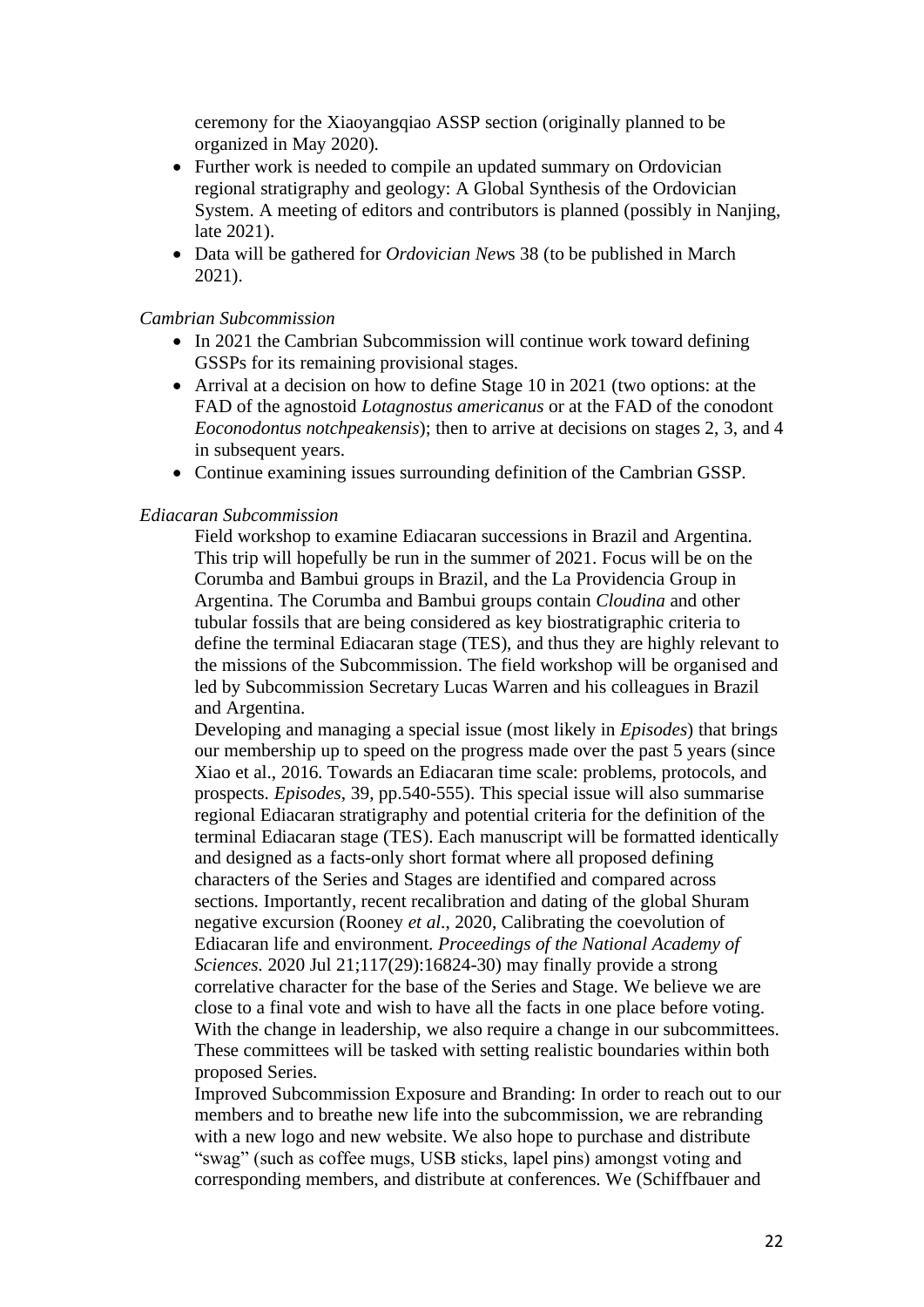Laflamme) have used similar approaches with other committees (Geobiology and Geomicrobiology division of the Geological Society of America), and have seen a direct increase in attendance and participation (especially by junior/student members) at international meetings.

### *Cryogenian Subcommission*

- Cryogenian Webinar Series. Online seminar/webinar series has been agreed during the voting members' zoom meeting this November. The webinar series will be organised by Ying Zhou. Three talks are planned till early Spring 2021 and will be open to a wider audience.
- Voting for criteria to define the base of the Cryogenian System during course of 2021.
- Field Trips. Two field trips will be organized if the pandemic situation permits, including (1) Utavi, Namibia field trip, mid-July, 2021 (organised by Karl-Henz Hoffman and Galen Halverson); and (2) Scotland field trip (virtual and in planning, organised by Ian Fairchild), May 2021.

#### *Precryogenian Subcommission*

- Assuming that the Subcommission's proposal on the Hadean-Archean boundary is accepted by ICS, the subsequent focus of the activities of the Subcommission will primarily be to explore various suggested ways of subdividing the Archean, namely the Palaeoarchean lower and upper boundaries.
- The Subcommission has established collaboration with Dr. Brian Zimmer, Appalachian State University, USA, to develop a digitalised learning tool on the oldest fossils in the rock record. This digital learning tool will contribute to the education of geoscience students in the future. The Subcommission is actively preparing a proposal to be submitted to the National Science Foundation (USA) to develop this learning tool. In this context, the former chair (Dr. Noffke) plans a workshop to take place in summer 2021 (postponed from 2020 due to Covid19) with local members to visit key outcrops in South Africa. The goal will be to evaluate outcrops in the almost 3.5 Ga Barberton Greenstone Belt with respect to fossil content and suitability for a holotyperock section.
- An Old Dominion University student engaged by former chair, Dr. Noffke, will continue to help the Subcommission assembling information on Precambrian stratigraphic sections into a preliminary digital catalogue.
- Expansion of the Subcommission membership to include currently unrepresented areas, especially east and south Asia.
- Produce Education and Public Outreach material aiming to disseminate information on the main events and characteristics of the ancient Earth up to its modernization (from Hadean throughout early Neoproterozoic). The material is intended to be digital (website), mainly visual (large use of figures and animations), show nonspecialist language and be translated to several idioms.

#### *Stratigraphic classification*

• For the chapters Biostratigraphy and Chronostratigraphy in the new stratigraphical guide, new members of the workgroups will be invited. A video conference will be organized early in 2021.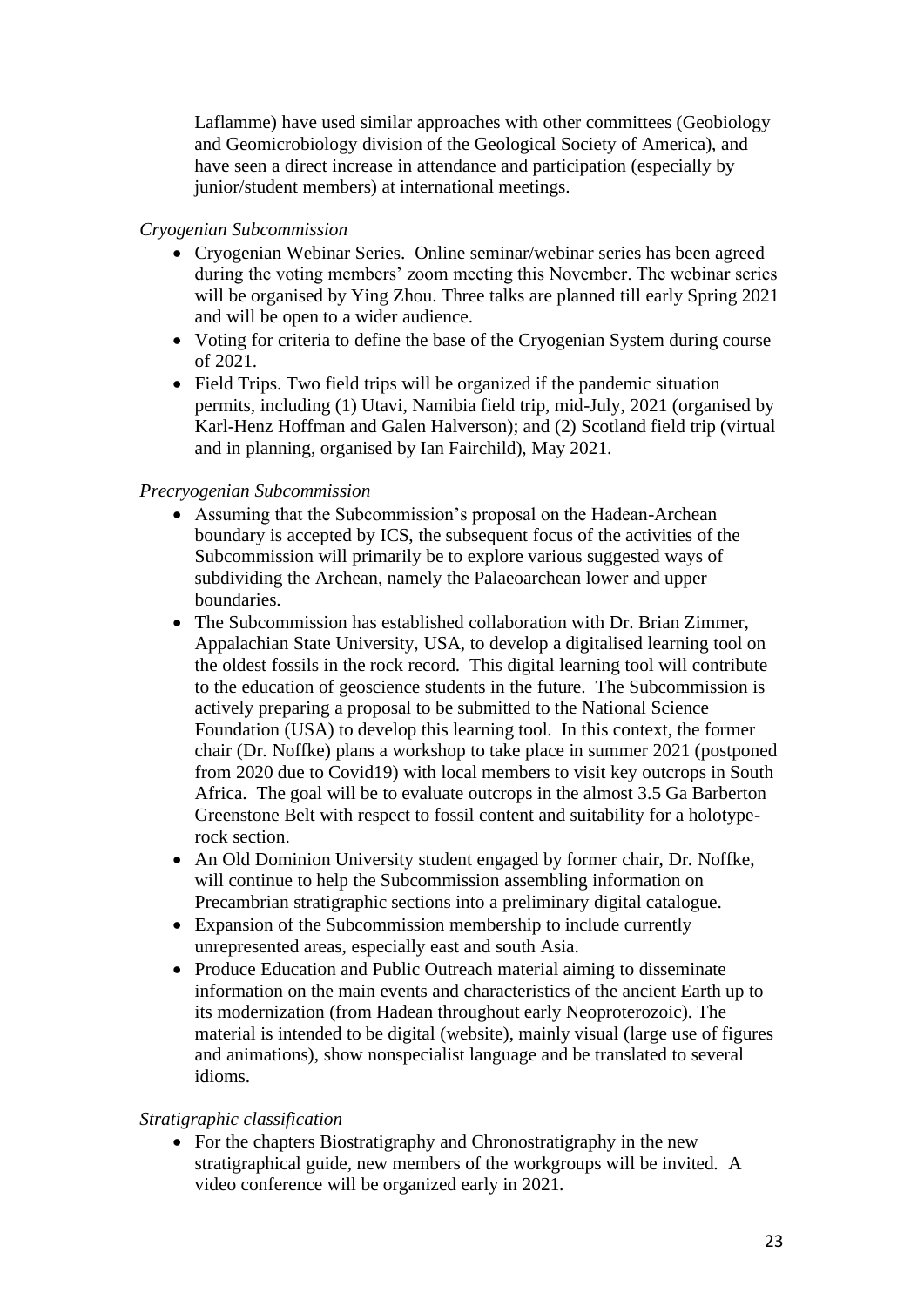- The session SSP2.3 "Integrated Stratigraphy Recent advances in stratigraphic systems and geochronology" will be held at the EGU General Assembly 2021 (EGU 2021), 19-30 April 2021, Vienna, Austria.
- The Subcommission does not envisage being able, as an organisation, to obtain significant funding from outside IUGS/ICS sources. Some financial support could be obtained by individual members from their host institutions and/or their personal research funds. There is, however, a considerable amount of in-kind funds supporting the activities of all ISSC members.

### *Timescale Calibration*

- Second session of the ISTC to be organised at either AGU, EGU, or GSA.
- Planning and organisation for the first ISTC subcommission meeting to be held in 2022. Acquisition of funding at the national/international level to support community building globally for the ISTC.

### 11. OBJECTIVES AND WORK PLAN FOR NEXT 4 YEARS (2020-2024)

The following is a summary of objectives of the ICS Executive Commission and a selection of key goals noted in the detailed reports of each subcommission.

#### *ICS Executive*

- Define a substantial number of GSSPs, particularly for stages in the Carboniferous, Triassic, Jurassic, Cretaceous, and Cambrian systems; reevaluate GSSPs for the several Silurian stages and the Devonian-Carboniferous boundary, and of the Cambrian System (Paleozoic Erathem, Phanerozoic Eonothem), and select GSSP-defined subdivisions of the Precambrian.
- Maintain website (and the ICS App) and its formal, permanent archive of the global geostandards - GSSPs and the ICS International Chronostratigraphic Chart.
- Continue coordinating websites and the information they contain among all subcommissions and the Commission in order that they become the primary global web-based entry point to information on the activities and accomplishments of the subcommissions and ICS.
- Encourage subcommissions to re-assess regularly GSSPs and to develop new initiatives and projects that utilise the refined International Stratigraphic Chart.
- Encourage the recruitment by subcommissions of members from underrepresented countries/regions and of those at early career stages.
- Promote the preservation of GSSPs by local communities and national stratigraphic commissions and dedication ceremonies, including the placement of permanent markers, at all ratified GSSPs.
- Produce a new edition of the *International Stratigraphic Guide* with its joint publication by IUGS and the Geological Society of America
- Continue development of a strong link between ICS and the Geobiodiversity DataBase (GBDB) at the Nanjing Institute of Geology & Palaeontology
- Maintain close collaboration with all national stratigraphic commissions.
- Cooperate with One-Geology and the Commission on the Geologic Map of the World to ensure that these projects continually incorporate the latest revisions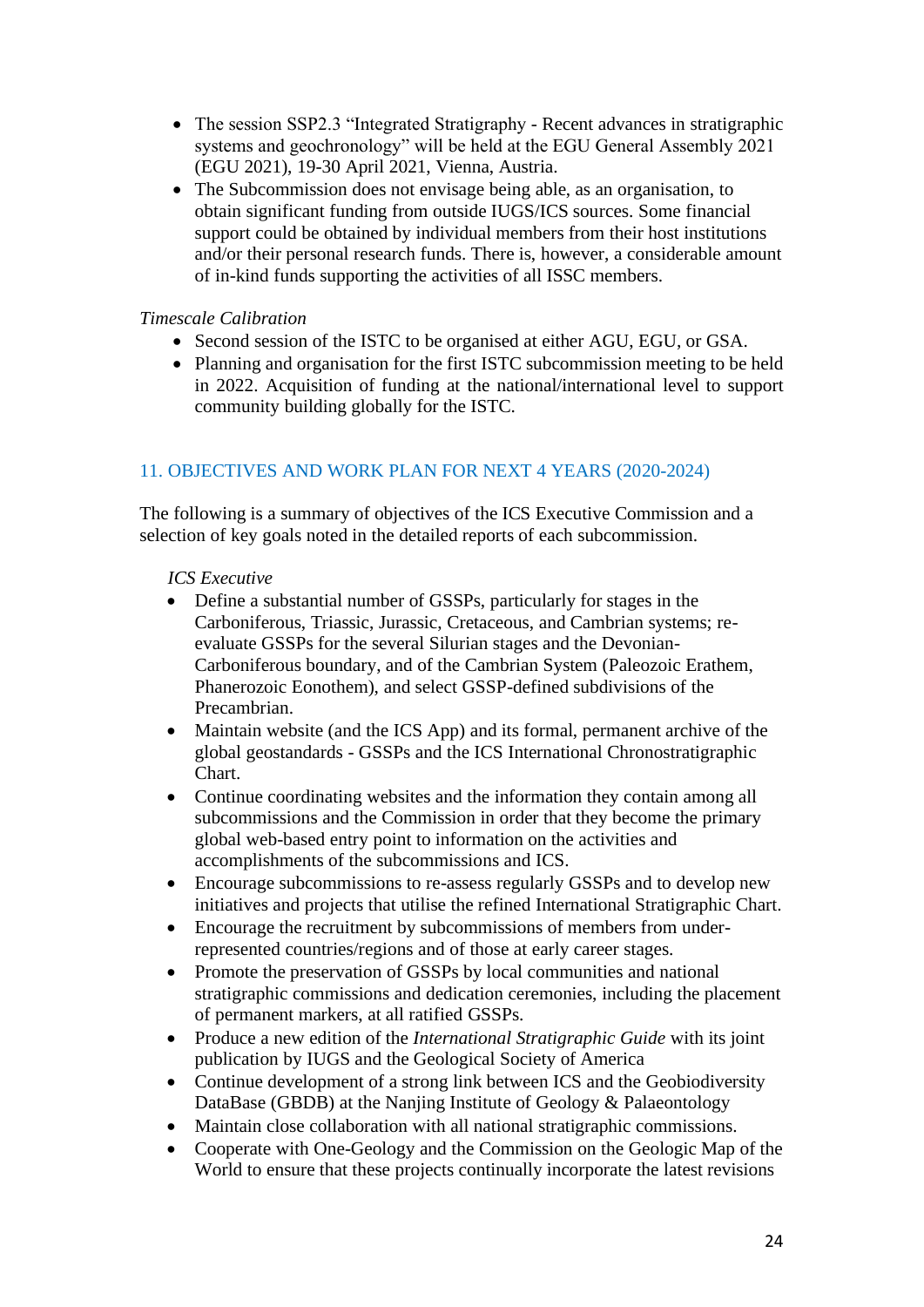to the International Stratigraphic Chart.

- Serve as the primary international body setting global standards and illustrating best practices in stratigraphy.
- To continue to integrate fully the new Subcommission on Timescale Calibration (ISTC) under the leadership of Dr Brad Cramer (cf. below) into the ICS structure.

#### *Quaternary Subcommission*

- Develop and submit a GSSP proposal for definition of the Upper/ Late Pleistocene and its respective Stage/Age.
- Analyse candidate GSSPs for the Anthropocene, and submit a proposal for formalisation to the SQS
- Re-investigate the GSSP for the Gelasian Stage (and Lower Pleistocene) Subseries, Pleistocene Series, Quaternary System) at Monte San Nicola, Sicily.
- Explore the possibility of a second stage for the Middle Pleistocene, based around the increasingly well-recognised Mid-Brunhes Transition.
- Continue to examine the fine-scale subdivision of the Quaternary.
- Continue to develop/update detailed correlation charts for the Quaternary (Cohen & Gibbard, 2019, *Quaternary International*, is the latest version).

#### *Neogene Subcommission*

- The incoming Chair Ken Miller, Vice-chair Elena Turco, and Secretary Marie-Pierre Aubry reviewed the members of the Subcommission considering the time mandate and to discuss additional action items. They thanked all members serving more than 8 years for their service, with the exceptions of Fritz Hilgen (past Chair) and Elena Turco (current Vice Chair) and Marie-Pierre Aubry (secretary). They reduced to 20 the number of voting members and some former members agreed to become Corresponding Members.
- We will hold a virtual meeting with new members in January 2021 and a tentative field trip to La Vedova section Conero Riviera, Italy after Sept. 2021. As noted above, we have two action items to: 1) strongly encourage the final proposal for La Vedova as the Langhian boundary stratotype and to subsequently vet and vote on the proposal; 2) evaluate possible boundary stratotypes and criteria for the definition of the base of the Burdigalian Stage.

#### *Paleogene Subcommission*

- To advance the definition criteria for identifying the base of Bartonian Stage, choose a type section and submit a GSSP proposal to the Paleogene Subcommission voting members.
- To prepare the report on the Bartonian GSSP proposal to be submitted to the ICS and the IUGS.
- To celebrate the official ceremony to place the Golden Spike at the GSSP for the base of the Priabonian in Alano di Piave section, Italy.
- To produce an updated version of an integrated Paleogene Time Scale.
- Preparation of standardised regional correlation charts and paleogeographic maps by the regional Committees.
- To support studies for the completion of the Paleogene astronomical time scale. This will contribute to filling the so-called "middle Eocene astronomical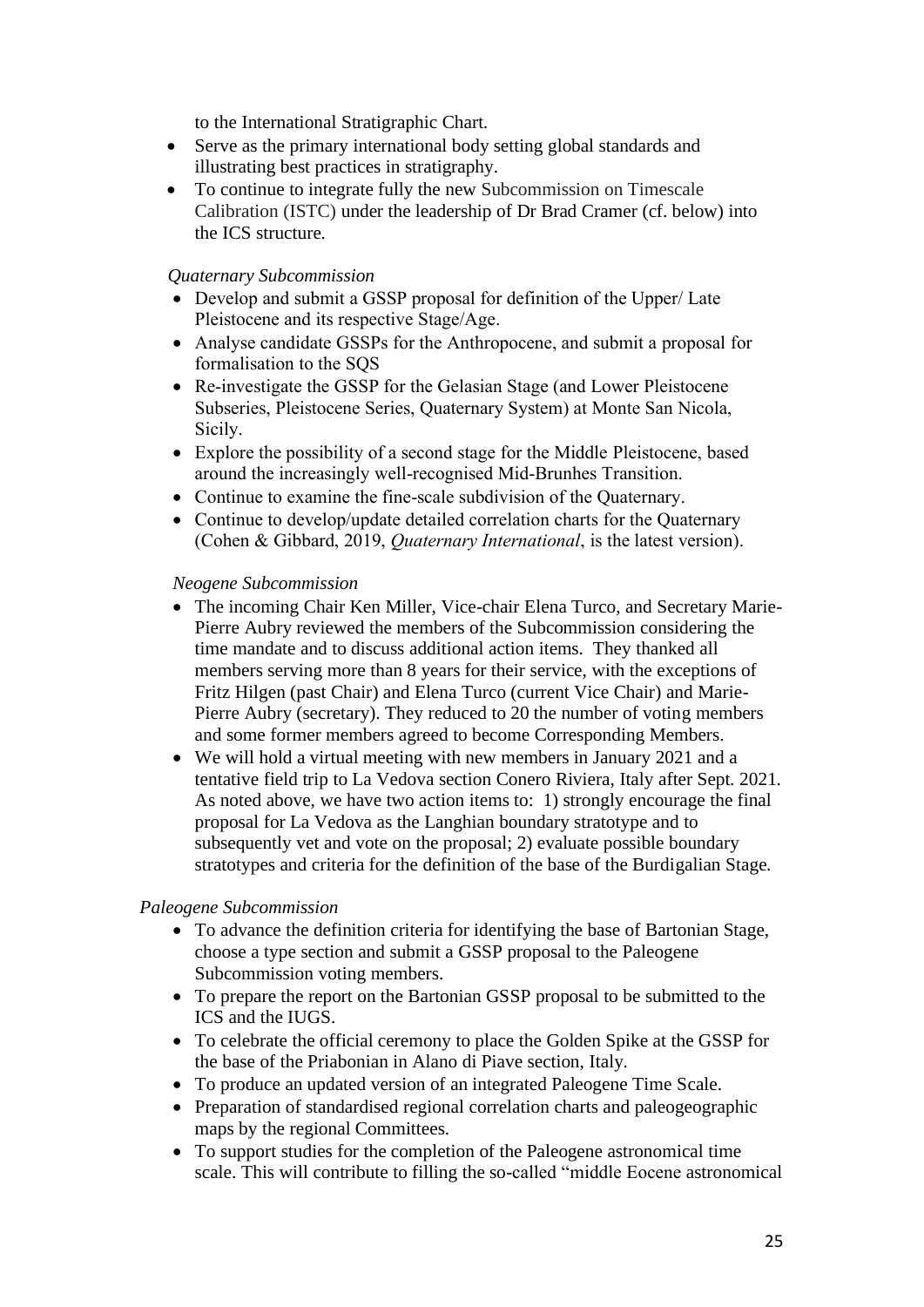timescale gap" and will help to connect existing floating calibrations with the astronomically tuned standard Neogene time scale.

- Update the status of Paleogene working groups, creating new working groups as necessary and closing those which have completed their task and/or are inactive.
- Revisit existing GSSPs and, if necessary, define new GSSPs and/or ASSPs in order to characterise better the following boundaries:

-Thanetian/Ypresian (P/E) boundary (i.e., Alamedilla, Caravaca and Zumaia sections in Spain; Forada and Contessa Highway sections in Italy; Polecat Bench in Wyoming);

-Danian/Selandian boundary: Contessa and Bottaccione sections in Italy; Caravaca and Sopelana sections in Spain;

-Selandian/Thanetian boundary: Contessa, Italy

-Base of the Rupelian (E/O boundary): Monte Cagnero and Monte Vaccaro sections in Italy.

### *Cretaceous Subcommission*

- December 2020: GSSP proposal for the base of the Coniacian submitted to SCS for voting. Autumn 2021: official ceremonies for the inauguration and placement of the golden spikes of the Albian and Hauterivian GSSPs.
- 2021: Finalise the GSSP proposals for the base Barremian and base Campanian and vote within the WG.
- 2022: Finalise the GSSP proposals for the base Valanginian and base Aptian and vote within the WG.
- 2021–2024: Research activities toward the preparation of the GSSP proposal for the base of the Berriasian Stage by the new Berriasian WG.
- 2021-2022: Continue preparation of proposals for the definition of substages for discussions at the forthcoming meeting:11th International Symposium on the Cretaceous (Poland, 2022).
- 2022-2023. Vote by the SCS of the Barremian and Campanian GSSPs.
- 2023-2024. Finalise the GSSP proposal for the base Berriasian and vote within the WG.
- 2023-2024. Vote by the SCS of the Valanginian and Aptian GSSPs.

### *Jurassic Subcommission*

- Achieve ratification of the Kimmeridgian GSSP.
- Complete or significantly advance the defining of the remaining Jurassic GSSPs (Callovian, Oxfordian, and Tithonian) through revitalizing the working groups and facilitating progress by encouraging constructive collaboration and raising funds.
- Increase diversity and facilitate research aspirations at all career stages by championing representation through the new official positions, providing a diversity of opportunities, role models and subject specialist champions.
- Facilitate communication on the Jurassic for both specialist and non-specialist audiences. including promoting the Jurassic GSSPs. This will be achieved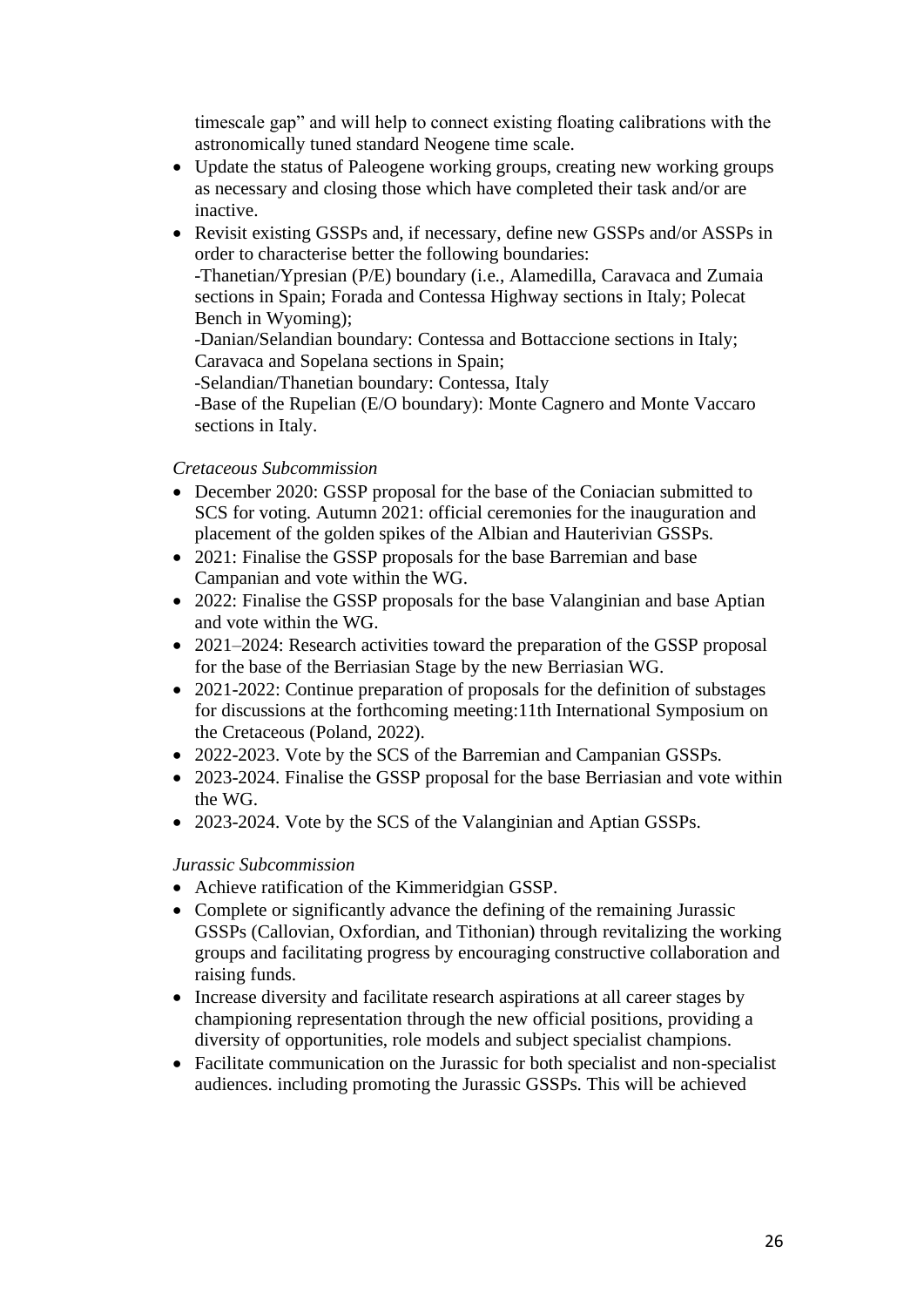through meetings, workshops, *Volumina Jurassica*, outreach activities and maintaining an up-to-date and informative subcommission website.

- Facilitate a successful and inclusive Jurassic congress in Budapest, Hungary in 2022.
- Improve resolution and correlation of the integrated stratigraphy for the Jurassic.
- Further our understanding of the Earth system during the Jurassic especially palaeoclimate change.
- •Provide support to IGCP 655 (Toarcian) and future IGCP projects related to the Jurassic.
- Work with the Cretaceous Subcommission to help them define the base of the Berriasian and the Jurassic/Cretaceous boundary.
- Work with national and international bodies to protect Jurassic geological sites, asses and promote their natural capital.

#### *Triassic Subcommission*

- A total of 3 international symposia or field workshops, 2-3 STS sessions, 2 thematic issues, significant progresses on 4 GSSPs (2 of them can be ratified) are anticipated to be achieved:
- Organise the International Symposium on Triassic Integrated Stratigraphy and Bio-Environmental Events in Wuhan, China on 18-21 June, 2021, in which STS business meeting is held, progresses on GSSPs for Olenekian, Anisian, Norian are reported, and global biotic and environmental events are also reported
- Organise the International Symposium and Field Workshop on Triassic Stratigraphy and Bioevents in Alberquerque, New Mexico, USA in July-August, 2022.
- Organise the International Symposium and Field Workshop on Triassic Stratigraphy and Bioevents in Armenia in July-August, 2024.
- Organise the STS sessions in major conferences, i.e. GSA Annual Meetings,  $36<sup>th</sup>$  and  $37<sup>th</sup>$  International Geological Congress,  $3<sup>rd</sup>$  International Congress of Stratigraphy etc.
- Organise the thematic issues on the Triassic Integrated Stratigraphy and Extreme Events in an international journal in 2022.
- Organise the thematic issues on the Global Triassic Stratigraphic Correlations from Marine to Terrestrial Successions in international journals or book series of an international publisher in 2023, and preparing the Triassic Period chapter for the Geologic Time Scale 2024.
- Norian GSSP: This GSSP is anticipated to move towards a vote in late 2021.
- Olenekian GSSP: The goal of the WG chair is to have a GSSP proposal to submit to STS for ratification in early 2022. Establishment of physical, cyclostratigraphic, magento- and chemo-stratigraphic scales.
- Anisian GSSP: The proposal of GSSP candidate for the OAB from the western US is anticipated to be submitted in 2021-2022, and the GSSP of OAB is to be voted in 2023-2024.
- Rhaetian GSSP: A long-time stasis in this group has seen no significant prospects of change. If this continues into early 2021, a new chair of this working group will be sought to move forward at a faster pace.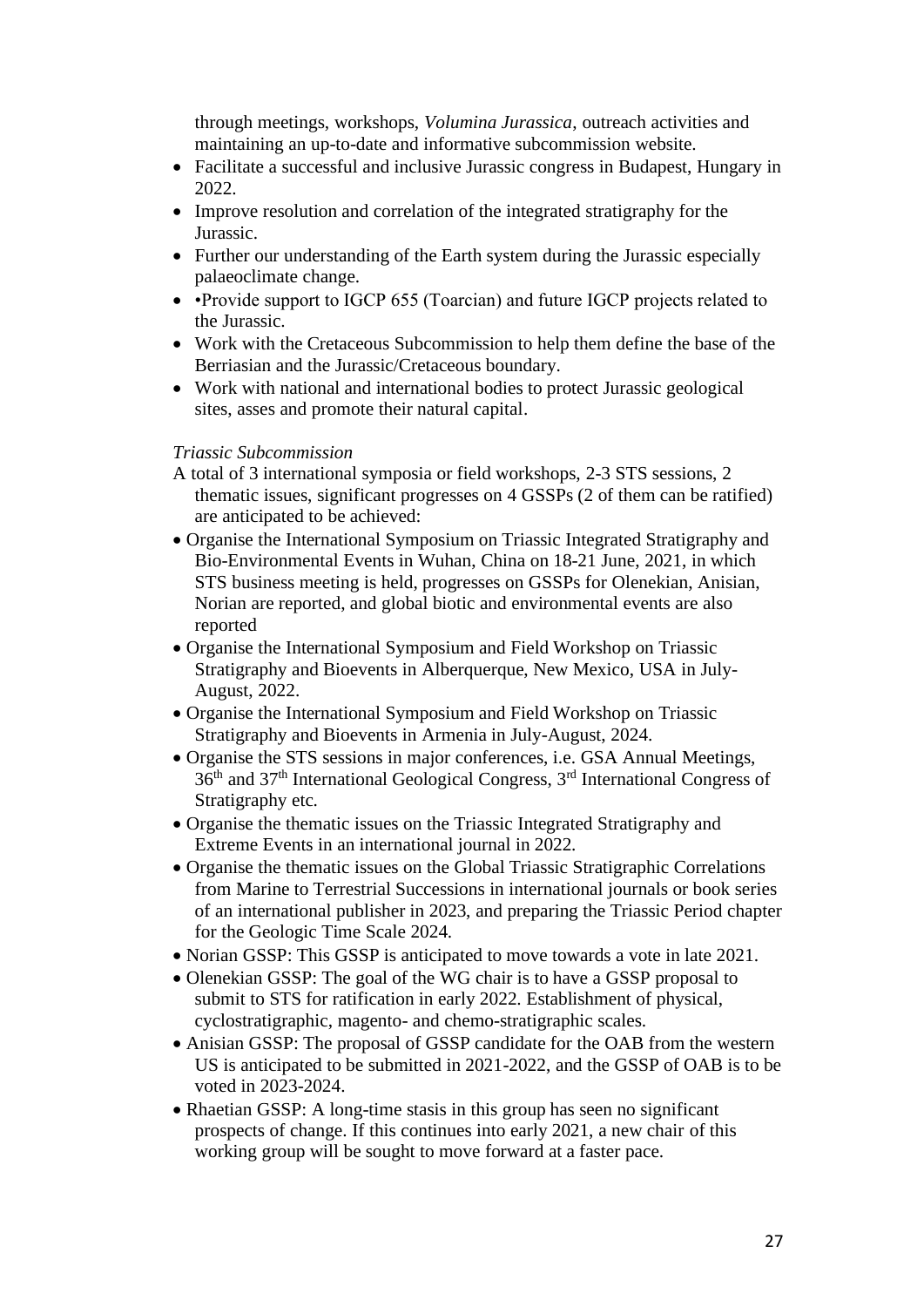#### *Permian Subcommission*

- Establish the Artinskian and Kungurian GSSPs.
- Revise the Permian timescale where it needs to be improved (Guadalupian stages, replacement GSSP section of the base-Lopingian).
- Establish a robust palaeogeographic frameworks for the Permian and focus on N-S correlations.
- Propose DDE-sponsored informatics support for biostratigraphic data management and palaeogeographic reconstructions.
- Organise webinars to increase the size, diversity and international coverage of the Permian Community
- Publish at least two *Permophiles* issues each year

#### *Carboniferous Subcommission*

- Within the next 4 years, it will be possible to select the defining events for all of the stage boundaries and progress toward selecting candidate sections for the GSSPs. We intend to use high-resolution biostratigraphy and combine it with a multi-discipline approach (use of sedimentology, geochemistry, and geological events) to establish as many of the remaining GSSPs as possible. The realistic objective is to have two remaining GSSPs ratified in the next four years and redefine the Devonian-Carboniferous boundary.
- We will encourage and pay more attention to finding volcanic ash beds for radiometric dating, in order to establish a more precise Carboniferous time scale and facilitate the correlation of important Carboniferous events at global scale.
- Using multi-discipline methods including palynological studies, U-Pb dating and stable isotope studies, we will further promote marine and non-marine correlation.
- We are going to organise at least one academic activity each year, either a workshop (maybe combined with conferences) or joint workshop/field excursion. However, this plan might be delayed or cancelled due to the COVID-19 situation, and we will probably have more video meetings and try to make progresses through internet.
- To establish working groups on dividing the Tournaisian and Viséan stages because both of them represent too long time interval.
- To strengthen and to vivify the SCCS website, with membership lists revised, tasks and newsletters updated in time, making it a genuine platform to bring Carboniferous specialists together for collaboration and exchange of new ideas and results.
- Integrate the Carboniferous databases from the entire world, combining the Geobiodiversity Database (GBDB, a large compilation of data about sections) at Nanjing Institute of Geology and Palaeontology, the Palaeobiology Database (a large compilation of data about fossils) at the University of Wisconsin-Madison, DDE (Deep Time Digital Earth) and other major databases, to facilitate the studies on Carboniferous biota and stratigraphy.

### *Devonian Subcommission*

- Redefine the base of the Emsian Stage.
- Redefinition of the Devonian/Carboniferous Boundary with the joint Task Group.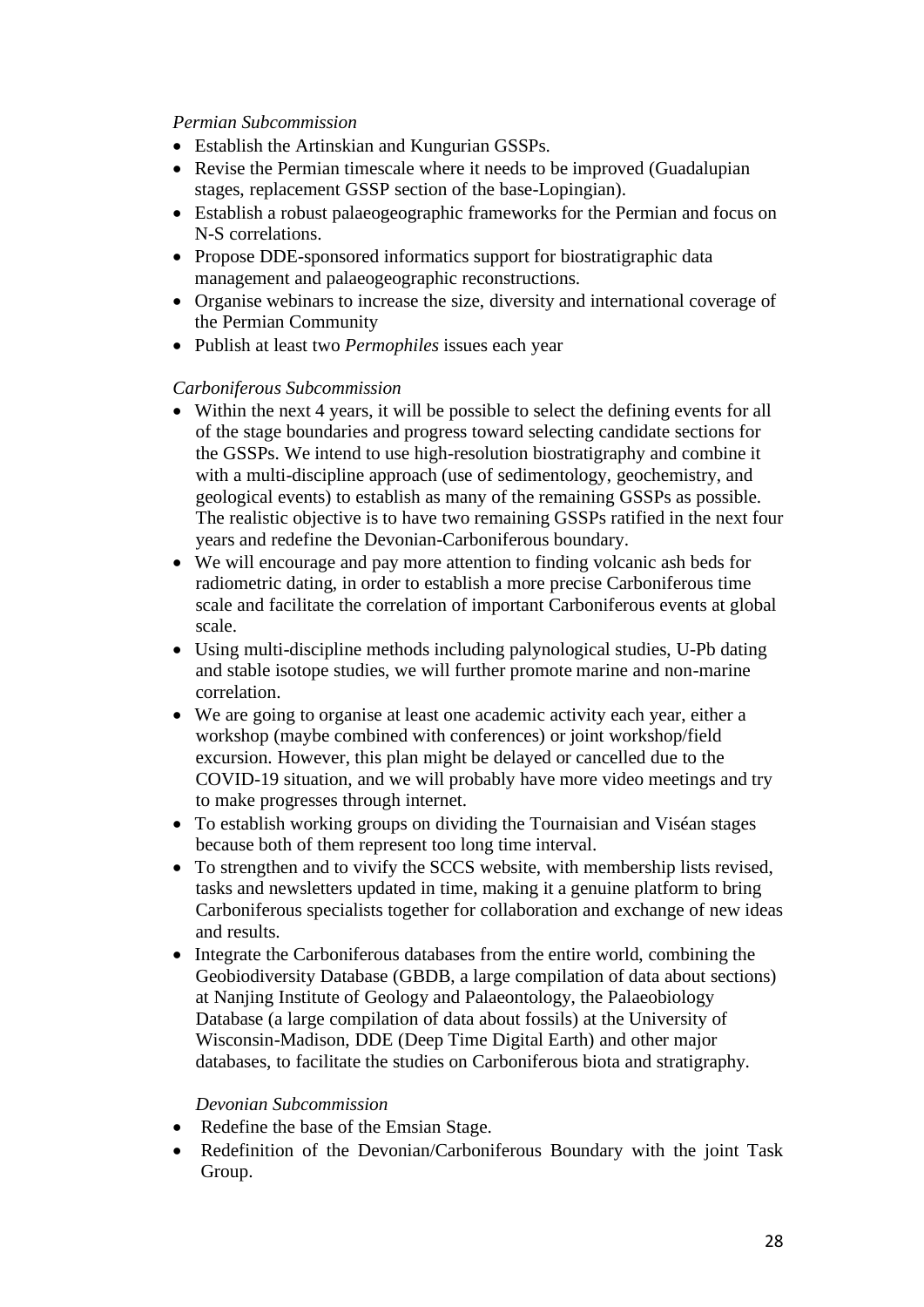• Annual meetings.

### *Silurian Subcommission*

- Principal work will be devoted to GSSP-related research activities restudy of some previously ratified but currently inadequate basal stratotypes. Delayed formal proposals of the Aeronian and Telychian GSSP replacement candidates will be completed in 2021 and new stratotypes will be chosen. We aimed to vote on these candidate sections in 2019 in Milano, but the deadline had to be postponed due to delayed work on some of the candidate sections and subsequent Covid-related restrictions.
- Homerian working group will be established and restudy of the Homerian GSSP will join the programme, together with never ending search for potential sections suitable for new GSSP of the Wenlock Series.
- Application of astronomically tuned cyclostratigraphy integrated with radiometric data and high-resolution biostratigraphy in conjunction with IGCP no 652 "Reading geological time in Palaeozoic sedimentary rocks".
- We will take part in further development of databases that would bring together and make available information from all sources associated with the Silurian researchers. One such database, operated by the Nanjing Institute of Geology and Palaeontology (Geobiodiversity Database, GBDB) is the official database of the ICS.
- ISSS bi-annual field-meeting and business meeting organised in Sofia, Bulgaria in August 2021 in collaboration with Geological Institute of Bulgarian Academy of Sciences may be postponed until the end of international travel restrictions, most likely until 2022.

### *Ordovician Subcommission*

- For further advancement and increased precision in correlation we need to focus on regional stratigraphy, regional scales and regional chronostratigraphic schemes. We recognise that many biotic, chemical and physical changes are not always synchronous, and that local and regional signals may vary from trends evident in global compilations. This is especially true for the Ordovician, where strong provincialism can mask biostratigraphic-based correlation. Ordovician regional stratigraphy and geology will therefore be the main goal for the period 2020-2024.
- To compile and publish an updated summary on Ordovician regional stratigraphy and geology: A Global Synthesis of the Ordovician System. Special attention is going to be paid to precise correlation of the Ordovician depositional sequences and sea level curves as well as stable isotope and regional biodiversity curves. Though work has been proceeding on this aim, regrettably it is at a glacial pace.
- To better correlate Ordovician depositional sequences throughout the World.
- To design and execute a program of radiogenic dating of key Ordovician horizons (using Pb-Pb isotopes and CA-IDTIMS dating of zircons).
- The Ordovician website will be updated including development of a database for GSSPs and ASSPs.

### *Cambrian Subcommission*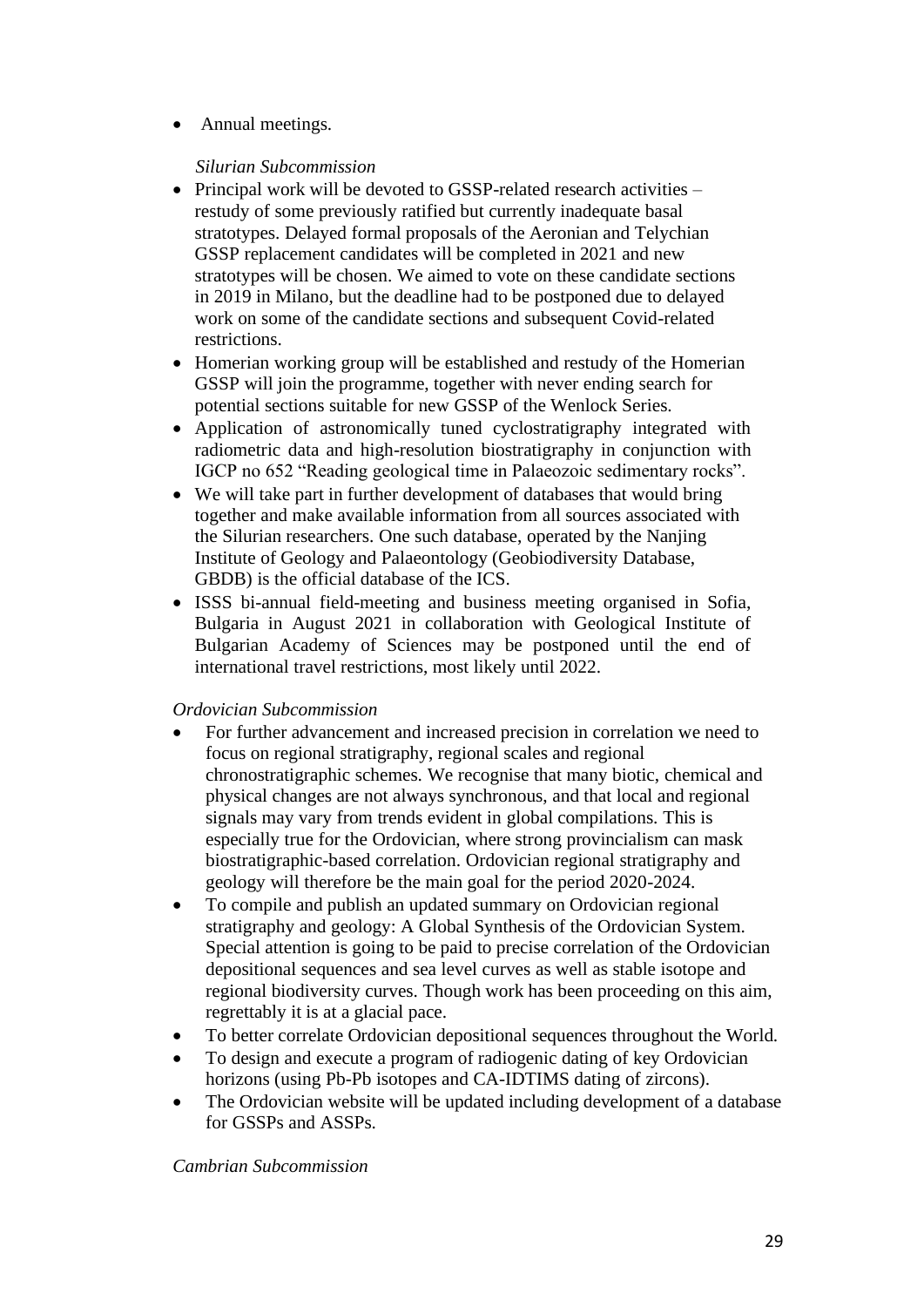- The principal objective of the Subcommission is to narrow possibilities for horizons and GSSP stratotypes for the remaining undefined stages, which are provisionally identified as stages 2, 3, 4, and 10. The ISCS has developed a prioritised plan for formalising definition of the remaining undefined GSSPs. The plan is:
- Provisional Stage 10 is expected to be defined next, and a decision on a GSSP will likely be made in 2021.
- Following a decision on Stage 10, provisional stages 2, 3, and 4, are expected to be defined in rapid succession. A decision on the preferred GSSP horizon of any one of the three stages will restrict choices for the remaining two stages, so the ISCS is approaching work toward definition of the three stages as closely linked.
- A more long-term objective is re-examination of the Cambrian GSSP (Terreneuvian Series, Fortunian Stage). Imprecision in correlating the lower boundary of the Cambrian System has been encountered on all palaeocontinents, and the ISCS is now engaged in seeking a practical solution to remedy the problem (Babcock, L.E. *et al*. 2014: Proposed reassessment of the Cambrian GSSP. *J. of African Earth Sci*. 98, 3–10). A decision on how to proceed with the Cambrian GSSP is expected to be made following ratification of GSSPs for stages 2, 3, and 4.

#### *Ediacaran Subcommission*

- Subcommission annual newsletter will be distributed in December 2020. Secretary Dr. Lucas Warren will be leading the effort to compile and edit the newsletter.
- Building on several previous trips in Brazil sponsored by members of the Ediacaran Subcommission, the Subcommission will sponsor an extended field trip to examine Ediacaran successions in Brazil and Argentina. The field trip will be led by TES-WG voting member Dr. Lucas Warren and his colleagues, and it is tentatively scheduled on July 05–29, 2020.
- A field workshop is being planned to visit and examine Ediacaran successions in Siberia.
- A vote will be called to decide what criterion or criteria will be the most useful in dividing the Ediacaran System into series and stages (particularly the second and terminal stages of the Ediacaran System). Our goal is to finalise the discussion on TES by 2021 (previously 2020).

### *Cryogenian Subcommission*

- Voting for criteria to define the base of the Cryogenian System (2021)
- Call for proposals for basal Cryogenian GSSP candidates (2022).
- Voting and ratification of basal Cryogenian GSSP (2023).
- Establishment of working groups on Cryogenian subdivision (2022)
- Voting and ratification of Cryogenian series (2023-2024).
- Interface with other international projects / groups.
- Field trips planned: (1) Utavi, Namibia field trip, mid-July, 2021 (organised by Karl-Henz Hoffman and Galen Halverson); Scotland field trip, May 2021 (virtual and already in planning, organised by Ian Fairchild and Tony Spencer); Tonian Urals field trip, 2022 (organised by Anton Kuznetsov); South China field trip, 2023 (organised by Maoyan Zhu).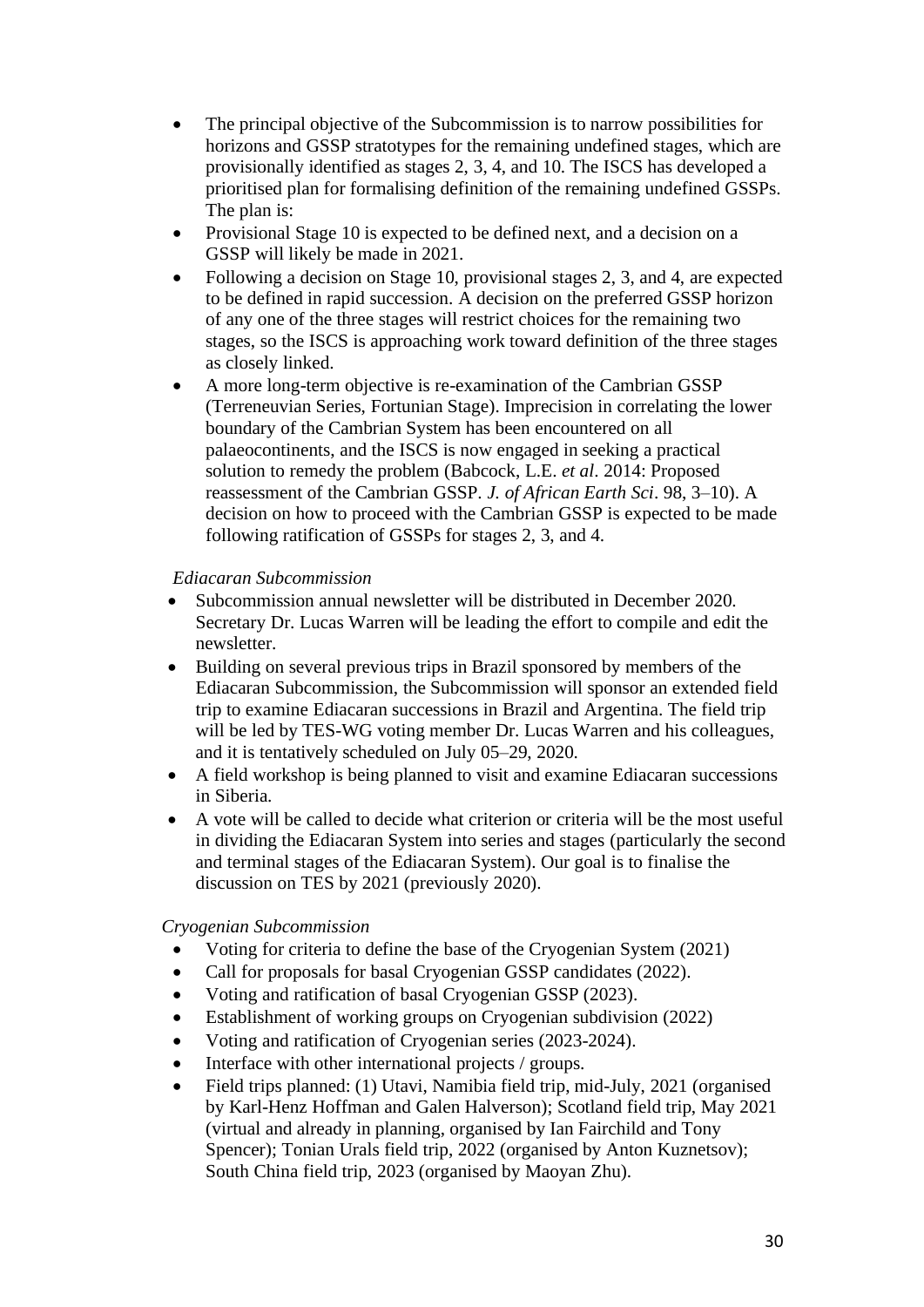#### *Precryogenian Subcommission*

- The Subcommission continues to assemble suitable rock successions that cover the entire Precambrian time span. As mentioned above, it is planned to request funding for a VIRTUAL data base that allows 'visiting' key locations for the Precambrian stratigraphy. The commission hopes to receive funds from NSF in course of 2021.
- Also, the Subcommission aims to start a new initiative, focused on scientific education (Education and Public Outreach – EPO – material). Our intention is to produce audiovisual material, including texts, figures, audios and animations about events and chararcteristics of the ancient Earth and in all its spheres, from Hadean to early Neoproterozoic, to be made available at the subcommission website for pre-Tertiary students and teachers.
- The original Precambrian Subcommission's task suite is now revised and published on the ICS web page. The rock record of the Precryogenian Precambrian is highly incomplete and criteria that can be employed for the Phanerozoic may not be suitable for this time period. Many events are not recorded but can be only inferred from subsequent rock successions. Many techniques for age determination will not work for older rocks. The continuous aim of the Subcommission is to discuss methods of how to resolve such issues and to align the Precambrian-specific approach with the procedures of the Phanerozoic.

### *Stratigraphic Classification*

- All the remaining review papers on the various branches of Stratigraphy will be published in 2021.
- The series of papers may form the core of a textbook. Publication details, including arrangements with Nägele  $&$  Obermiller, Stuttgart (the publishers of *Newsletters on Stratigraphy*) remain to be worked out.
- The subcommission will take the initiative to encourage special sessions and symposia at conferences that advance stratigraphic principles, in collaboration with other ICS subcommissions.
- The subcommission will continue to participate in GSSP discussions with ICS subcommissions.
- The subcommission continues to interface with national stratigraphic commissions although only in an advisory capacity.
- The ultimate goal is the publication of a new, multi-authored, really multinational International Stratigraphic Guide - a guide not a code, simple, clear, concise, user-friendly, for worldwide distribution and acceptance (post-2021).

### *Timescale Calibration*

- Create the full subcommission with both voting members and corresponding members. We have completed the list of voting members and are now in the process of filling out the list of corresponding members.
- Organising the first subcommission meeting to physically bring the ISTC together for the first time
- Organising a major position volume to be focused on current best practices in timescale calibration as well as where we see the future of timescale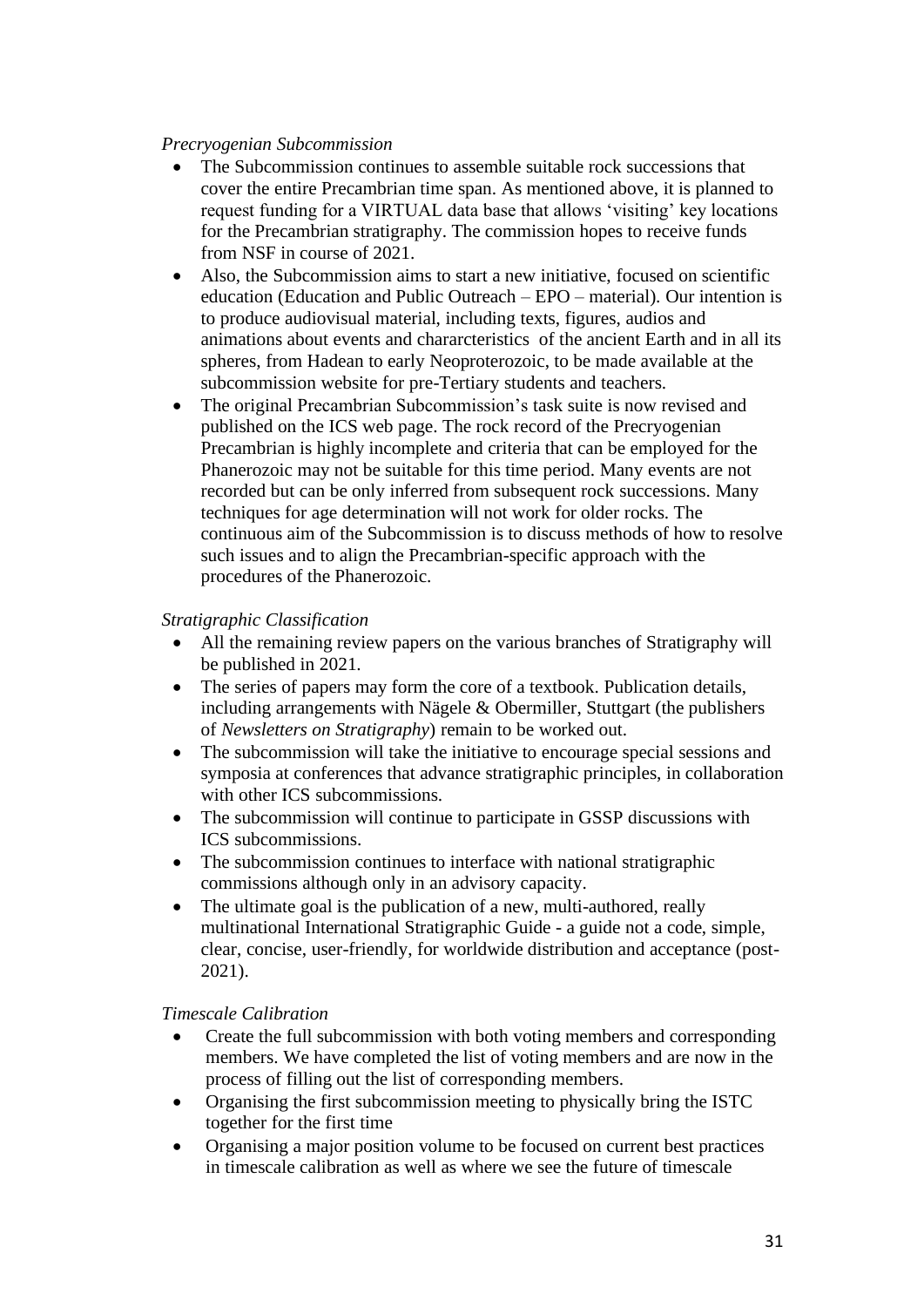calibration. This is to be a printed volume following on from the first subcommission meeting.

• Integrate the ISTC with other international as well as national and regional organizations. For example EARTHTIME, EARTHTIME EU, EARTHTIME China, Geochronology Division of the GSA, SEPM, The Palaeontological Association, The Paleontological Society, etc.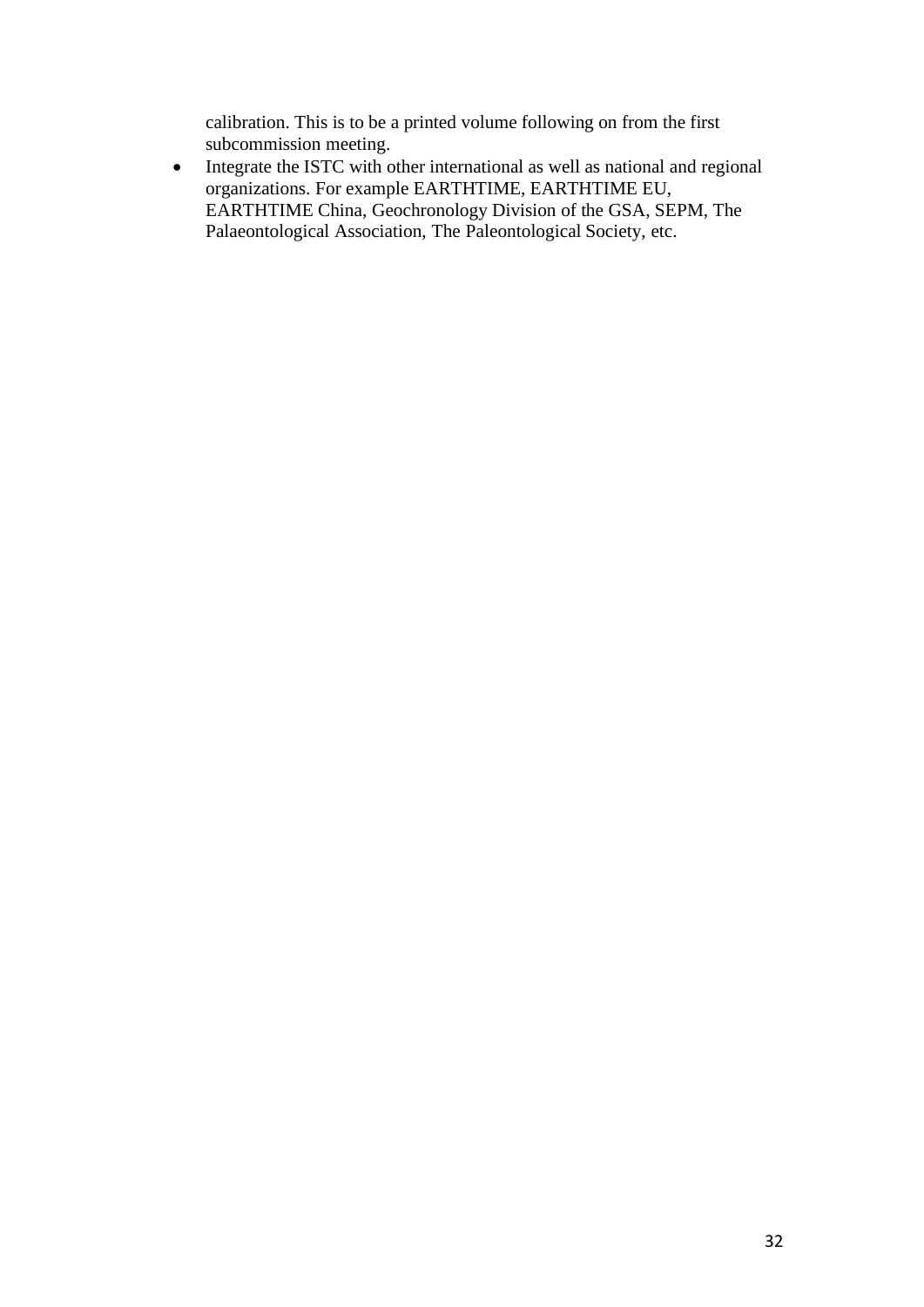### **APPENDIX 1: ICS DIRECTORY OF OFFICERS 2020- 2024**

### **COMMISSION EXECUTIVE**

- **Chair**: Prof David Harper, Department of Earth Sciences, Principal Van Mildert College, University of Durham, Durham DH1 3LE, UK. Tel. +44 191 3347143; E-mail david.harper@durham.ac.uk
- **Vice Chair**: Prof Shuzhong Shen, School of Earth Sciences and Engineering Nanjing University, 163 Xianlin Avenue Nanjing 210023, China E-mail: szshen@nju.edu.cn
- **Secretary General**: Prof Philip Gibbard, Scott Polar Research Institute, University of Cambridge, Lensfield Road, Cambridge CB2 1ER, UK. Tel: +44 (0)1223 333924; E-mail: plg1@cam.ac.uk

### **SUBCOMMISSION ON QUATERNARY STRATIGRAPHY**

- **Chair**: Dr. Jan Zalasiewicz, Department of Geology, University of Leicester, Leicester, LE1 7RH, UK. Tel: 0116 2523928; E-mail: jaz1@leicester.ac.uk
- **Vice Chair**: Prof. Martin Head, Department of Earth Sciences, Brock University, 500 Glenridge Avenue, St. Catharines, Ontario, Canada L2S 3A1. Tel: 905-688-5550 ext. 5216; E-mail mjhead@brocku.ca
- **Vice Chair:** Professor Liping Zhou, Department Geomorphology & Quaternary Geology, Peking University, 100871 Beijing, P.R. China. Email[: lpzhou@pku.edu.cn](mailto:lpzhou@pku.edu.cn)
- **Secretary**: Professor Adele Bertini Dipartimento di Scienze della Terra, Università degli Studi Firenze, via La Pira 4, I-50121 Firenze, Italy. E-mail: adele.bertini@unifi.it

### **SUBCOMMISSION ON NEOGENE STRATIGRAPHY**

- **Chair**: Prof. Kenneth G. Miller, Department of Earth &Planetary Sciences, Rutgers, The State University of New Jersey, 610 Taylor Rd., Piscataway, NY 08854-8066, USA. Tel: 732-445- 3622; E-mail: kgm@rci.rutgers.edu
- **Vice Chair**: Prof. Elena Turco, Dipartimento di Scienze Chimiche, della Vita e della Sostenibilità Ambientale, Università degli Studi di Parma, Parco Area delle Scienze 157/A, 43124 Parma, Italy, Tel: +39 0521905366, cell +39 3396122117, elena.turco@unipr.it
- Secretary: Prof. Marie-Pierre Aubry, Department of Earth & Planetary Sciences and Institute of Earth, Oceans, and Atmospheric Sciences, Rutgers, The State University of New Jersey, 610 Taylor Rd., Piscataway, NJ 08854-8066, ph 848 445 3622 cell 508 274 1406, aubry@Rutgers.edu

### **SUBCOMMISSION OF PALEOGENE STRATIGRAPHY**

- **Chair**: Dr. Laia Alegret, Departamento de Ciencias de la Tierra, Universidad de Zaragoza, Calle Pedro Cerbuna, 12, E-50009 Zaragoza, Spain. Tel: 0034 876553465; E-mail: laia@unizar.es
- **Vice Chair**: Aitor Payros, Department of Stratigraphy and Paleontology, University of the Basque Country (UPV/EHU), Ap. 644, E48080 Bilbao, Spain. Tel: +34 946015427; E-mail: a.payros@ehu.eus
- **Secretary**: Claudia Agnini, Dipartimento di Geoscienze Universita' degli Studi di Padova Via Giovanni Gradenigo, 6 - I-35131 - Padova – Italy Tel. +39049827918[7 claudia.agnini@unipd.it](mailto:claudia.agnini@unipd.it)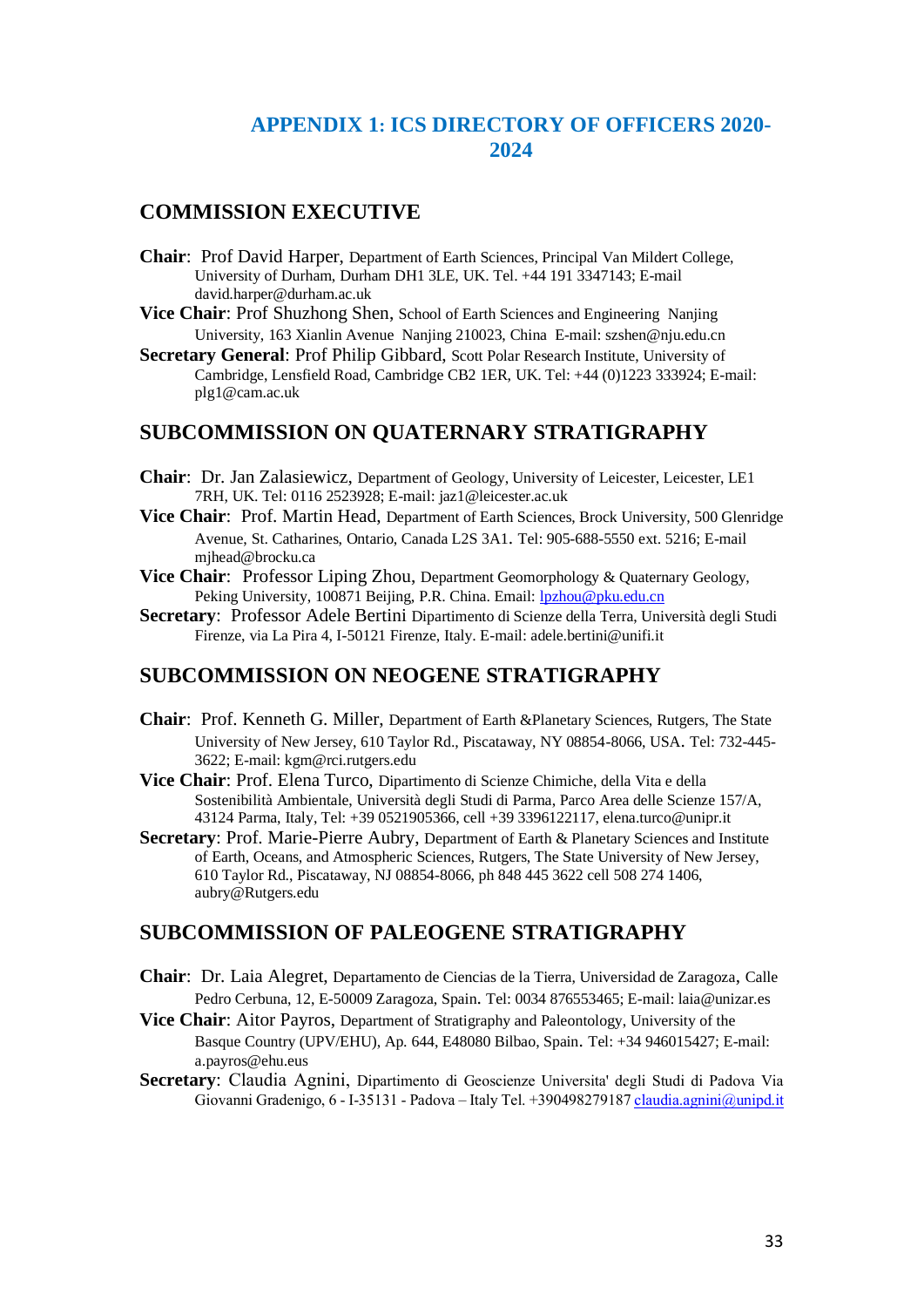### **SUBCOMMISSION OF CRETACEOUS STRATIGRAPHY**

- **Chair**: Maria Rose Petrizzo, Dipartimento di Scienze della Terra "A. Desio", Università degli Studi di Milano, via Mangiagalli 34; I-20133 Milano, Italy Tel. +39-02-503 15531; E-mail: [mrose.petrizzo@unimi.it](mailto:mrose.petrizzo@unimi.it)
- **Vice Chair**: Michael Wagreich, Department of Geodynamics and Sedimentology, University of Vienna, Althanstrasse 14, Vienna, A-1090, Austria. Tel: 0043-1-4277-53465; E-mail: michael.wagreich@univie.ac.at
- **Secretary**: Francesca Falzoni, Dipartimento di Scienze della Terra "A. Desio", Università degli Studi di Milano, via Mangiagalli 34, 20133 Milano, Italy. Tel: +39-02-503 15563; E-mail: francesca.falzoni@unimi.it

### **SUBCOMMISSION ON JURASSIC STRATIGRAPHY**

- **Chair**: Angela L. Coe, School of Environment, Earth and Ecosystem Sciences, The Open University, Milton Keynes, MK7 6AA, UK; Tel: +44 (0)1908652161; Email: [Angela.Coe@open.ac.uk](mailto:Angela.Coe@open.ac.uk)
- **Vice Chair**: Emanuela Mattioli. Laboratoire de Géologie de Lyon, Terre, Planètes, Environnement, UMR 5276 CNRS, Observatoire de Lyon, Université Lyon 1, France. Tel.: +33 4 72445800; E-mail: [emanuela.mattioli@univ-lyon1.fr](mailto:emanuela.mattioli@univ-lyon1.fr)
- **Vice Chair**: Gregorz Pienkowski, Polish Geological Institute National Research Institute, 4 Rakowiecka St., 00-975 Warszawa, Poland. Tel.: +48 22 45 92 256; E-mail: gpie@pgi.gov.pl
- **Secretary**: David B. Kemp, China University of Geosciences (Wuhan), 388 Lumo Road, Wuhan 430074, P.R. China. Tel: +86 27 67883001; davidkemp@cug.edu.cn

### **SUBCOMMISSION OF TRIASSIC STRATIGRAPHY**

- **Chair**: Zhong-Qiang Chen, State Key Laboratory of Biogeology and Environmental Geology, China University of Geosciences (Wuhan), 388 Lumo Road, Hongshan District, Wuhan 430074, China; Tel: 86-27-67883068; E-mail: zhong.qiang.chen@cug.edu.cn
- **Vice Chair**: Wolfram M. Kuerschner, Department of Geosciences, University of Oslo, P.O. Box 1047 Blindern, N-0316 Oslo, Norway. E-mail: w.m.kuerschner@geo.uio.no
- **Secretary**: Yadong Sun, Universität Erlangen-Nürnberg, Schlossgarten 5, 91054 Erlangen, Germany; Tel: +49 09131 85 23422; E-mail: yadong.sun@fau.de

### **SUBCOMMISSION ON PERMIAN STRATIGRAPHY**

- **Chair**: Prof. Lucia Angiolini, Dipartimento di Scienze della Terra "A. Desio", Via Mangiagalli 34, 20133 Milano, Italy E-mail: [lucia.angiolini@unimi.it](mailto:lucia.angiolini@unimi.it)
- **Vice Chair**: Prof. Michael H. Stephenson, British Geological Survey, Keyworth, Nottingham NG12 5GG, United Kingdom E-mail: mhste@bgs.ac.uk
- **Secretary:** Prof. Yichun Zhang, State Key laboratory of Palaeobiology and Stratigraphy, Nanjing Institute of Geology and Palaeontology, 39 East Beijing Road, Nanjing, Jiangsu 210008, China. E-mail: yczhang@nigpas.ac.cn

### **SUBCOMMISSION ON CARBONIFEROUS STRATIGRAPHY**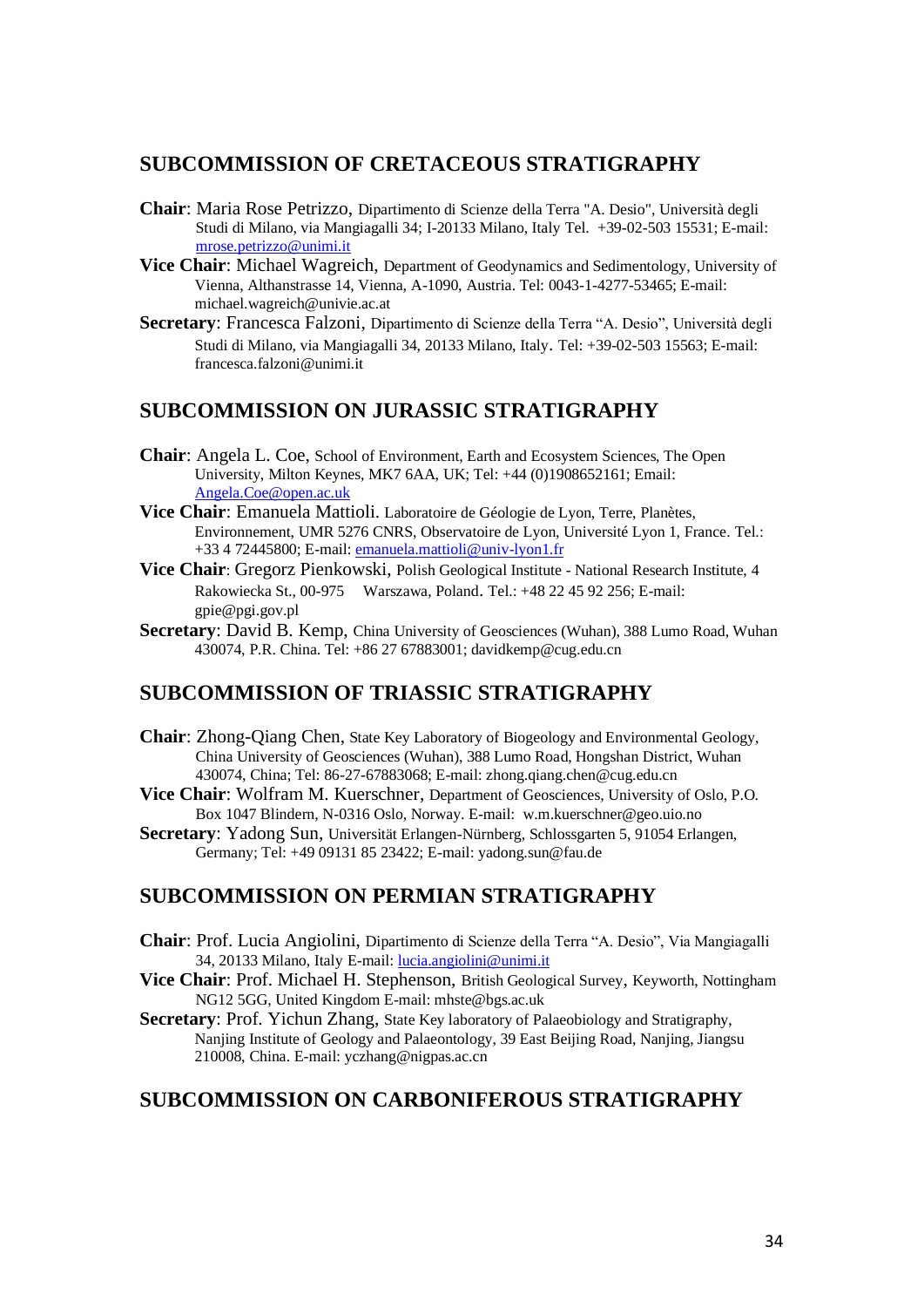- **Chair**: Prof. Wang Xiangdong, Nanjing Institute of Geology and Paleontology, Chinese Academy of Sciences, 39 East Beijing Road, Nanjing 210008, China. Tel: +86-25-83282188; E-mail: xdwang@nigpas.ac.cn
- **Vice Chair**: Svetlana Nikolaeva, Department of Earth Sciences, Natural History Museum,<br>London, SW7 5BD UK an Paleontological Institute, Russian Academy of Scien Paleontological Institute, Russian Academy of Sciences, Profsoyuznaya ul., 123, Moscow, 117997 Russia. E-mail: s.nikolaeva@nhm.ac.uk
- **Secretary**: Markus Aretz. Université de Toulouse (UPS), GET (OMP), 14, avenue Edouard Belin, F-31400 Toulouse, France; Tel: +33 5 61 33 26 74; E-mail: markus.aretz@get.omp.eu

### **SUBCOMMISSION ON DEVONIAN STRATIGRAPHY**

- **Chair**: Dr. Ladislav Slavik, Institute of Geology AS CR, Rozvojova 269, CZ-165 02 Praha 6, Czech Republic. Tel: +420 233087247; E-mail[: slavik@gli.cas.cz](mailto:slavik@gli.cas.cz)
- **Vice Chair**: Prof. José Ignacio Valenzuela Ríos, Department de Geología, Universitat de València C/. Dr. Moliner 50, E-46100, Burjassot, Spain, Tel.: 0034 96 3543412; Jose.I.Valenzuela@uv.es
- **Secretary**: Ulrich Jansen, Palaeozoology III, Senckenberg Gesellschaft für Naturforschung Rechtsfähiger Verein gemäß 22 BGB, Senckenberganlage 25, 60325 Frankfurt, Germany, Tel.: 0049-69- 97075 1146; Ulrich.Jansen@senckenberg.de

#### **SUBCOMMISSION OF SILURIAN STRATIGRAPHY**

**Chair**: Petr Štorch

Institute of Geology CAS, Rozvojová 269, Praha 6, CZ 165 00, Czech Republic Tel: +420-233087261; E-mail: storch@gli.cas.cz

**Vice Chair**: Carlo Corradini

Dipartimento di Scienze Chimiche e Geologiche -Università di Cagliari, via Trentino 51, I-09127 Cagliari, Italy

Tel: n/a ; E-mail: corradin@unica.it

**Secretary**: Prof. Zhan Renbin

Nanjing Institute of Geology and Paleontology, Chinese Academy of Sciences 39 East Beijing Road, Nanjing 210008, China Tel: +86 2583282132; E-Mail: rbzhan@nigpas.ac.cn

### **SUBCOMMISSION ON ORDOVICIAN STRATIGRAPHY**

- **Chair**: Thomas Servais, UMR 8198 Evo-Eco-Paleo, CNRS-University of Lille, France. Tel: +33 (0)3 20 33 72 20; E-mail: [thomas.servais@univ-lille1.fr](mailto:thomas.servais@univ-lille1.fr)
- **Vice Chair**: **Zhan Renbin,** State Key Laboratory of Paleobiology and Stratigraphy, Nanjing Institute of Geology and Palaeontology (NIGP), Chinese Academy of Sciences (CAS), 39 East Beijing Road, Nanjing, 210008, CHINA. Tel: +86 25 83282132 E-mail[: rbzhan@nigpas.ac.cn](mailto:rbzhan@nigpas.ac.cn)
- **Secretary**: **Bertrand Lefebvre** UMR 5276 LGL -TPE, CNRS Université de Lyon 1, Bâtiment GEODE, 69622 Villeurbanne Cedex, France. Tel: +33 (0)4 72 43 28 34 E-mail: [Bertrand.Lefebvre@univ-lyon1.fr](mailto:Bertrand.Lefebvre@univ-lyon1.fr)

### **SUBCOMMISSION OF CAMBRIAN STRATIGRAPHY**

- **Chair**: Prof. Per Ahlberg. Department of Geology, Lund University, Sölvegatan 12, SE-223-62 Lund, Sweden. E-mail: per.ahlberg@geol.lu.se
- **Vice Chair:** Prof. Maoyan Zhu, Nanjing Institute of Geology and Palaeontology, Chinese Academy of Sciences, 39 East Beijing Road, Nanjing, 210008, China); Tel. 0086-25- 83282159; [myzhu@nigpas.ac.cn](mailto:myzhu@nigpas.ac.cn)
- **Secretary:** Prof. Anna Żylińska, Department of Historical Geology, Regional Geology and Palaeontology, Faculty of Geology, University of Warsaw, Żwirki i Wigury 93, PL-02-089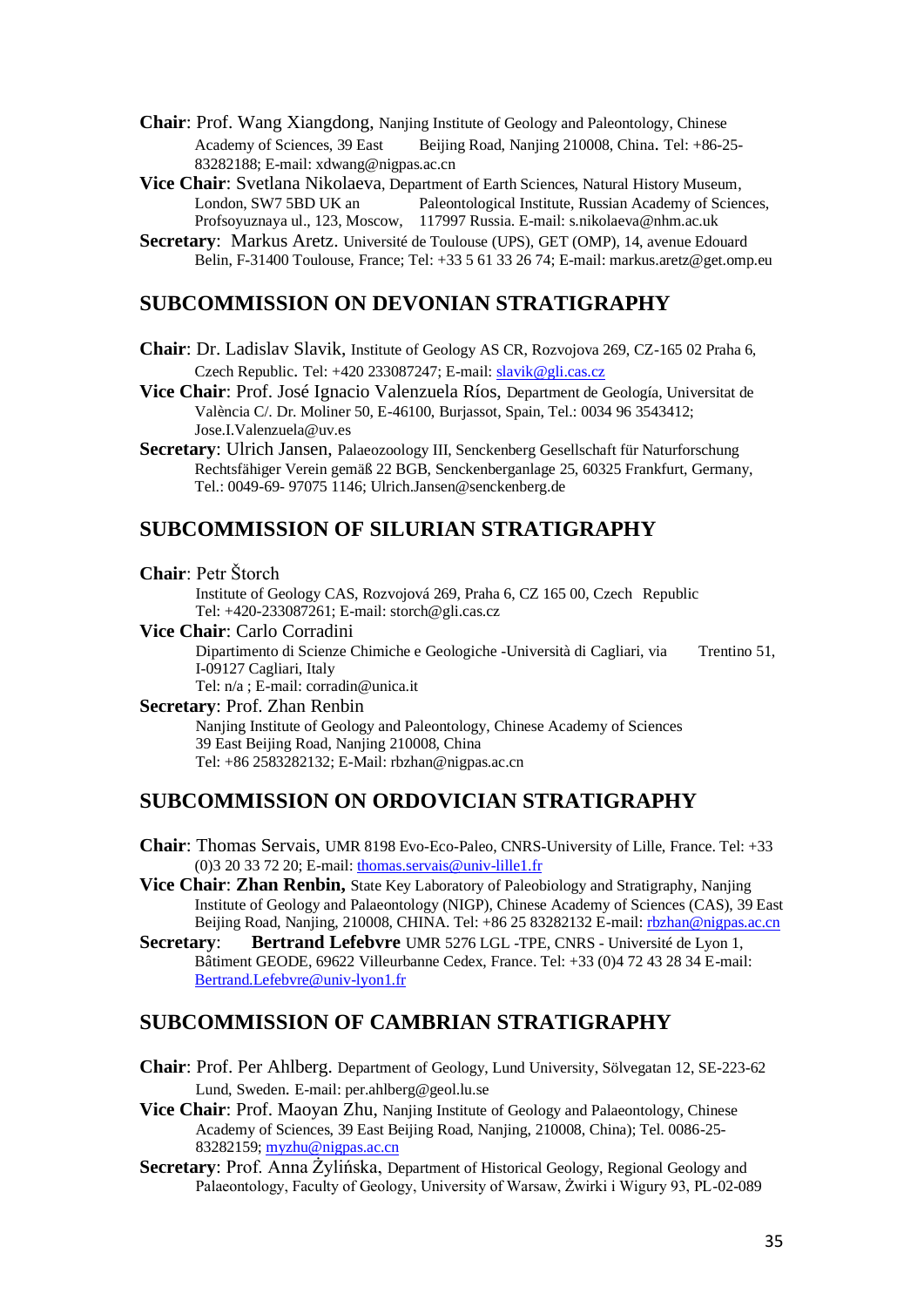Warszawa, Poland; Tel. +48 225540448, +48 5011828678 (mobile); anna.zylinska@uw.edu.pl

### **SUBCOMMISSION ON EDIACARAN STRATIGRAPHY**

- **Chair**: Prof. Mark Laflamme, Department of Chemical and Physical Sciences, University of Toronto Mississauga, 3359 Mississauga Ronad N., Mississauga, Ontario L5L 1C6, Canada. E-mail: marc.laflamme@utoronto.ca
- **Vice Chair**: Dr. James D. Schiffbauer, Department of Geological Sciences and Director, X-ray Microanalysis Core, University of Missouri, 101 Geological Sciences Building, University of Missouri, Columbia MO 65211, USA; schiffbauerj@missouri.edu
- **Secretary**: Dr. Lucas Veríssimo Warren, Department of Applied Geology, São Paulo State University, Rua Quirino de Andrade 215, Sao Paulo, 01049-010, Brazil; lucas.warren@unesp.br

### **SUBCOMMISSION ON CRYOGENIAN STRATIGRAPHY**

- **Chair**: Prof. Maoyan Zhu, Nanjing Institute of Geology and Palaeontology, Chinese Academy of Sciences, China; [myzhu@nigpas.ac.cn](mailto:myzhu@nigpas.ac.cn)
- **Vice Chair**: Prof. Carol Dehler, Department of Geology, Utah State University, USA; [Carol.Dehler@usu.edu](mailto:Carol.Dehler@usu.edu)
- **Secretary**: Prof. Ying Zhou, Department of Earth Sciences, University College London, UK; yzhou@ucl.ac.uk

### **SUBCOMMISSION ON PRECRYOGENIAN STRATIGRAPHY**

- **Chair**: Prof. Martin J. Whitehouse, NordSIMS facility, Department of Geosciences, Swedish Museum of Natural History, Box 50007, SE-104 05 Stockholm, Sweden. Tel: +46 8 519 551 69(office)/67(lab). E-mail: martin.whitehouse@nrm.se
- **Vice Chair**: Douglas Galante Brazilian Synchrotron Light Laboratory Rua Giuseppe Maximo Scolfaro, 1000 Campinas - SP CEP: 13083-100 Brazil E-mail: douglas.galante@lnls.br **Secretary**: Evelyn Ap. M. Sanchez Bizan

Instituto de Ciência e Tecnologia Universidade Federal dos Vales do Jequitinhonha e Mucuri UFVJM - Campus JK Alto da Jacuba, Diamantina, MG, Brasil, CEP 39100-000 E-mail: eamsanchez@gmail.com

### **SUBCOMMISSION ON STRATIGRAPHIC CLASSIFICATION**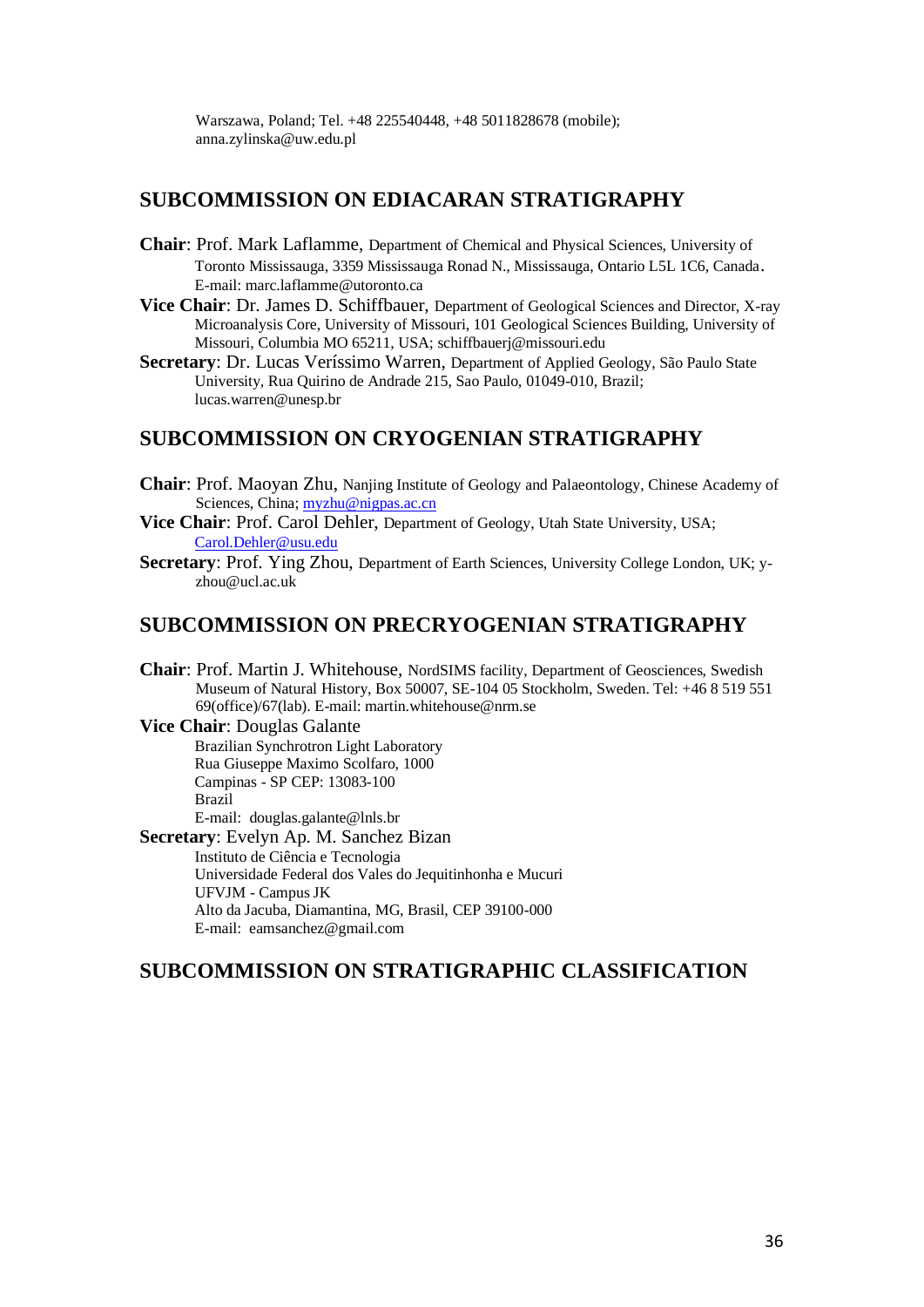- **Chair**: Werner Piller, Institute for Earth Sciences (Geology and Palaeontology), University of Graz, Heinrichstrasse 26, 8010 Graz, Austria. Tel: +43 316 380 5582; E-mail: werner.piller@uni-graz.at
- **Vice Chair**: Richard H. Fluegeman, Department of Geological Sciences, Ball State University, 4130 West University Ave., Muncie, Indiana 47304, USA, Phone: (765)285-8267 E-mail: [rfluegem@bsu.edu](mailto:rfluegem@bsu.edu)
- **Vice Chair**: Brian R. Pratt, Department of Geological Sciences, University of Saskatchewan, Saskatoon, Saskatchewan S7N 5E2, Canada, Phone: +1-306-966-5725; Fax: +1-306-966-8593; E-mail: brian.pratt@usask.ca
- **Secretary**: Dr. Jochen Erbacher, Bundesanstalt für Geowissenschaften und Rohstoffe, Geozentrum Hannover, Stilleweg 2, D-30655 Hannover, Germany.Tel.: 0511 643-2795 E-mail: [Jochen.Erbacher@bgr.de](mailto:Jochen.Erbacher@bgr.de)

### **SUBCOMMISSION ON TIMESCALE CALIBRATION (from March 2020)**

**Chair**: Bradley D. Cramer, Department of Earth and Environmental Sciences, University of Iowa, Iowa City, Iowa 52242, USA. bradley-cramer@uiowa.edu **Vice Chair**: Mark D. Schmitz, Department of Geosciences, Boise State University, Boise, Idaho 83725, USA. markschmitz@boisestate.edu **Secretary**: Anne-Christine DaSilva, Department of Geology, Université de Liège, B-4000 Liège, Belgium. ac.dasilva@uliege.be

PL Gibbard Cambridge University 30.11.20

DAT Harper Durham University 1.12.20